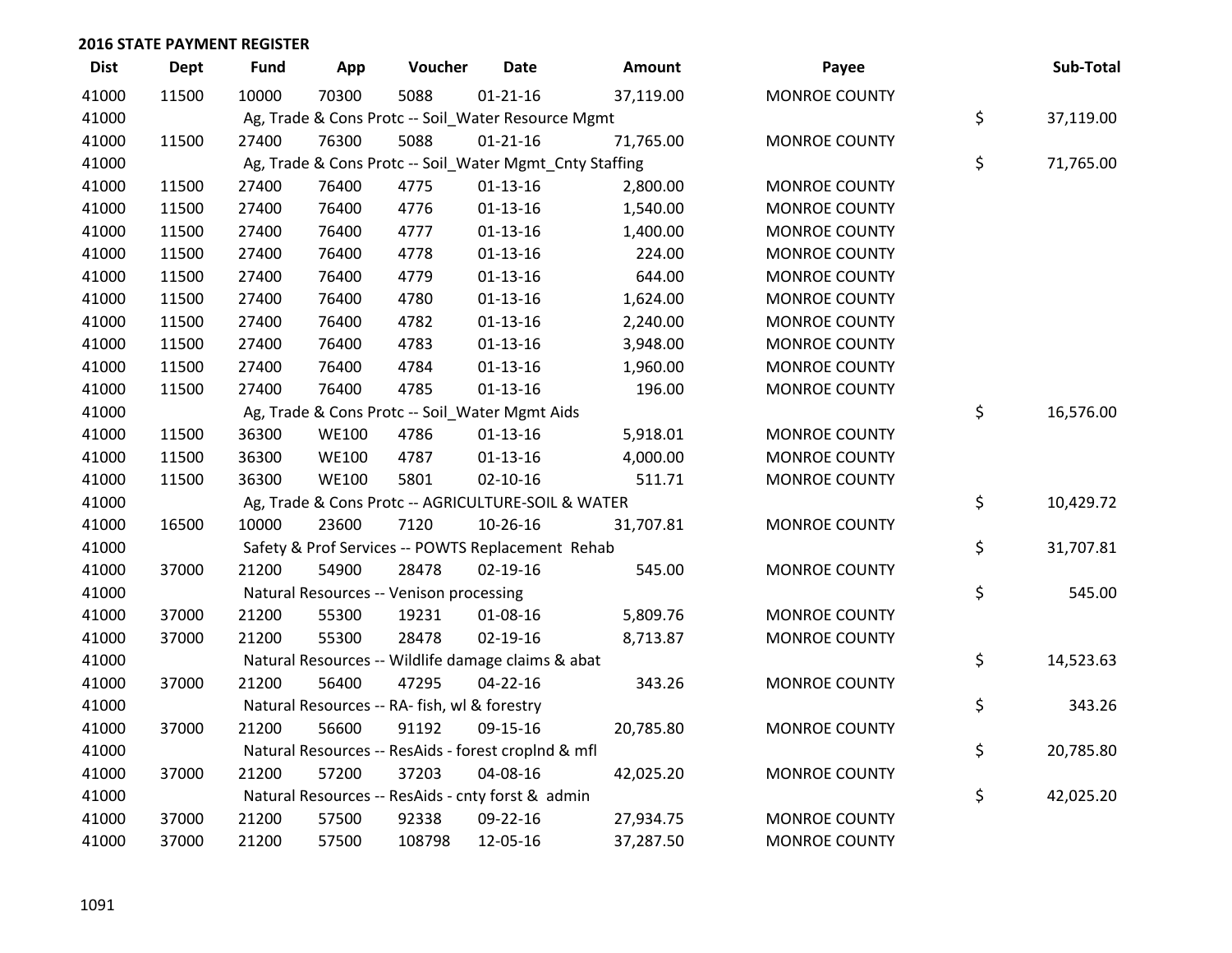| <b>Dist</b> | <b>Dept</b> | <b>Fund</b> | App   | Voucher                                             | <b>Date</b>    | Amount     | Payee                   | Sub-Total        |
|-------------|-------------|-------------|-------|-----------------------------------------------------|----------------|------------|-------------------------|------------------|
| 41000       | 37000       | 21200       | 57500 | 108807                                              | 11-23-16       | 37,287.50  | <b>MONROE COUNTY</b>    |                  |
| 41000       |             |             |       | Natural Resources -- RA- snowmobile trail areas     |                |            |                         | \$<br>102,509.75 |
| 41000       | 37000       | 21200       | 58400 | 47984                                               | 05-20-16       | 10,697.00  | <b>MONROE COUNTY</b>    |                  |
| 41000       | 37000       | 21200       | 58400 | 90501                                               | 09-14-16       | 138,621.00 | <b>MONROE COUNTY</b>    |                  |
| 41000       |             |             |       | Natural Resources -- ResAids - pymt in lieu tax fed |                |            |                         | \$<br>149,318.00 |
| 41000       | 37000       | 21200       | 58900 | 102461                                              | 11-18-16       | 2,139.01   | <b>MONROE COUNTY</b>    |                  |
| 41000       |             |             |       | Natural Resources -- Resource aids - distribution o |                |            |                         | \$<br>2,139.01   |
| 41000       | 37000       | 27400       | 67000 | 55586                                               | $05 - 27 - 16$ | 125,928.08 | <b>MONROE COUNTY</b>    |                  |
| 41000       |             |             |       | Natural Resources -- Fin asst for responsible units |                |            |                         | \$<br>125,928.08 |
| 41000       | 37000       | 27400       | 67300 | 55586                                               | 05-27-16       | 11,602.89  | <b>MONROE COUNTY</b>    |                  |
| 41000       |             |             |       | Natural Resources -- Recycling consolidation grants |                |            |                         | \$<br>11,602.89  |
| 41000       | 37000       | 36300       | TF100 | 114151                                              | 12-14-16       | 113,453.10 | <b>MONROE COUNTY</b>    |                  |
| 41000       |             |             |       | Natural Resources -- DNR-NONPOINT SOURCE            |                |            |                         | \$<br>113,453.10 |
| 41000       | 39500       | 21100       | 18500 | 37512                                               | 10-18-16       | 3,999.87   | <b>MONROE COUNTY</b>    |                  |
| 41000       | 39500       | 21100       | 18500 | 37514                                               | 10-18-16       | 4,000.00   | <b>MONROE COUNTY</b>    |                  |
| 41000       | 39500       | 21100       | 18500 | 38159                                               | $10-14-16$     | 3,995.90   | <b>MONROE COUNTY</b>    |                  |
| 41000       | 39500       | 21100       | 18500 | 58199                                               | 12-05-16       | 1,845.01   | <b>MONROE COUNTY</b>    |                  |
| 41000       | 39500       | 21100       | 18500 | 60500                                               | 12-12-16       | 445.67     | <b>MONROE COUNTY</b>    |                  |
| 41000       |             |             |       | Transportation -- Hwy Sfty Loc Aid Ffd              |                |            |                         | \$<br>14,286.45  |
| 41000       | 39500       | 21100       | 19000 | 150                                                 | 07-05-16       | 501,197.76 | <b>MONROE COUNTY</b>    |                  |
| 41000       | 39500       | 21100       | 19000 | 29104                                               | 10-03-16       | 250,598.90 | <b>MONROE COUNTY</b>    |                  |
| 41000       |             |             |       | Transportation -- Trans Aids To Co.-Sf              |                |            |                         | \$<br>751,796.66 |
| 41000       | 39500       | 21100       | 16800 | 88041                                               | 05-06-16       | 108,277.00 | <b>COUNTY OF MONROE</b> |                  |
| 41000       |             |             |       | Transportation -- Eldly&Disa Co/Aid Sf              |                |            |                         | \$<br>108,277.00 |
| 41000       | 39500       | 21100       | 18500 | 71721                                               | $01 - 22 - 16$ | 486.80     | TREAS MONROE CO         |                  |
| 41000       | 39500       | 21100       | 18500 | 71721                                               | $01 - 22 - 16$ | 836.03     | TREAS MONROE CO         |                  |
| 41000       | 39500       | 21100       | 18500 | 75938                                               | 03-09-16       | 819.50     | <b>TREAS MONROE CO</b>  |                  |
| 41000       | 39500       | 21100       | 18500 | 76762                                               | 03-18-16       | 568.52     | <b>TREAS MONROE CO</b>  |                  |
| 41000       | 39500       | 21100       | 18500 | 82619                                               | 05-23-16       | 1,709.32   | TREAS MONROE CO         |                  |
| 41000       |             |             |       | Transportation -- Hwy Sfty Loc Aid Ffd              |                |            |                         | \$<br>4,420.17   |
| 41000       | 39500       | 21100       | 19000 | 74041                                               | $01 - 04 - 16$ | 250,598.88 | <b>COUNTY OF MONROE</b> |                  |
| 41000       |             |             |       | Transportation -- Trans Aids To Co.-Sf              |                |            |                         | \$<br>250,598.88 |
| 41000       | 41000       | 10000       | 11600 | 93382                                               | 11-30-16       | 41,840.00  | <b>MONROE COUNTY</b>    |                  |
| 41000       |             |             |       | Corrections -- Reimbursing counties for proba       |                |            |                         | \$<br>41,840.00  |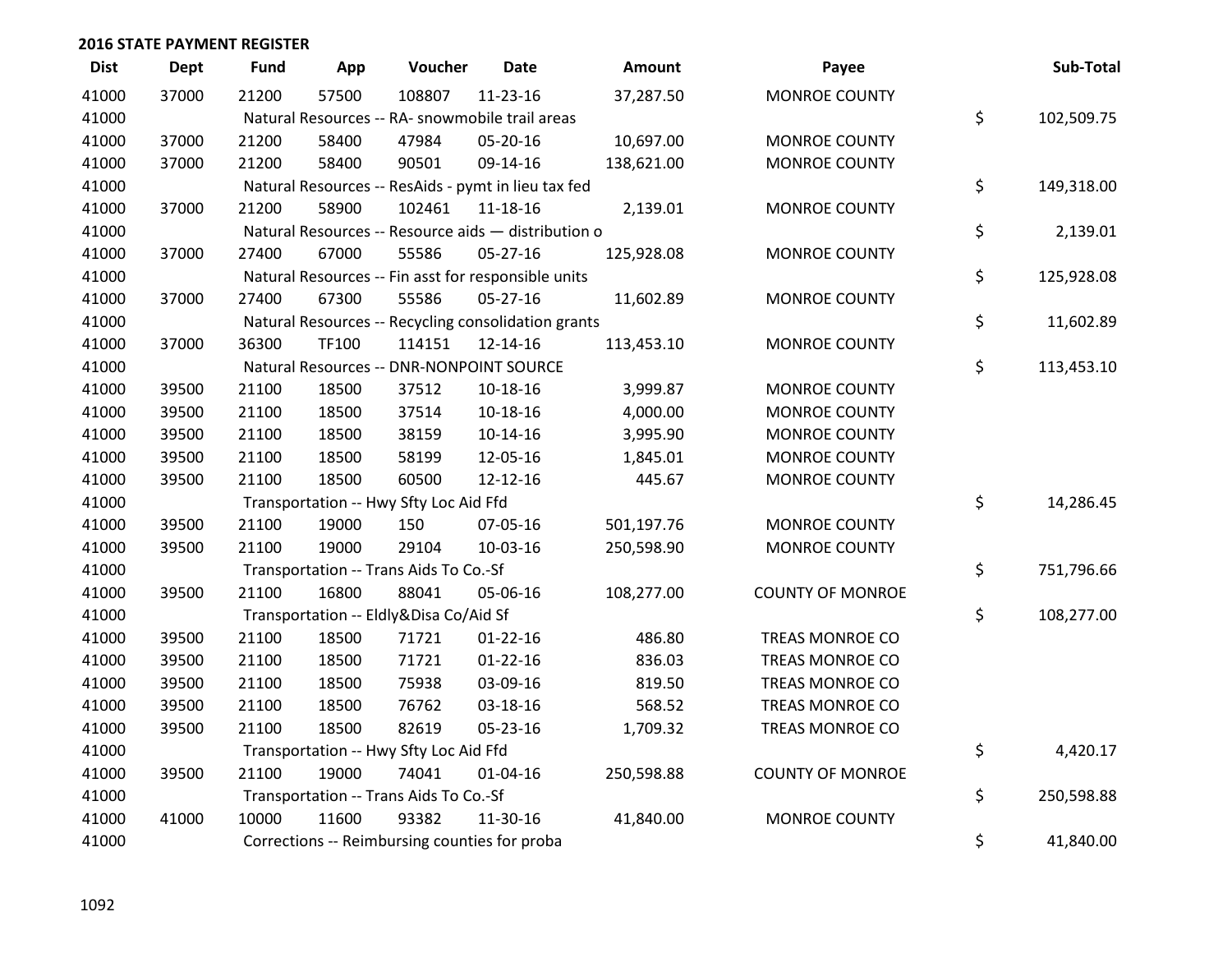| <b>Dist</b> | <b>Dept</b> | <b>Fund</b> | App   | Voucher                                           | <b>Date</b>    | Amount     | Payee                | Sub-Total          |
|-------------|-------------|-------------|-------|---------------------------------------------------|----------------|------------|----------------------|--------------------|
| 41000       | 43500       | 10000       | 10700 | 79387                                             | $10 - 11 - 16$ | 15.11      | <b>MONROE COUNTY</b> |                    |
| 41000       | 43500       | 10000       | 10700 | 80437                                             | 10-28-16       | 47.56      | <b>MONROE COUNTY</b> |                    |
| 41000       | 43500       | 10000       | 10700 | 83393                                             | $10-27-16$     | 65.26      | <b>MONROE COUNTY</b> |                    |
| 41000       | 43500       | 10000       | 10700 | 85771                                             | 11-08-16       | 37.60      | <b>MONROE COUNTY</b> |                    |
| 41000       | 43500       | 10000       | 10700 | 86422                                             | 12-01-16       | 15.11      | <b>MONROE COUNTY</b> |                    |
| 41000       |             |             |       | Health Services -- Public health dispensaries and |                |            |                      | \$<br>180.64       |
| 41000       | 43500       | 10000       | 97500 | 24881                                             | 02-04-16       | 57.81      | <b>MONROE COUNTY</b> |                    |
| 41000       | 43500       | 10000       | 97500 | 28443                                             | $02 - 25 - 16$ | 75.20      | <b>MONROE COUNTY</b> |                    |
| 41000       | 43500       | 10000       | 97500 | 36093                                             | 06-14-16       | 259.09     | <b>MONROE COUNTY</b> |                    |
| 41000       | 43500       | 10000       | 97500 | 51769                                             | 07-05-16       | 276.14     | <b>MONROE COUNTY</b> |                    |
| 41000       | 43500       | 10000       | 97500 | 55723                                             | 06-24-16       | 47.00      | <b>MONROE COUNTY</b> |                    |
| 41000       | 43500       | 10000       | 97500 | 60758                                             | 07-22-16       | 131.86     | <b>MONROE COUNTY</b> |                    |
| 41000       | 43500       | 10000       | 97500 | 71846                                             | 09-01-16       | 69.59      | <b>MONROE COUNTY</b> |                    |
| 41000       |             |             |       | Health Services -- 975- GENERAL RCPT/CLRING       |                |            |                      | \$<br>916.69       |
| 41000       | 43500       | 10000       | 00000 | 90613                                             | $01 - 02 - 16$ | 78,677.00  | MONROE CO            |                    |
| 41000       | 43500       | 10000       | 00000 | 90614                                             | $01 - 04 - 16$ | 94,509.00  | <b>MONROE CO</b>     |                    |
| 41000       | 43500       | 10000       | 00000 | 90616                                             | 02-01-16       | 91,214.00  | MONROE CO            |                    |
| 41000       | 43500       | 10000       | 00000 | 90618                                             | 03-01-16       | 92,332.00  | MONROE CO            |                    |
| 41000       | 43500       | 10000       | 00000 | 90622                                             | $04 - 01 - 16$ | 149,085.00 | MONROE CO            |                    |
| 41000       | 43500       | 10000       | 00000 | 90624                                             | 05-02-16       | 12,728.00  | <b>MONROE CO</b>     |                    |
| 41000       | 43500       | 10000       | 00000 | 90627                                             | 06-01-16       | 40,312.00  | <b>MONROE CO</b>     |                    |
| 41000       | 43500       | 10000       | 00000 | 90700                                             | 07-01-16       | 50,384.00  | MONROE CO            |                    |
| 41000       | 43500       | 10000       | 00000 | 90701                                             | 08-01-16       | 666,299.00 | MONROE CO            |                    |
| 41000       | 43500       | 10000       | 00000 | 90702                                             | 09-01-16       | 207,258.00 | <b>MONROE CO</b>     |                    |
| 41000       | 43500       | 10000       | 00000 | 90704                                             | $10-01-16$     | 194,220.00 | <b>MONROE CO</b>     |                    |
| 41000       | 43500       | 10000       | 00000 | 90705                                             | 11-01-16       | 67,875.00  | MONROE CO            |                    |
| 41000       | 43500       | 10000       | 00000 | 90706                                             | 12-01-16       | 104,555.00 | MONROE CO            |                    |
| 41000       |             |             |       | Health Services -- State/Fed Aids                 |                |            |                      | \$<br>1,849,448.00 |
| 41000       | 45500       | 10000       | 22100 | 14332                                             | $07 - 22 - 16$ | 2,920.00   | <b>MONROE COUNTY</b> |                    |
| 41000       |             |             |       | Justice -- Crime laboratories, DNA                |                |            |                      | \$<br>2,920.00     |
| 41000       | 45500       | 10000       | 23100 | 16913                                             | 09-23-16       | 6,720.00   | <b>MONROE COUNTY</b> |                    |
| 41000       |             |             |       | Justice -- Law enforcement train, local           |                |            |                      | \$<br>6,720.00     |
| 41000       | 45500       | 10000       | 26300 | 5072                                              | $01-19-16$     | 22,496.00  | <b>MONROE COUNTY</b> |                    |
| 41000       |             |             |       | Justice -- County-tribal programs, local          |                |            |                      | \$<br>22,496.00    |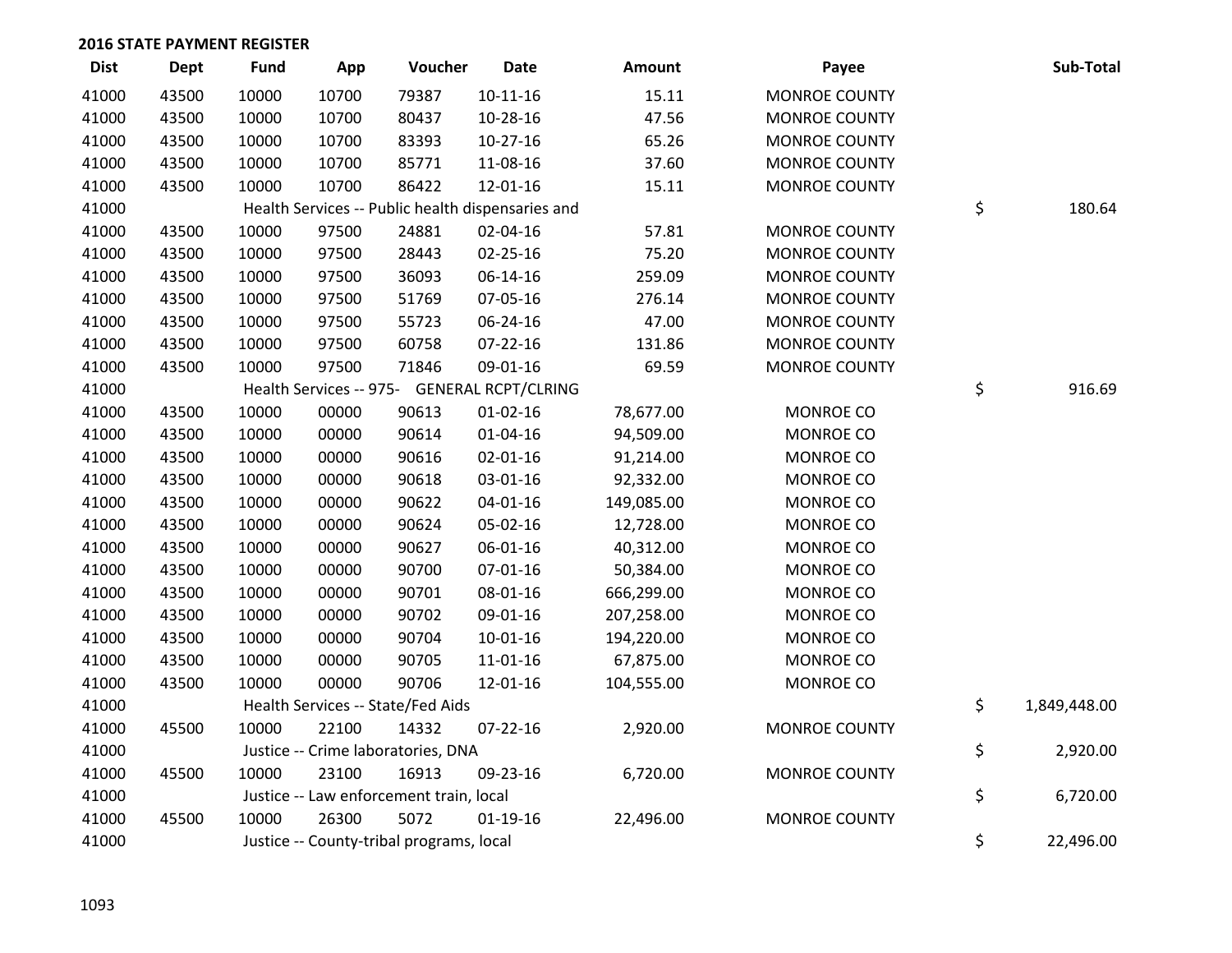| <b>Dist</b> | Dept  | <b>Fund</b> | App   | Voucher                                           | <b>Date</b>                                        | Amount    | Payee                | Sub-Total       |
|-------------|-------|-------------|-------|---------------------------------------------------|----------------------------------------------------|-----------|----------------------|-----------------|
| 41000       | 45500 | 10000       | 53200 | 7616                                              | 03-14-16                                           | 15,114.06 | <b>MONROE COUNTY</b> |                 |
| 41000       | 45500 | 10000       | 53200 | 14446                                             | $07 - 22 - 16$                                     | 19,928.99 | <b>MONROE COUNTY</b> |                 |
| 41000       |       |             |       | Justice -- Crime victim witness assist            |                                                    |           |                      | \$<br>35,043.05 |
| 41000       | 45500 | 10000       | 54300 | 9390                                              | 06-16-16                                           | 1,482.40  | <b>MONROE COUNTY</b> |                 |
| 41000       |       |             |       | Justice -- Federal aid, state operations          |                                                    |           |                      | \$<br>1,482.40  |
| 41000       | 46500 | 10000       | 30800 | 17476                                             | 11-07-16                                           | 7,924.31  | <b>MONROE COUNTY</b> |                 |
| 41000       |       |             |       |                                                   | Military Affairs -- Emergency response equipment   |           |                      | \$<br>7,924.31  |
| 41000       | 46500 | 10000       | 33700 | 12945                                             | 07-20-16                                           | 7,045.00  | <b>MONROE COUNTY</b> |                 |
| 41000       | 46500 | 10000       | 33700 | 18621                                             | 12-06-16                                           | 7,045.00  | <b>MONROE COUNTY</b> |                 |
| 41000       |       |             |       | Military Affairs -- Local emer planning grants    |                                                    |           |                      | \$<br>14,090.00 |
| 41000       | 46500 | 10000       | 34200 | 5056                                              | $01-27-16$                                         | 18,897.38 | <b>MONROE COUNTY</b> |                 |
| 41000       | 46500 | 10000       | 34200 | 5606                                              | 02-04-16                                           | 7,103.50  | <b>MONROE COUNTY</b> |                 |
| 41000       | 46500 | 10000       | 34200 | 13884                                             | 08-16-16                                           | 20,492.30 | <b>MONROE COUNTY</b> |                 |
| 41000       | 46500 | 10000       | 34200 | 18691                                             | 12-06-16                                           | 20,714.60 | <b>MONROE COUNTY</b> |                 |
| 41000       |       |             |       | Military Affairs -- Federal aid, local assistance |                                                    |           |                      | \$<br>67,207.78 |
| 41000       | 46500 | 10000       | 35000 | 12588                                             | $07-12-16$                                         | 533.86    | <b>MONROE COUNTY</b> |                 |
| 41000       |       |             |       |                                                   | Military Affairs -- Federal aid, homeland security |           |                      | \$<br>533.86    |
| 41000       | 48500 | 15200       | 12700 | 7799                                              | 03-07-16                                           | 543.78    | <b>MONROE COUNTY</b> |                 |
| 41000       | 48500 | 15200       | 12700 | 13986                                             | 06-30-16                                           | 456.22    | <b>MONROE COUNTY</b> |                 |
| 41000       |       |             |       | Veterans Affairs -- Grants to counties            |                                                    |           |                      | \$<br>1,000.00  |
| 41000       | 48500 | 58200       | 26700 | 7799                                              | 03-07-16                                           | 2,447.01  | <b>MONROE COUNTY</b> |                 |
| 41000       | 48500 | 58200       | 26700 | 13986                                             | 06-30-16                                           | 2,053.00  | <b>MONROE COUNTY</b> |                 |
| 41000       | 48500 | 58300       | 37000 | 7799                                              | 03-07-16                                           | 2,447.00  | <b>MONROE COUNTY</b> |                 |
| 41000       | 48500 | 58300       | 37000 | 13986                                             | 06-30-16                                           | 2,052.99  | <b>MONROE COUNTY</b> |                 |
| 41000       |       |             |       | Veterans Affairs -- County grants                 |                                                    |           |                      | \$<br>9,000.00  |
| 41000       | 50500 | 10000       | 15500 | 8190                                              | $01 - 15 - 16$                                     | 5,639.00  | <b>MONROE COUNTY</b> |                 |
| 41000       | 50500 | 10000       | 15500 | 11508                                             | $02 - 17 - 16$                                     | 5,036.00  | <b>MONROE COUNTY</b> |                 |
| 41000       | 50500 | 10000       | 15500 | 15460                                             | 04-01-16                                           | 5,745.00  | <b>MONROE COUNTY</b> |                 |
| 41000       | 50500 | 10000       | 15500 | 16309                                             | $04 - 15 - 16$                                     | 6,913.00  | <b>MONROE COUNTY</b> |                 |
| 41000       | 50500 | 10000       | 15500 | 19155                                             | 05-17-16                                           | 7,186.00  | <b>MONROE COUNTY</b> |                 |
| 41000       | 50500 | 10000       | 15500 | 22061                                             | 06-15-16                                           | 4,834.00  | <b>MONROE COUNTY</b> |                 |
| 41000       | 50500 | 10000       | 15500 | 26084                                             | 08-01-16                                           | 4,502.00  | <b>MONROE COUNTY</b> |                 |
| 41000       | 50500 | 10000       | 15500 | 27525                                             | 08-17-16                                           | 4,202.00  | <b>MONROE COUNTY</b> |                 |
| 41000       | 50500 | 10000       | 15500 | 29950                                             | 09-15-16                                           | 4,303.00  | <b>MONROE COUNTY</b> |                 |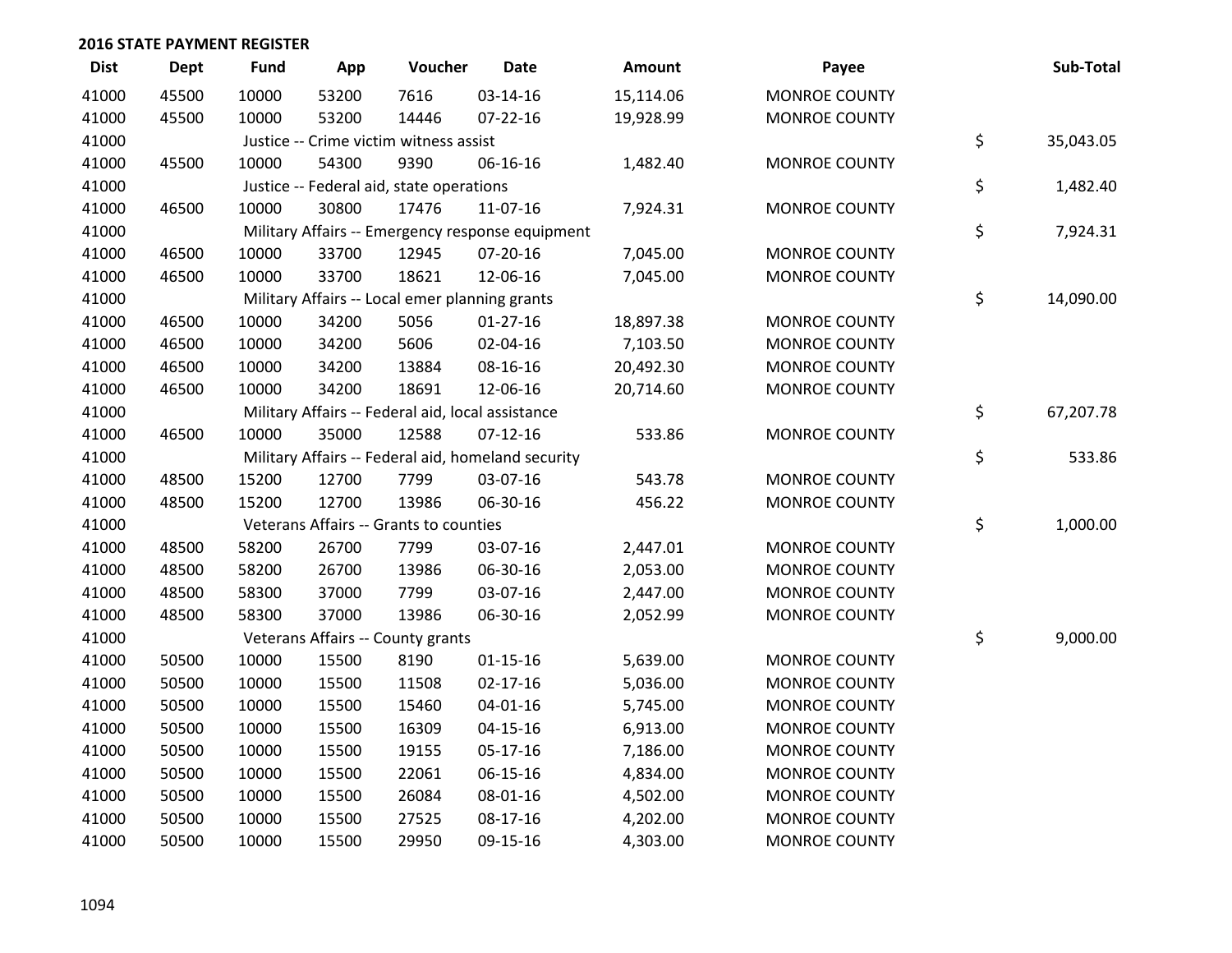| <b>Dist</b> | <b>Dept</b> | <b>Fund</b> | App                                  | Voucher                                         | <b>Date</b>                                    | <b>Amount</b> | Payee                | Sub-Total           |
|-------------|-------------|-------------|--------------------------------------|-------------------------------------------------|------------------------------------------------|---------------|----------------------|---------------------|
| 41000       | 50500       | 10000       | 15500                                | 33868                                           | $10 - 31 - 16$                                 | 616.00        | <b>MONROE COUNTY</b> |                     |
| 41000       | 50500       | 10000       | 15500                                | 35203                                           | 11-18-16                                       | 4,842.00      | <b>MONROE COUNTY</b> |                     |
| 41000       | 50500       | 10000       | 15500                                | 37669                                           | 12-15-16                                       | 4,335.00      | <b>MONROE COUNTY</b> |                     |
| 41000       |             |             |                                      | Administration -- Federal aid, local assistance |                                                |               |                      | \$<br>58,153.00     |
| 41000       | 50500       | 23500       | 37100                                | 8190                                            | $01 - 15 - 16$                                 | 3,402.00      | <b>MONROE COUNTY</b> |                     |
| 41000       | 50500       | 23500       | 37100                                | 11508                                           | $02 - 17 - 16$                                 | 2,517.00      | <b>MONROE COUNTY</b> |                     |
| 41000       | 50500       | 23500       | 37100                                | 15460                                           | $04 - 01 - 16$                                 | 2,696.00      | <b>MONROE COUNTY</b> |                     |
| 41000       | 50500       | 23500       | 37100                                | 16309                                           | $04 - 15 - 16$                                 | 2,465.00      | <b>MONROE COUNTY</b> |                     |
| 41000       | 50500       | 23500       | 37100                                | 19155                                           | 05-17-16                                       | 3,067.00      | <b>MONROE COUNTY</b> |                     |
| 41000       | 50500       | 23500       | 37100                                | 22061                                           | 06-15-16                                       | 2,289.00      | <b>MONROE COUNTY</b> |                     |
| 41000       | 50500       | 23500       | 37100                                | 26084                                           | 08-01-16                                       | 2,355.00      | <b>MONROE COUNTY</b> |                     |
| 41000       | 50500       | 23500       | 37100                                | 27525                                           | $08-17-16$                                     | 1,688.00      | <b>MONROE COUNTY</b> |                     |
| 41000       | 50500       | 23500       | 37100                                | 29950                                           | 09-15-16                                       | 3,181.00      | <b>MONROE COUNTY</b> |                     |
| 41000       | 50500       | 23500       | 37100                                | 33868                                           | 10-31-16                                       | 12,280.00     | <b>MONROE COUNTY</b> |                     |
| 41000       | 50500       | 23500       | 37100                                | 35203                                           | 11-18-16                                       | 3,263.00      | <b>MONROE COUNTY</b> |                     |
| 41000       | 50500       | 23500       | 37100                                | 37669                                           | 12-15-16                                       | 3,559.00      | <b>MONROE COUNTY</b> |                     |
| 41000       |             |             |                                      |                                                 | Administration -- Low-income assistance grants |               |                      | \$<br>42,762.00     |
| 41000       | 50500       | 26900       | 16600                                | 13234                                           | 03-23-16                                       | 1,000.00      | <b>MONROE COUNTY</b> |                     |
| 41000       | 50500       | 26900       | 16600                                | 13438                                           | 03-24-16                                       | 41,560.00     | <b>MONROE COUNTY</b> |                     |
| 41000       | 50500       | 26900       | 16600                                | 18818                                           | 05-16-16                                       | 25,000.00     | <b>MONROE COUNTY</b> |                     |
| 41000       |             |             | Administration -- Land               |                                                 |                                                |               |                      | \$<br>67,560.00     |
| 41000       | 83500       | 10000       | 10500                                | 6375                                            | $07 - 25 - 16$                                 | 344,071.34    | <b>MONROE COUNTY</b> |                     |
| 41000       | 83500       | 10000       | 10500                                | 13897                                           | $11 - 21 - 16$                                 | 1,806,418.10  | <b>MONROE COUNTY</b> |                     |
| 41000       |             |             |                                      | Revenue -- County and Municipal Aid             |                                                |               |                      | \$<br>2,150,489.44  |
| 41000       | 83500       | 10000       | 10900                                | 7233                                            | 07-25-16                                       | 40,108.00     | <b>MONROE COUNTY</b> |                     |
| 41000       |             |             |                                      | Revenue -- State Aid, Tax Exempt Proprty        |                                                |               |                      | \$<br>40,108.00     |
| 41000       | 83500       | 10000       | 11000                                | 13897                                           | $11 - 21 - 16$                                 | 170,369.22    | <b>MONROE COUNTY</b> |                     |
| 41000       |             |             |                                      | Revenue -- Public Utility Distribution          |                                                |               |                      | \$<br>170,369.22    |
| 41000       | 83500       | 10000       | 30200                                | 5071                                            | $07 - 25 - 16$                                 | 741,519.16    | <b>MONROE COUNTY</b> |                     |
| 41000       | 83500       | 10000       | 30200                                | 5215                                            | $07 - 25 - 16$                                 | 2,883,353.26  | <b>MONROE COUNTY</b> |                     |
| 41000       |             |             |                                      | Revenue -- School Lvy Tx/First Dollar Cr        |                                                |               |                      | \$<br>3,624,872.42  |
| 41000       | 83500       | 52100       | 36300                                | 3474                                            | 03-29-16                                       | 735,248.69    | <b>MONROE COUNTY</b> |                     |
| 41000       |             |             |                                      | Revenue -- Lottery & Gaming Credit              |                                                |               |                      | \$<br>735,248.69    |
| 41000       |             |             | <b>District Total Appropriations</b> |                                                 |                                                |               |                      | \$<br>10,830,515.91 |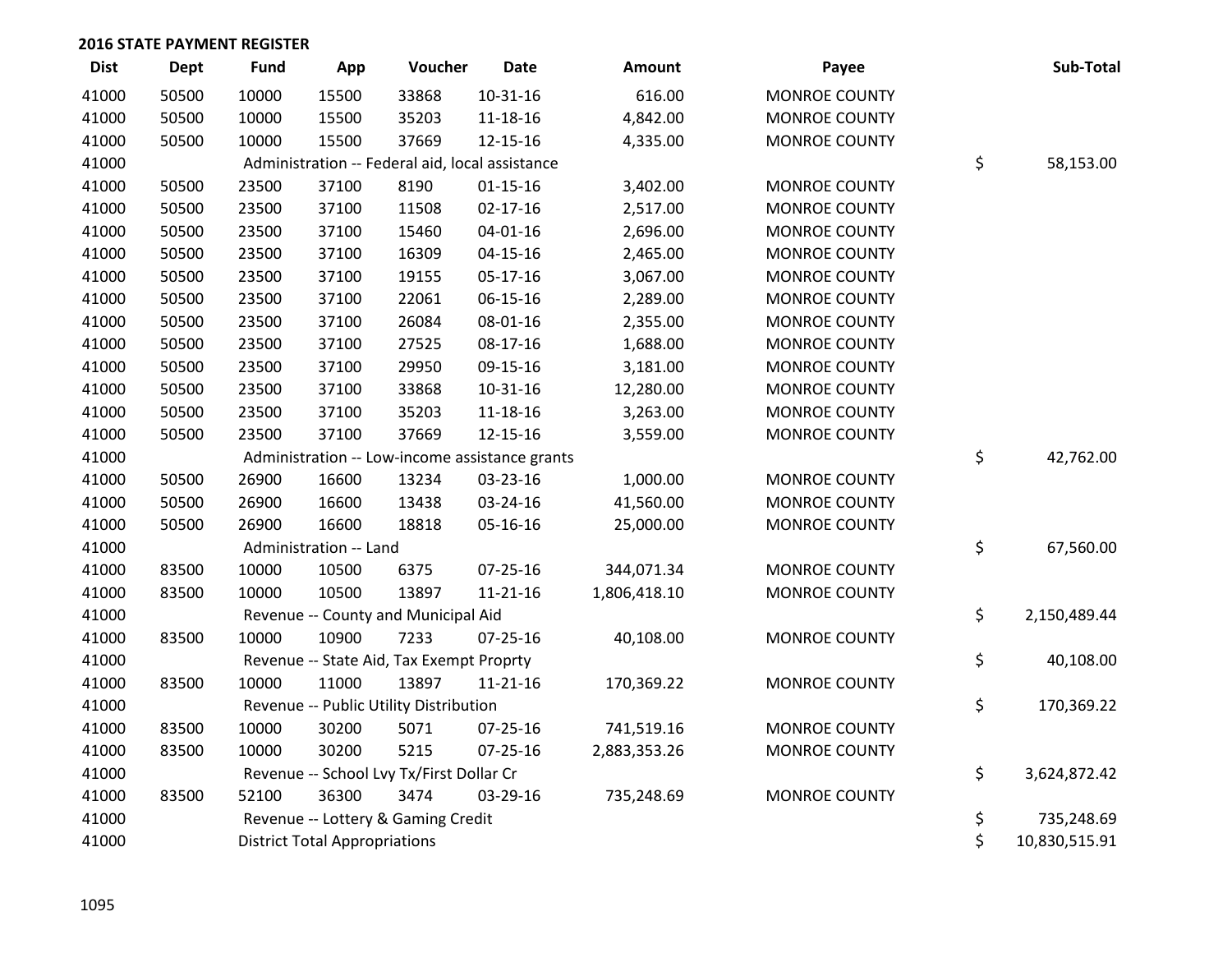| <b>Dist</b> | <b>Dept</b> | <b>Fund</b> | App                                  | Voucher                                             | <b>Date</b>    | Amount    | Payee                 | Sub-Total        |
|-------------|-------------|-------------|--------------------------------------|-----------------------------------------------------|----------------|-----------|-----------------------|------------------|
| 41002       | 16500       | 10000       | 22500                                | 4316                                                | 06-27-16       | 2,795.51  | <b>TOWN OF ADRIAN</b> |                  |
| 41002       |             |             |                                      | Safety & Prof Services -- Fire dues distribution    |                |           |                       | \$<br>2,795.51   |
| 41002       | 37000       | 21200       | 16600                                | 63645                                               | 06-20-16       | 489.58    | <b>TOWN OF ADRIAN</b> |                  |
| 41002       |             |             |                                      | Natural Resources -- Gen program ops-state funds-FR |                |           |                       | \$<br>489.58     |
| 41002       | 37000       | 21200       | 57100                                | 63645                                               | 06-20-16       | 219.99    | <b>TOWN OF ADRIAN</b> |                  |
| 41002       |             |             |                                      | Natural Resources -- ResAids - cnty forst, cl & mfl |                |           |                       | \$<br>219.99     |
| 41002       | 39500       | 21100       | 19100                                | 1206                                                | 07-05-16       | 19,966.63 | TOWN OF ADRIAN        |                  |
| 41002       | 39500       | 21100       | 19100                                | 30278                                               | 10-03-16       | 19,966.65 | <b>TOWN OF ADRIAN</b> |                  |
| 41002       | 39500       | 21100       | 19100                                | 77025                                               | $01 - 04 - 16$ | 19,966.63 | TOWN OF ADRIAN        |                  |
| 41002       | 39500       | 21100       | 19100                                | 85025                                               | 04-04-16       | 19,966.63 | TOWN OF ADRIAN        |                  |
| 41002       |             |             |                                      | Transportation -- Trns Aids To Mnc.-Sf              |                |           |                       | \$<br>79,866.54  |
| 41002       | 83500       | 10000       | 10500                                | 6341                                                | $07 - 25 - 16$ | 4,532.85  | <b>TOWN OF ADRIAN</b> |                  |
| 41002       | 83500       | 10000       | 10500                                | 13863                                               | $11 - 21 - 16$ | 25,318.70 | TOWN OF ADRIAN        |                  |
| 41002       |             |             |                                      | Revenue -- County and Municipal Aid                 |                |           |                       | \$<br>29,851.55  |
| 41002       | 83500       | 10000       | 10900                                | 8231                                                | $07 - 25 - 16$ | 6.00      | TOWN OF ADRIAN        |                  |
| 41002       |             |             |                                      | Revenue -- State Aid, Tax Exempt Proprty            |                |           |                       | \$<br>6.00       |
| 41002       | 83500       | 10000       | 11000                                | 13863                                               | $11 - 21 - 16$ | 394.42    | <b>TOWN OF ADRIAN</b> |                  |
| 41002       |             |             |                                      | Revenue -- Public Utility Distribution              |                |           |                       | \$<br>394.42     |
| 41002       |             |             | <b>District Total Appropriations</b> |                                                     |                |           |                       | \$<br>113,623.59 |
| 41004       | 16500       | 10000       | 22500                                | 4317                                                | 06-27-16       | 3,000.65  | TOWN OF ANGELO        |                  |
| 41004       |             |             |                                      | Safety & Prof Services -- Fire dues distribution    |                |           |                       | \$<br>3,000.65   |
| 41004       | 37000       | 10000       | 50300                                | 47014                                               | $04 - 21 - 16$ | 78.04     | <b>TOWN OF ANGELO</b> |                  |
| 41004       | 37000       | 10000       | 50300                                | 47017                                               | $04 - 21 - 16$ | 136.34    | TOWN OF ANGELO        |                  |
| 41004       |             |             |                                      | Natural Resources -- Aids in lieu of taxes - gener  |                |           |                       | \$<br>214.38     |
| 41004       | 37000       | 21200       | 16600                                | 63646                                               | 06-20-16       | 688.44    | TOWN OF ANGELO        |                  |
| 41004       |             |             |                                      | Natural Resources -- Gen program ops-state funds-FR |                |           |                       | \$<br>688.44     |
| 41004       | 37000       | 21200       | 57100                                | 63646                                               | 06-20-16       | 337.21    | TOWN OF ANGELO        |                  |
| 41004       |             |             |                                      | Natural Resources -- ResAids - cnty forst, cl & mfl |                |           |                       | \$<br>337.21     |
| 41004       | 37000       | 21200       | 57900                                | 47015                                               | $04 - 21 - 16$ | 13.63     | <b>TOWN OF ANGELO</b> |                  |
| 41004       | 37000       | 21200       | 57900                                | 47016                                               | $04 - 21 - 16$ | 4.06      | TOWN OF ANGELO        |                  |
| 41004       |             |             |                                      | Natural Resources -- Aids in lieu of taxes - sum s  |                |           |                       | \$<br>17.69      |
| 41004       | 39500       | 21100       | 19100                                | 1207                                                | 07-05-16       | 12,881.70 | <b>TOWN OF ANGELO</b> |                  |
| 41004       | 39500       | 21100       | 19100                                | 30279                                               | 10-03-16       | 12,881.70 | <b>TOWN OF ANGELO</b> |                  |
| 41004       | 39500       | 21100       | 19100                                | 77026                                               | 01-04-16       | 12,881.70 | TOWN OF ANGELO        |                  |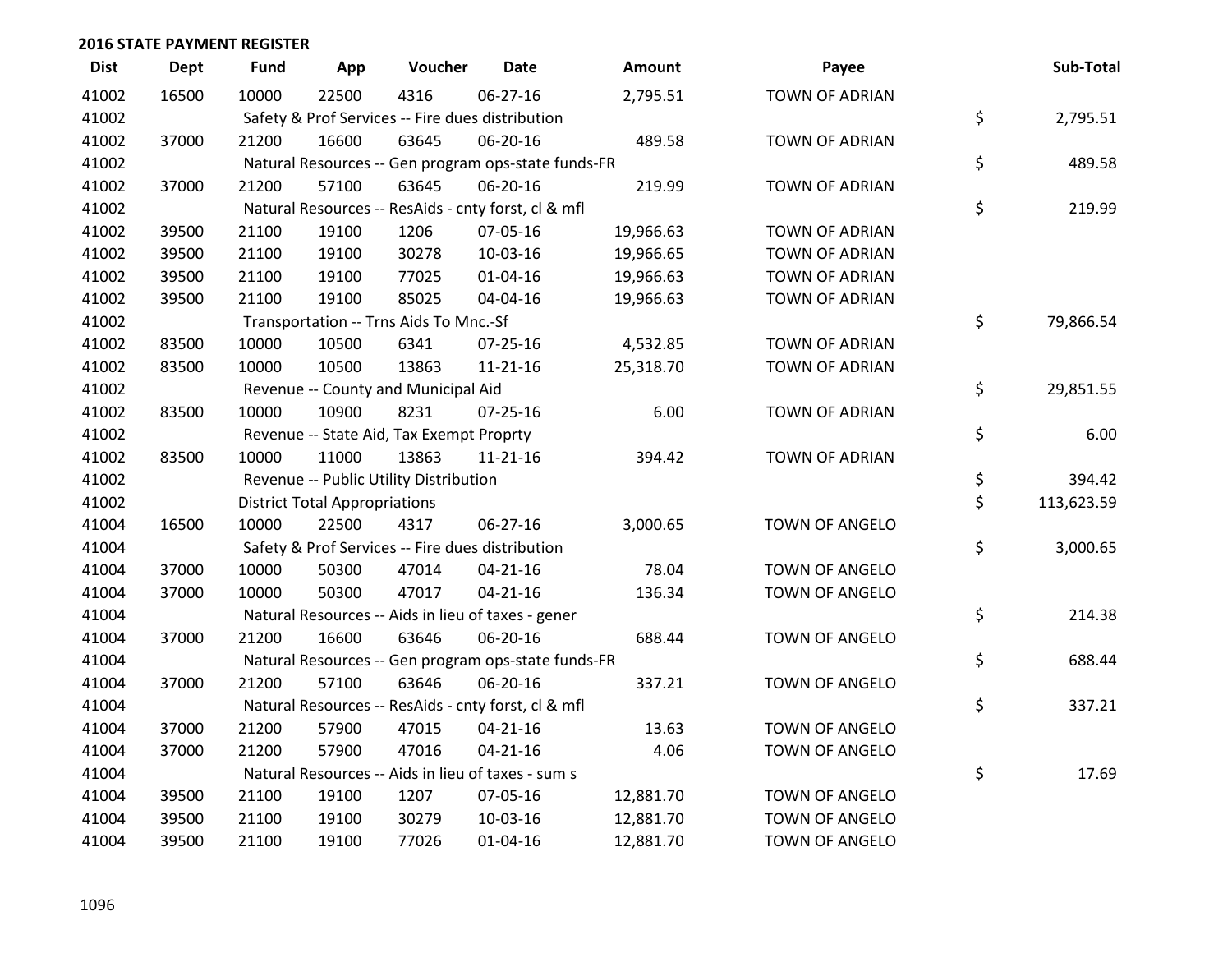| <b>Dist</b> | <b>Dept</b> | <b>Fund</b> | App                                  | Voucher                                          | Date                                                | <b>Amount</b> | Payee                  | Sub-Total        |
|-------------|-------------|-------------|--------------------------------------|--------------------------------------------------|-----------------------------------------------------|---------------|------------------------|------------------|
| 41004       | 39500       | 21100       | 19100                                | 85026                                            | 04-04-16                                            | 12,881.70     | <b>TOWN OF ANGELO</b>  |                  |
| 41004       |             |             |                                      | Transportation -- Trns Aids To Mnc.-Sf           |                                                     |               |                        | \$<br>51,526.80  |
| 41004       | 83500       | 10000       | 10500                                | 6342                                             | $07 - 25 - 16$                                      | 9,594.91      | <b>TOWN OF ANGELO</b>  |                  |
| 41004       | 83500       | 10000       | 10500                                | 13864                                            | $11 - 21 - 16$                                      | 53,906.25     | <b>TOWN OF ANGELO</b>  |                  |
| 41004       |             |             |                                      | Revenue -- County and Municipal Aid              |                                                     |               |                        | \$<br>63,501.16  |
| 41004       | 83500       | 10000       | 10900                                | 8232                                             | 07-25-16                                            | 6.00          | TOWN OF ANGELO         |                  |
| 41004       |             |             |                                      | Revenue -- State Aid, Tax Exempt Proprty         |                                                     |               |                        | \$<br>6.00       |
| 41004       | 83500       | 10000       | 11000                                | 13864                                            | $11 - 21 - 16$                                      | 461.87        | TOWN OF ANGELO         |                  |
| 41004       |             |             |                                      | Revenue -- Public Utility Distribution           |                                                     |               |                        | \$<br>461.87     |
| 41004       | 83500       | 52100       | 36300                                | 3194                                             | 03-29-16                                            | 1,022.18      | TOWN OF ANGELO         |                  |
| 41004       |             |             |                                      | Revenue -- Lottery & Gaming Credit               |                                                     |               |                        | \$<br>1,022.18   |
| 41004       |             |             | <b>District Total Appropriations</b> |                                                  |                                                     |               |                        | \$<br>120,776.38 |
| 41006       | 16500       | 10000       | 22500                                | 4318                                             | 06-27-16                                            | 4,592.59      | <b>TOWN OF BYRON</b>   |                  |
| 41006       |             |             |                                      | Safety & Prof Services -- Fire dues distribution |                                                     |               |                        | \$<br>4,592.59   |
| 41006       | 37000       | 21200       | 16600                                | 63647                                            | 06-20-16                                            | 540.11        | <b>TOWN OF BYRON</b>   |                  |
| 41006       |             |             |                                      |                                                  | Natural Resources -- Gen program ops-state funds-FR |               |                        | \$<br>540.11     |
| 41006       | 37000       | 21200       | 57100                                | 63647                                            | 06-20-16                                            | 627.47        | <b>TOWN OF BYRON</b>   |                  |
| 41006       |             |             |                                      |                                                  | Natural Resources -- ResAids - cnty forst, cl & mfl |               |                        | \$<br>627.47     |
| 41006       | 39500       | 21100       | 19100                                | 1208                                             | 07-05-16                                            | 25,548.70     | <b>TOWN OF BYRON</b>   |                  |
| 41006       | 39500       | 21100       | 19100                                | 30280                                            | 10-03-16                                            | 25,548.72     | <b>TOWN OF BYRON</b>   |                  |
| 41006       | 39500       | 21100       | 19100                                | 77027                                            | $01 - 04 - 16$                                      | 25,548.70     | <b>TOWN OF BYRON</b>   |                  |
| 41006       | 39500       | 21100       | 19100                                | 85027                                            | 04-04-16                                            | 25,548.70     | <b>TOWN OF BYRON</b>   |                  |
| 41006       |             |             |                                      | Transportation -- Trns Aids To Mnc.-Sf           |                                                     |               |                        | \$<br>102,194.82 |
| 41006       | 83500       | 10000       | 10500                                | 6343                                             | $07 - 25 - 16$                                      | 7,427.26      | <b>TOWN OF BYRON</b>   |                  |
| 41006       | 83500       | 10000       | 10500                                | 13865                                            | $11 - 21 - 16$                                      | 47,055.84     | <b>TOWN OF BYRON</b>   |                  |
| 41006       |             |             |                                      | Revenue -- County and Municipal Aid              |                                                     |               |                        | \$<br>54,483.10  |
| 41006       | 83500       | 10000       | 10900                                | 8233                                             | $07 - 25 - 16$                                      | 290.00        | <b>TOWN OF BYRON</b>   |                  |
| 41006       |             |             |                                      | Revenue -- State Aid, Tax Exempt Proprty         |                                                     |               |                        | \$<br>290.00     |
| 41006       | 83500       | 10000       | 11000                                | 13865                                            | $11 - 21 - 16$                                      | 2,666.98      | <b>TOWN OF BYRON</b>   |                  |
| 41006       |             |             |                                      | Revenue -- Public Utility Distribution           |                                                     |               |                        | \$<br>2,666.98   |
| 41006       |             |             | <b>District Total Appropriations</b> |                                                  |                                                     |               |                        | \$<br>165,395.07 |
| 41008       | 16500       | 10000       | 22500                                | 4319                                             | $06 - 27 - 16$                                      | 1,178.57      | <b>TOWN OF CLIFTON</b> |                  |
| 41008       |             |             |                                      | Safety & Prof Services -- Fire dues distribution |                                                     |               |                        | \$<br>1,178.57   |
| 41008       | 37000       | 10000       | 50300                                | 46343                                            | $04 - 21 - 16$                                      | 0.98          | <b>TOWN OF CLIFTON</b> |                  |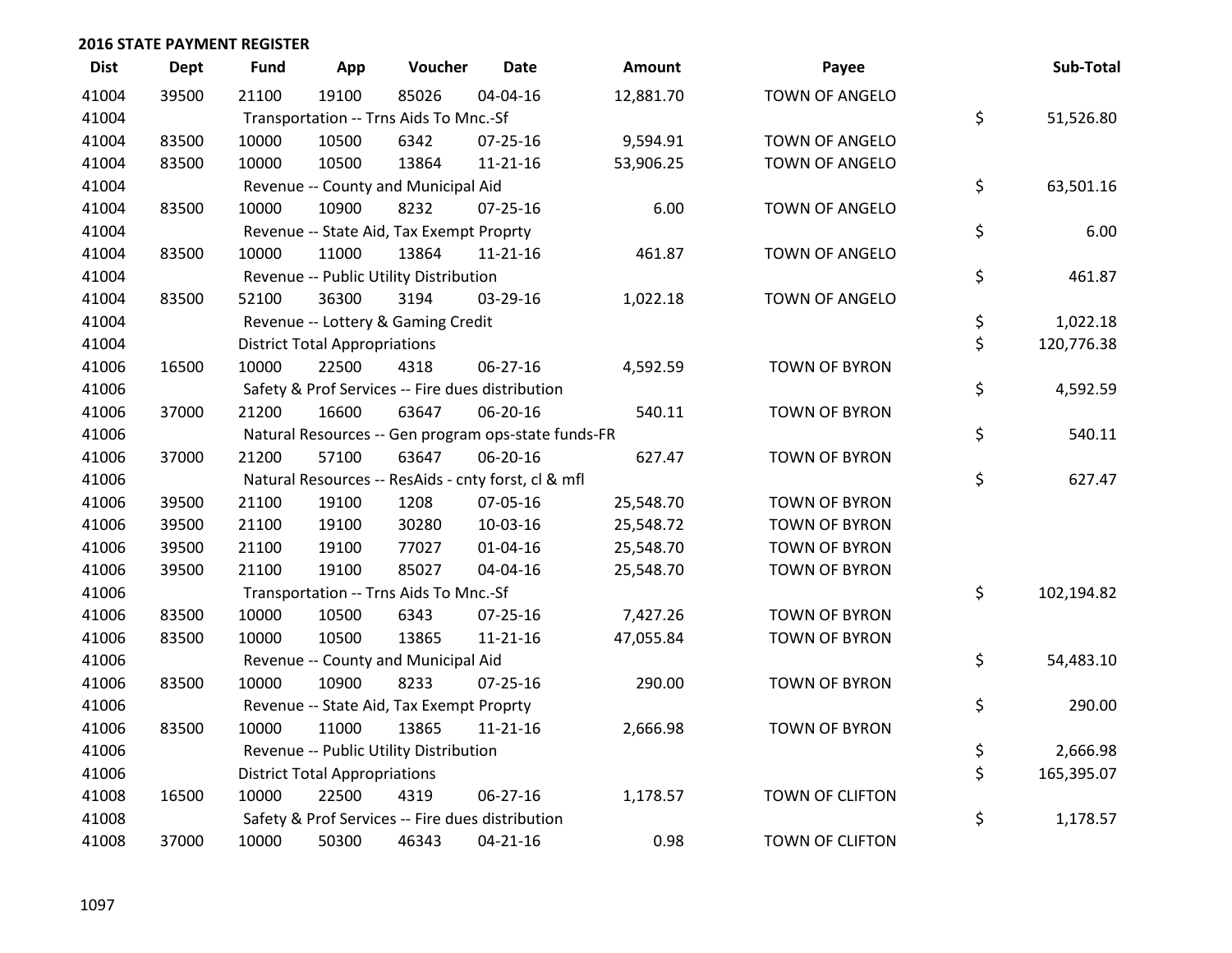| <b>Dist</b> | Dept  | Fund  | App                                  | Voucher                                             | Date           | Amount    | Payee            | Sub-Total        |
|-------------|-------|-------|--------------------------------------|-----------------------------------------------------|----------------|-----------|------------------|------------------|
| 41008       |       |       |                                      | Natural Resources -- Aids in lieu of taxes - gener  |                |           |                  | \$<br>0.98       |
| 41008       | 37000 | 21200 | 16600                                | 63648                                               | 06-20-16       | 878.39    | TOWN OF CLIFTON  |                  |
| 41008       |       |       |                                      | Natural Resources -- Gen program ops-state funds-FR |                |           |                  | \$<br>878.39     |
| 41008       | 37000 | 21200 | 57100                                | 63648                                               | 06-20-16       | 398.91    | TOWN OF CLIFTON  |                  |
| 41008       |       |       |                                      | Natural Resources -- ResAids - cnty forst, cl & mfl |                |           |                  | \$<br>398.91     |
| 41008       | 37000 | 21200 | 57900                                | 46344                                               | $04 - 21 - 16$ | 0.10      | TOWN OF CLIFTON  |                  |
| 41008       |       |       |                                      | Natural Resources -- Aids in lieu of taxes - sum s  |                |           |                  | \$<br>0.10       |
| 41008       | 37000 | 21200 | 58900                                | 102462                                              | $11 - 18 - 16$ | 655.55    | TOWN OF CLIFTON  |                  |
| 41008       |       |       |                                      | Natural Resources -- Resource aids - distribution o |                |           |                  | \$<br>655.55     |
| 41008       | 39500 | 21100 | 19100                                | 1209                                                | 07-05-16       | 22,917.31 | TOWN OF CLIFTON  |                  |
| 41008       | 39500 | 21100 | 19100                                | 30281                                               | 10-03-16       | 22,917.33 | TOWN OF CLIFTON  |                  |
| 41008       | 39500 | 21100 | 19100                                | 77028                                               | $01 - 04 - 16$ | 22,917.31 | TOWN OF CLIFTON  |                  |
| 41008       | 39500 | 21100 | 19100                                | 85028                                               | 04-04-16       | 22,917.31 | TOWN OF CLIFTON  |                  |
| 41008       |       |       |                                      | Transportation -- Trns Aids To Mnc.-Sf              |                |           |                  | \$<br>91,669.26  |
| 41008       | 83500 | 10000 | 10500                                | 6344                                                | $07 - 25 - 16$ | 8,859.53  | TOWN OF CLIFTON  |                  |
| 41008       | 83500 | 10000 | 10500                                | 13866                                               | 11-21-16       | 49,879.63 | TOWN OF CLIFTON  |                  |
| 41008       |       |       |                                      | Revenue -- County and Municipal Aid                 |                |           |                  | \$<br>58,739.16  |
| 41008       | 83500 | 10000 | 10900                                | 8234                                                | 07-25-16       | 4.00      | TOWN OF CLIFTON  |                  |
| 41008       |       |       |                                      | Revenue -- State Aid, Tax Exempt Proprty            |                |           |                  | \$<br>4.00       |
| 41008       | 83500 | 10000 | 11000                                | 13866                                               | 11-21-16       | 349.65    | TOWN OF CLIFTON  |                  |
| 41008       |       |       |                                      | Revenue -- Public Utility Distribution              |                |           |                  | \$<br>349.65     |
| 41008       |       |       | <b>District Total Appropriations</b> |                                                     |                |           |                  | \$<br>153,874.57 |
| 41010       | 16500 | 10000 | 22500                                | 4320                                                | 06-27-16       | 1,317.94  | TOWN OF GLENDALE |                  |
| 41010       |       |       |                                      | Safety & Prof Services -- Fire dues distribution    |                |           |                  | \$<br>1,317.94   |
| 41010       | 37000 | 10000 | 50300                                | 46440                                               | $04 - 21 - 16$ | 79.32     | TOWN OF GLENDALE |                  |
| 41010       |       |       |                                      | Natural Resources -- Aids in lieu of taxes - gener  |                |           |                  | \$<br>79.32      |
| 41010       | 37000 | 21200 | 16600                                | 63649                                               | 06-20-16       | 526.19    | TOWN OF GLENDALE |                  |
| 41010       |       |       |                                      | Natural Resources -- Gen program ops-state funds-FR |                |           |                  | \$<br>526.19     |
| 41010       | 37000 | 21200 | 57100                                | 63649                                               | 06-20-16       | 269.25    | TOWN OF GLENDALE |                  |
| 41010       |       |       |                                      | Natural Resources -- ResAids - cnty forst, cl & mfl |                |           |                  | \$<br>269.25     |
| 41010       | 37000 | 21200 | 57900                                | 46441                                               | $04 - 21 - 16$ | 7.18      | TOWN OF GLENDALE |                  |
| 41010       |       |       |                                      | Natural Resources -- Aids in lieu of taxes - sum s  |                |           |                  | \$<br>7.18       |
| 41010       | 37000 | 27400 | 67000                                | 55872                                               | $05 - 27 - 16$ | 1,069.80  | TOWN OF GLENDALE |                  |
| 41010       |       |       |                                      | Natural Resources -- Fin asst for responsible units |                |           |                  | \$<br>1,069.80   |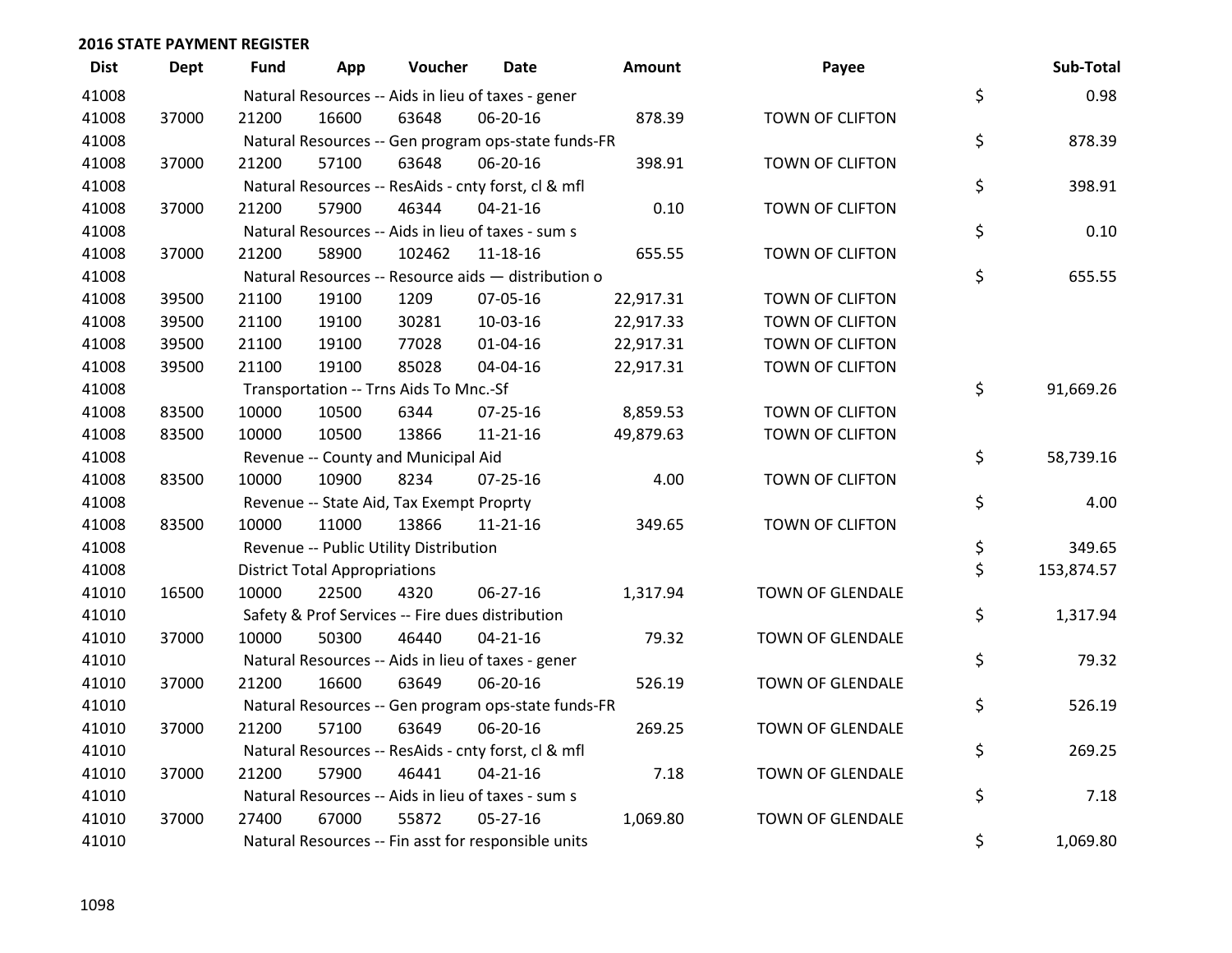| <b>Dist</b> | <b>Dept</b> | Fund  | App                                  | Voucher                                             | <b>Date</b>    | Amount    | Payee                     | Sub-Total        |
|-------------|-------------|-------|--------------------------------------|-----------------------------------------------------|----------------|-----------|---------------------------|------------------|
| 41010       | 39500       | 21100 | 19100                                | 1210                                                | 07-05-16       | 28,548.93 | TOWN OF GLENDALE          |                  |
| 41010       | 39500       | 21100 | 19100                                | 30282                                               | 10-03-16       | 28,548.93 | TOWN OF GLENDALE          |                  |
| 41010       | 39500       | 21100 | 19100                                | 77029                                               | 01-04-16       | 28,548.93 | TOWN OF GLENDALE          |                  |
| 41010       | 39500       | 21100 | 19100                                | 85029                                               | 04-04-16       | 28,548.93 | <b>TOWN OF GLENDALE</b>   |                  |
| 41010       |             |       |                                      | Transportation -- Trns Aids To Mnc.-Sf              |                |           |                           | \$<br>114,195.72 |
| 41010       | 83500       | 10000 | 10500                                | 6345                                                | 07-25-16       | 6,843.45  | TOWN OF GLENDALE          |                  |
| 41010       | 83500       | 10000 | 10500                                | 13867                                               | $11 - 21 - 16$ | 38,311.51 | TOWN OF GLENDALE          |                  |
| 41010       |             |       |                                      | Revenue -- County and Municipal Aid                 |                |           |                           | \$<br>45,154.96  |
| 41010       | 83500       | 10000 | 10900                                | 8235                                                | $07 - 25 - 16$ | 31.00     | TOWN OF GLENDALE          |                  |
| 41010       |             |       |                                      | Revenue -- State Aid, Tax Exempt Proprty            |                |           |                           | \$<br>31.00      |
| 41010       | 83500       | 10000 | 11000                                | 13867                                               | $11 - 21 - 16$ | 486.50    | TOWN OF GLENDALE          |                  |
| 41010       |             |       |                                      | Revenue -- Public Utility Distribution              |                |           |                           | \$<br>486.50     |
| 41010       |             |       | <b>District Total Appropriations</b> |                                                     |                |           |                           | \$<br>163,137.86 |
| 41012       | 16500       | 10000 | 22500                                | 4321                                                | 06-27-16       | 1,342.83  | <b>TOWN OF GRANT</b>      |                  |
| 41012       |             |       |                                      | Safety & Prof Services -- Fire dues distribution    |                |           |                           | \$<br>1,342.83   |
| 41012       | 37000       | 21200 | 16600                                | 63650                                               | 06-20-16       | 855.82    | <b>TOWN OF GRANT</b>      |                  |
| 41012       |             |       |                                      | Natural Resources -- Gen program ops-state funds-FR |                |           |                           | \$<br>855.82     |
| 41012       | 37000       | 21200 | 57100                                | 63650                                               | 06-20-16       | 487.72    | <b>TOWN OF GRANT</b>      |                  |
| 41012       |             |       |                                      | Natural Resources -- ResAids - cnty forst, cl & mfl |                |           |                           | \$<br>487.72     |
| 41012       | 37000       | 21200 | 57900                                | 45358                                               | $04 - 21 - 16$ | 93.49     | <b>TOWN OF GRANT</b>      |                  |
| 41012       |             |       |                                      | Natural Resources -- Aids in lieu of taxes - sum s  |                |           |                           | \$<br>93.49      |
| 41012       | 37000       | 27400 | 67000                                | 55648                                               | 05-27-16       | 724.97    | <b>TOWN OF GRANT</b>      |                  |
| 41012       |             |       |                                      | Natural Resources -- Fin asst for responsible units |                |           |                           | \$<br>724.97     |
| 41012       | 39500       | 21100 | 19100                                | 1211                                                | 07-05-16       | 12,011.91 | <b>TOWN OF GRANT</b>      |                  |
| 41012       | 39500       | 21100 | 19100                                | 30283                                               | 10-03-16       | 12,011.91 | <b>TOWN OF GRANT</b>      |                  |
| 41012       | 39500       | 21100 | 19100                                | 77030                                               | 01-04-16       | 12,011.91 | <b>TOWN OF GRANT</b>      |                  |
| 41012       | 39500       | 21100 | 19100                                | 85030                                               | 04-04-16       | 12,011.91 | <b>TOWN OF GRANT</b>      |                  |
| 41012       |             |       |                                      | Transportation -- Trns Aids To Mnc.-Sf              |                |           |                           | \$<br>48,047.64  |
| 41012       | 83500       | 10000 | 10500                                | 6346                                                | $07 - 25 - 16$ | 3,619.22  | <b>TOWN OF GRANT</b>      |                  |
| 41012       | 83500       | 10000 | 10500                                | 13868                                               | $11 - 21 - 16$ | 20,508.94 | <b>TOWN OF GRANT</b>      |                  |
| 41012       |             |       |                                      | Revenue -- County and Municipal Aid                 |                |           |                           | \$<br>24,128.16  |
| 41012       |             |       | <b>District Total Appropriations</b> |                                                     |                |           |                           | \$<br>75,680.63  |
| 41014       | 16500       | 10000 | 22500                                | 5315                                                | $07 - 11 - 16$ | 5,350.92  | <b>TOWN OF GREENFIELD</b> |                  |
| 41014       |             |       |                                      | Safety & Prof Services -- Fire dues distribution    |                |           |                           | \$<br>5,350.92   |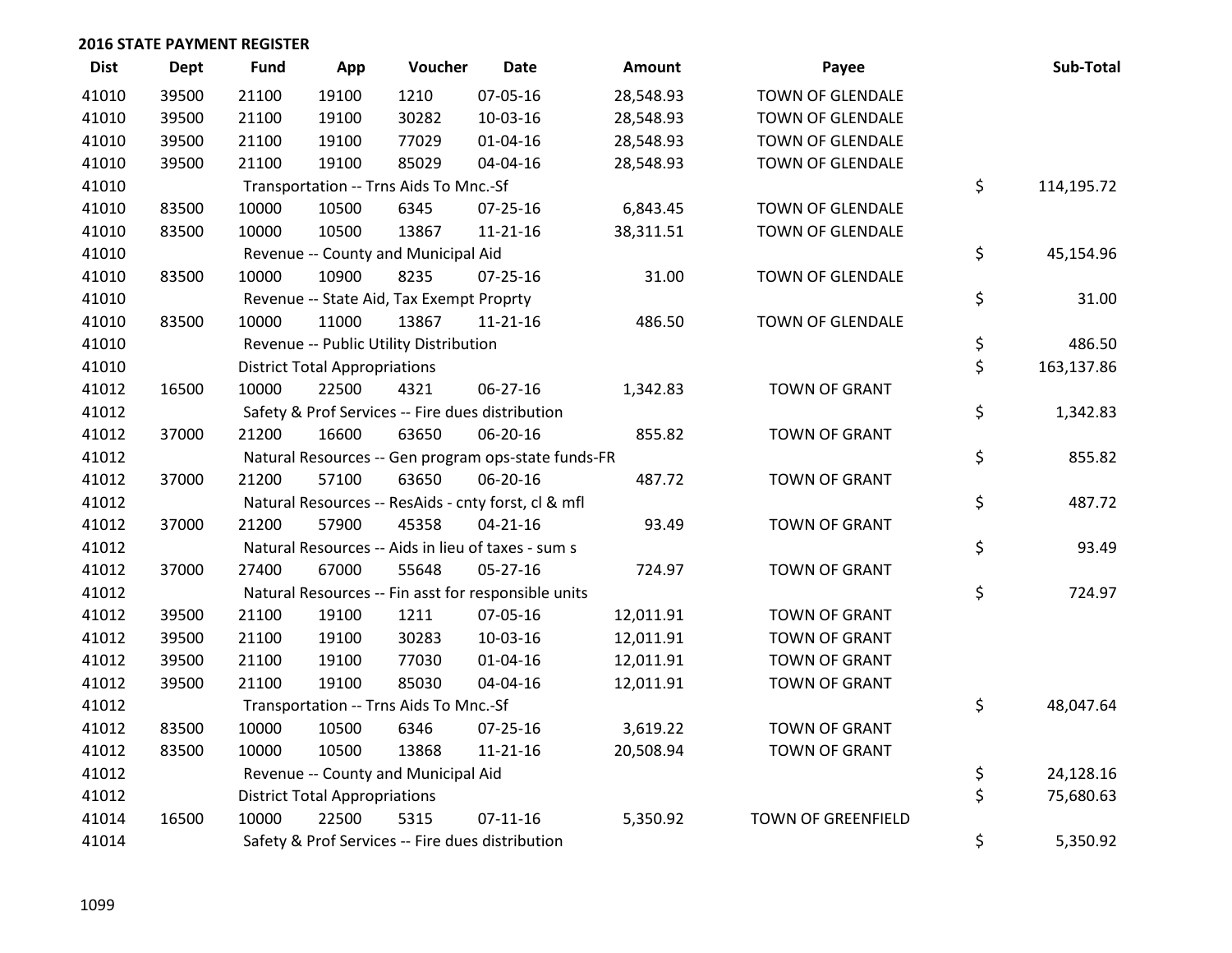| <b>Dist</b> | <b>Dept</b> | <b>Fund</b> | App                                  | Voucher                                             | <b>Date</b>    | Amount    | Payee                     | Sub-Total        |
|-------------|-------------|-------------|--------------------------------------|-----------------------------------------------------|----------------|-----------|---------------------------|------------------|
| 41014       | 37000       | 21200       | 16600                                | 63651                                               | 06-20-16       | 646.75    | <b>TOWN OF GREENFIELD</b> |                  |
| 41014       |             |             |                                      | Natural Resources -- Gen program ops-state funds-FR |                |           |                           | \$<br>646.75     |
| 41014       | 37000       | 21200       | 57100                                | 63651                                               | 06-20-16       | 297.12    | <b>TOWN OF GREENFIELD</b> |                  |
| 41014       |             |             |                                      | Natural Resources -- ResAids - cnty forst, cl & mfl |                |           |                           | \$<br>297.12     |
| 41014       | 37000       | 21200       | 57900                                | 47121                                               | $04 - 21 - 16$ | 47.84     | <b>TOWN OF GREENFIELD</b> |                  |
| 41014       |             |             |                                      | Natural Resources -- Aids in lieu of taxes - sum s  |                |           |                           | \$<br>47.84      |
| 41014       | 39500       | 21100       | 19100                                | 1212                                                | 07-05-16       | 13,839.57 | <b>TOWN OF GREENFIELD</b> |                  |
| 41014       | 39500       | 21100       | 19100                                | 30284                                               | 10-03-16       | 13,839.57 | <b>TOWN OF GREENFIELD</b> |                  |
| 41014       | 39500       | 21100       | 19100                                | 77031                                               | $01 - 04 - 16$ | 13,839.57 | <b>TOWN OF GREENFIELD</b> |                  |
| 41014       | 39500       | 21100       | 19100                                | 85031                                               | 04-04-16       | 13,839.57 | <b>TOWN OF GREENFIELD</b> |                  |
| 41014       |             |             |                                      | Transportation -- Trns Aids To Mnc.-Sf              |                |           |                           | \$<br>55,358.28  |
| 41014       | 83500       | 10000       | 10500                                | 6347                                                | $07 - 25 - 16$ | 6,137.17  | <b>TOWN OF GREENFIELD</b> |                  |
| 41014       | 83500       | 10000       | 10500                                | 13869                                               | $11 - 21 - 16$ | 34,576.91 | <b>TOWN OF GREENFIELD</b> |                  |
| 41014       |             |             |                                      | Revenue -- County and Municipal Aid                 |                |           |                           | \$<br>40,714.08  |
| 41014       | 83500       | 10000       | 10900                                | 8236                                                | $07 - 25 - 16$ | 50.00     | <b>TOWN OF GREENFIELD</b> |                  |
| 41014       |             |             |                                      | Revenue -- State Aid, Tax Exempt Proprty            |                |           |                           | \$<br>50.00      |
| 41014       | 83500       | 10000       | 11000                                | 13869                                               | $11 - 21 - 16$ | 180.46    | <b>TOWN OF GREENFIELD</b> |                  |
| 41014       |             |             |                                      | Revenue -- Public Utility Distribution              |                |           |                           | \$<br>180.46     |
| 41014       |             |             | <b>District Total Appropriations</b> |                                                     |                |           |                           | \$<br>102,645.45 |
| 41016       | 16500       | 10000       | 22500                                | 4322                                                | 06-27-16       | 1,563.32  | TOWN OF JEFFERSON         |                  |
| 41016       |             |             |                                      | Safety & Prof Services -- Fire dues distribution    |                |           |                           | \$<br>1,563.32   |
| 41016       | 37000       | 10000       | 50300                                | 46474                                               | $04 - 21 - 16$ | 14.34     | TOWN OF JEFFERSON         |                  |
| 41016       |             |             |                                      | Natural Resources -- Aids in lieu of taxes - gener  |                |           |                           | \$<br>14.34      |
| 41016       | 37000       | 21200       | 16600                                | 63652                                               | 06-20-16       | 291.04    | TOWN OF JEFFERSON         |                  |
| 41016       |             |             |                                      | Natural Resources -- Gen program ops-state funds-FR |                |           |                           | \$<br>291.04     |
| 41016       | 37000       | 21200       | 57100                                | 63652                                               | 06-20-16       | 130.77    | TOWN OF JEFFERSON         |                  |
| 41016       |             |             |                                      | Natural Resources -- ResAids - cnty forst, cl & mfl |                |           |                           | \$<br>130.77     |
| 41016       | 37000       | 21200       | 57900                                | 46473                                               | $04 - 21 - 16$ | 24.05     | TOWN OF JEFFERSON         |                  |
| 41016       |             |             |                                      | Natural Resources -- Aids in lieu of taxes - sum s  |                |           |                           | \$<br>24.05      |
| 41016       | 39500       | 21100       | 19100                                | 1213                                                | 07-05-16       | 22,245.70 | TOWN OF JEFFERSON         |                  |
| 41016       | 39500       | 21100       | 19100                                | 30285                                               | 10-03-16       | 22,245.72 | TOWN OF JEFFERSON         |                  |
| 41016       | 39500       | 21100       | 19100                                | 77032                                               | $01 - 04 - 16$ | 22,245.70 | TOWN OF JEFFERSON         |                  |
| 41016       | 39500       | 21100       | 19100                                | 85032                                               | 04-04-16       | 22,245.70 | TOWN OF JEFFERSON         |                  |
| 41016       |             |             |                                      | Transportation -- Trns Aids To Mnc.-Sf              |                |           |                           | \$<br>88,982.82  |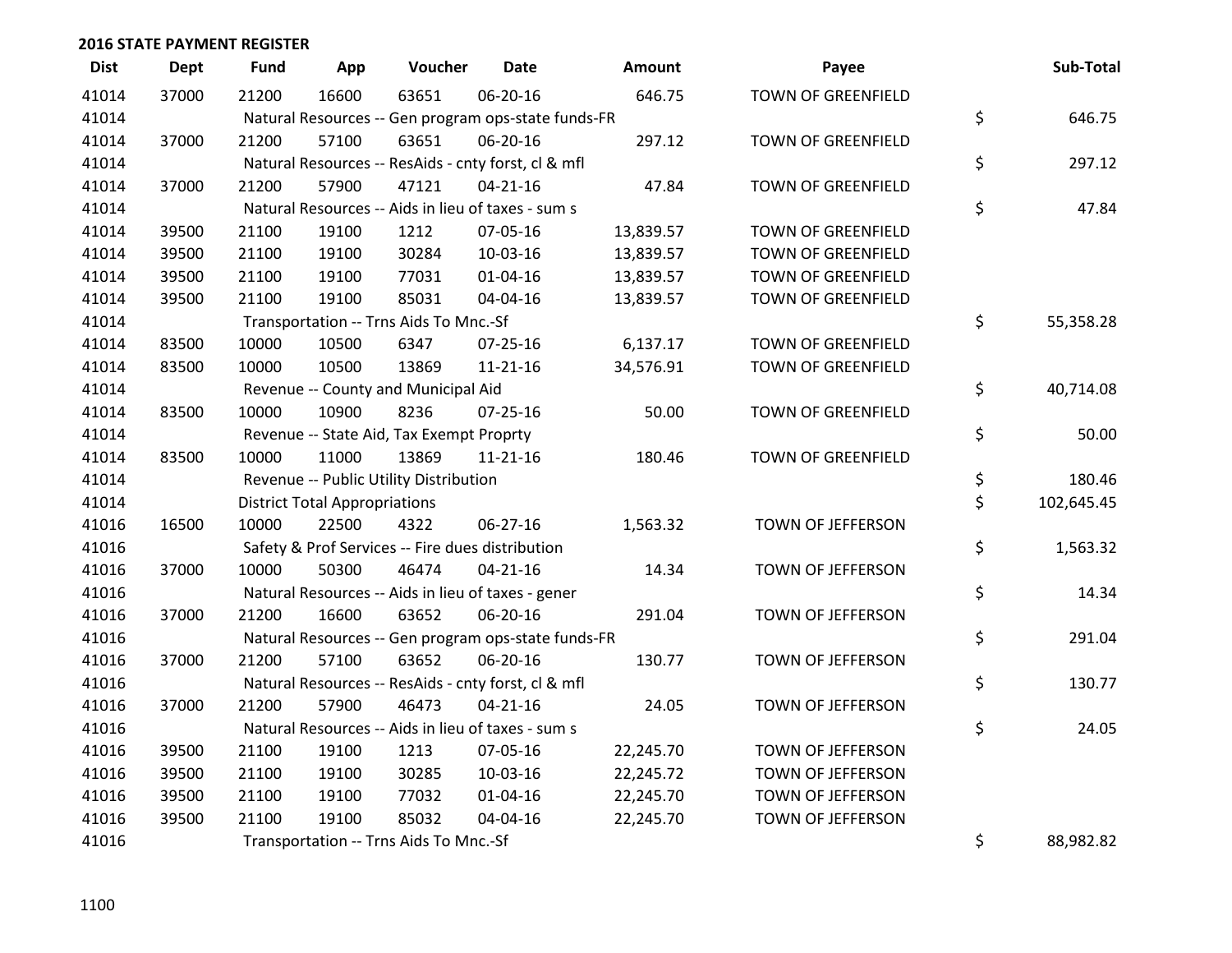| <b>Dist</b> | <b>Dept</b> | <b>Fund</b> | App                                  | Voucher                                          | <b>Date</b>                                         | <b>Amount</b> | Payee              | Sub-Total        |
|-------------|-------------|-------------|--------------------------------------|--------------------------------------------------|-----------------------------------------------------|---------------|--------------------|------------------|
| 41016       | 83500       | 10000       | 10500                                | 6348                                             | $07 - 25 - 16$                                      | 14,964.18     | TOWN OF JEFFERSON  |                  |
| 41016       | 83500       | 10000       | 10500                                | 13870                                            | 11-21-16                                            | 66,935.99     | TOWN OF JEFFERSON  |                  |
| 41016       |             |             |                                      | Revenue -- County and Municipal Aid              |                                                     |               |                    | \$<br>81,900.17  |
| 41016       | 83500       | 10000       | 10900                                | 8237                                             | $07 - 25 - 16$                                      | 26.00         | TOWN OF JEFFERSON  |                  |
| 41016       |             |             |                                      | Revenue -- State Aid, Tax Exempt Proprty         |                                                     |               |                    | \$<br>26.00      |
| 41016       | 83500       | 10000       | 11000                                | 13870                                            | 11-21-16                                            | 627.41        | TOWN OF JEFFERSON  |                  |
| 41016       |             |             |                                      | Revenue -- Public Utility Distribution           |                                                     |               |                    | \$<br>627.41     |
| 41016       |             |             | <b>District Total Appropriations</b> |                                                  |                                                     |               |                    | \$<br>173,559.92 |
| 41018       | 16500       | 10000       | 22500                                | 4323                                             | $06 - 27 - 16$                                      | 728.15        | TOWN OF LA FAYETTE |                  |
| 41018       |             |             |                                      | Safety & Prof Services -- Fire dues distribution |                                                     |               |                    | \$<br>728.15     |
| 41018       | 37000       | 10000       | 50300                                | 47077                                            | $04 - 21 - 16$                                      | 302.75        | TOWN OF LA FAYETTE |                  |
| 41018       |             |             |                                      |                                                  | Natural Resources -- Aids in lieu of taxes - gener  |               |                    | \$<br>302.75     |
| 41018       | 37000       | 21200       | 16600                                | 63653                                            | 06-20-16                                            | 986.47        | TOWN OF LA FAYETTE |                  |
| 41018       |             |             |                                      |                                                  | Natural Resources -- Gen program ops-state funds-FR |               |                    | \$<br>986.47     |
| 41018       | 37000       | 21200       | 57100                                | 63653                                            | 06-20-16                                            | 502.15        | TOWN OF LA FAYETTE |                  |
| 41018       |             |             |                                      |                                                  | Natural Resources -- ResAids - cnty forst, cl & mfl |               |                    | \$<br>502.15     |
| 41018       | 37000       | 21200       | 57900                                | 47078                                            | $04 - 21 - 16$                                      | 262.04        | TOWN OF LA FAYETTE |                  |
| 41018       |             |             |                                      |                                                  | Natural Resources -- Aids in lieu of taxes - sum s  |               |                    | \$<br>262.04     |
| 41018       | 39500       | 21100       | 19100                                | 1214                                             | 07-05-16                                            | 5,818.78      | TOWN OF LA FAYETTE |                  |
| 41018       | 39500       | 21100       | 19100                                | 30286                                            | 10-03-16                                            | 5,818.80      | TOWN OF LA FAYETTE |                  |
| 41018       | 39500       | 21100       | 19100                                | 77033                                            | $01 - 04 - 16$                                      | 5,818.78      | TOWN OF LA FAYETTE |                  |
| 41018       | 39500       | 21100       | 19100                                | 85033                                            | 04-04-16                                            | 5,818.78      | TOWN OF LA FAYETTE |                  |
| 41018       |             |             |                                      | Transportation -- Trns Aids To Mnc.-Sf           |                                                     |               |                    | \$<br>23,275.14  |
| 41018       | 83500       | 10000       | 10500                                | 6349                                             | $07 - 25 - 16$                                      | 5,857.30      | TOWN OF LA FAYETTE |                  |
| 41018       | 83500       | 10000       | 10500                                | 13871                                            | $11 - 21 - 16$                                      | 29,142.11     | TOWN OF LA FAYETTE |                  |
| 41018       |             |             |                                      | Revenue -- County and Municipal Aid              |                                                     |               |                    | \$<br>34,999.41  |
| 41018       | 83500       | 10000       | 10900                                | 8238                                             | $07 - 25 - 16$                                      | 3.00          | TOWN OF LA FAYETTE |                  |
| 41018       |             |             |                                      | Revenue -- State Aid, Tax Exempt Proprty         |                                                     |               |                    | \$<br>3.00       |
| 41018       | 83500       | 10000       | 11000                                | 13871                                            | $11 - 21 - 16$                                      | 4,156.04      | TOWN OF LA FAYETTE |                  |
| 41018       |             |             |                                      | Revenue -- Public Utility Distribution           |                                                     |               |                    | \$<br>4,156.04   |
| 41018       |             |             | <b>District Total Appropriations</b> |                                                  |                                                     |               |                    | \$<br>65,215.15  |
| 41020       | 16500       | 10000       | 22500                                | 4324                                             | 06-27-16                                            | 5,942.50      | TOWN OF LA GRANGE  |                  |
| 41020       |             |             |                                      | Safety & Prof Services -- Fire dues distribution |                                                     |               |                    | \$<br>5,942.50   |
| 41020       | 37000       | 10000       | 50300                                | 45852                                            | $04 - 21 - 16$                                      | 10.00         | TOWN OF LA GRANGE  |                  |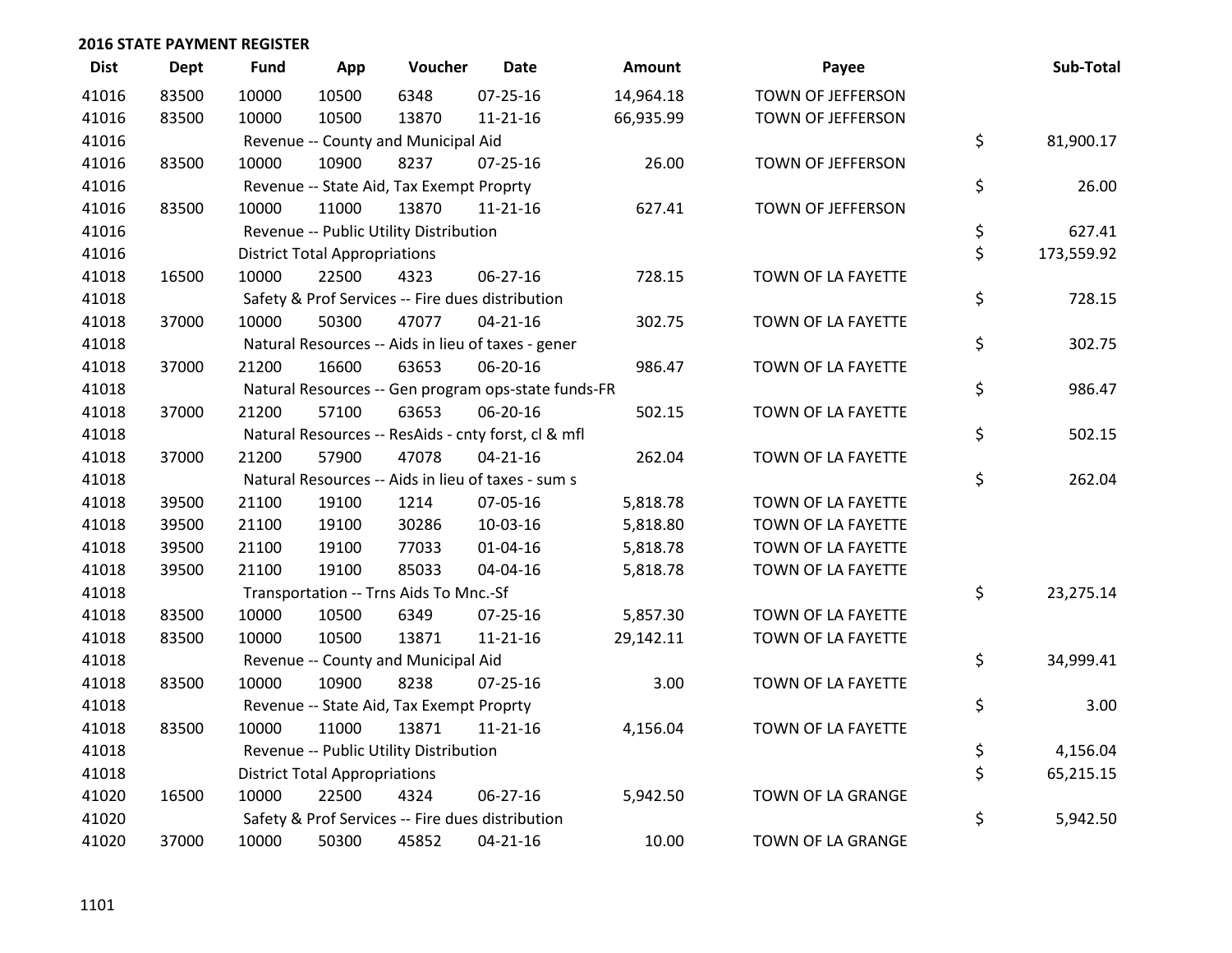| <b>Dist</b> | <b>Dept</b> | <b>Fund</b> | App                                  | Voucher                                             | <b>Date</b>    | Amount    | Payee               | Sub-Total        |
|-------------|-------------|-------------|--------------------------------------|-----------------------------------------------------|----------------|-----------|---------------------|------------------|
| 41020       |             |             |                                      | Natural Resources -- Aids in lieu of taxes - gener  |                |           |                     | \$<br>10.00      |
| 41020       | 37000       | 21200       | 16600                                | 63654                                               | 06-20-16       | 284.41    | TOWN OF LA GRANGE   |                  |
| 41020       |             |             |                                      | Natural Resources -- Gen program ops-state funds-FR |                |           |                     | \$<br>284.41     |
| 41020       | 37000       | 21200       | 57100                                | 63654                                               | 06-20-16       | 147.06    | TOWN OF LA GRANGE   |                  |
| 41020       |             |             |                                      | Natural Resources -- ResAids - cnty forst, cl & mfl |                |           |                     | \$<br>147.06     |
| 41020       | 37000       | 21200       | 57900                                | 45853                                               | $04 - 21 - 16$ | 8.80      | TOWN OF LA GRANGE   |                  |
| 41020       |             |             |                                      | Natural Resources -- Aids in lieu of taxes - sum s  |                |           |                     | \$<br>8.80       |
| 41020       | 39500       | 21100       | 19100                                | 1215                                                | 07-05-16       | 25,146.84 | TOWN OF LA GRANGE   |                  |
| 41020       | 39500       | 21100       | 19100                                | 30287                                               | 10-03-16       | 25,146.84 | TOWN OF LA GRANGE   |                  |
| 41020       | 39500       | 21100       | 19100                                | 77034                                               | 01-04-16       | 25,146.84 | TOWN OF LA GRANGE   |                  |
| 41020       | 39500       | 21100       | 19100                                | 85034                                               | 04-04-16       | 25,146.84 | TOWN OF LA GRANGE   |                  |
| 41020       |             |             |                                      | Transportation -- Trns Aids To Mnc.-Sf              |                |           |                     | \$<br>100,587.36 |
| 41020       | 83500       | 10000       | 10500                                | 6350                                                | $07 - 25 - 16$ | 5,679.38  | TOWN OF LA GRANGE   |                  |
| 41020       | 83500       | 10000       | 10500                                | 13872                                               | $11 - 21 - 16$ | 26,518.26 | TOWN OF LA GRANGE   |                  |
| 41020       |             |             |                                      | Revenue -- County and Municipal Aid                 |                |           |                     | \$<br>32,197.64  |
| 41020       | 83500       | 10000       | 10900                                | 8239                                                | $07 - 25 - 16$ | 814.00    | TOWN OF LA GRANGE   |                  |
| 41020       |             |             |                                      | Revenue -- State Aid, Tax Exempt Proprty            |                |           |                     | \$<br>814.00     |
| 41020       | 83500       | 10000       | 11000                                | 13872                                               | $11 - 21 - 16$ | 5,836.51  | TOWN OF LA GRANGE   |                  |
| 41020       |             |             |                                      | Revenue -- Public Utility Distribution              |                |           |                     | \$<br>5,836.51   |
| 41020       |             |             | <b>District Total Appropriations</b> |                                                     |                |           |                     | \$<br>145,828.28 |
| 41022       | 16500       | 10000       | 22500                                | 4325                                                | 06-27-16       | 3,803.16  | <b>TOWN OF LEON</b> |                  |
| 41022       |             |             |                                      | Safety & Prof Services -- Fire dues distribution    |                |           |                     | \$<br>3,803.16   |
| 41022       | 37000       | 21200       | 16600                                | 63655                                               | 06-20-16       | 1,248.98  | <b>TOWN OF LEON</b> |                  |
| 41022       |             |             |                                      | Natural Resources -- Gen program ops-state funds-FR |                |           |                     | \$<br>1,248.98   |
| 41022       | 37000       | 21200       | 57100                                | 63655                                               | 06-20-16       | 570.02    | <b>TOWN OF LEON</b> |                  |
| 41022       |             |             |                                      | Natural Resources -- ResAids - cnty forst, cl & mfl |                |           |                     | \$<br>570.02     |
| 41022       | 37000       | 21200       | 58900                                | 102463                                              | 11-18-16       | 388.97    | TOWN OF LEON        |                  |
| 41022       |             |             |                                      | Natural Resources -- Resource aids - distribution o |                |           |                     | \$<br>388.97     |
| 41022       | 39500       | 21100       | 19100                                | 1216                                                | 07-05-16       | 19,306.03 | <b>TOWN OF LEON</b> |                  |
| 41022       | 39500       | 21100       | 19100                                | 30288                                               | 10-03-16       | 19,306.05 | TOWN OF LEON        |                  |
| 41022       | 39500       | 21100       | 19100                                | 77035                                               | 01-04-16       | 19,306.03 | TOWN OF LEON        |                  |
| 41022       | 39500       | 21100       | 19100                                | 85035                                               | 04-04-16       | 19,306.03 | TOWN OF LEON        |                  |
| 41022       |             |             |                                      | Transportation -- Trns Aids To Mnc.-Sf              |                |           |                     | \$<br>77,224.14  |
| 41022       | 83500       | 10000       | 10500                                | 6351                                                | 07-25-16       | 9,865.20  | <b>TOWN OF LEON</b> |                  |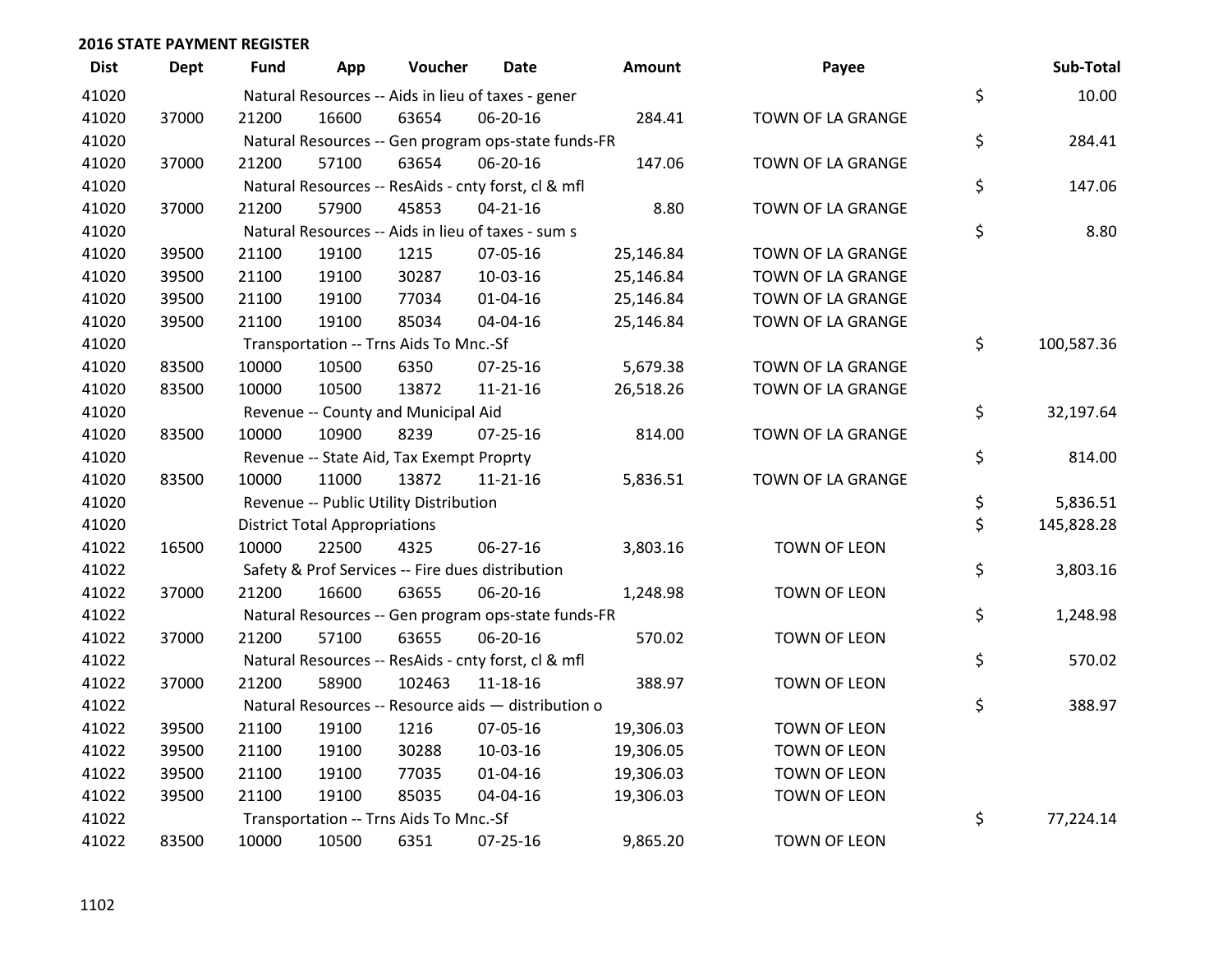| <b>Dist</b> | <b>Dept</b> | <b>Fund</b> | App                                  | Voucher                                             | <b>Date</b>    | <b>Amount</b> | Payee                  | Sub-Total        |
|-------------|-------------|-------------|--------------------------------------|-----------------------------------------------------|----------------|---------------|------------------------|------------------|
| 41022       | 83500       | 10000       | 10500                                | 13873                                               | $11 - 21 - 16$ | 55,613.71     | <b>TOWN OF LEON</b>    |                  |
| 41022       |             |             |                                      | Revenue -- County and Municipal Aid                 |                |               |                        | \$<br>65,478.91  |
| 41022       | 83500       | 10000       | 10900                                | 8240                                                | $07 - 25 - 16$ | 5.00          | <b>TOWN OF LEON</b>    |                  |
| 41022       |             |             |                                      | Revenue -- State Aid, Tax Exempt Proprty            |                |               |                        | \$<br>5.00       |
| 41022       | 83500       | 10000       | 11000                                | 13873                                               | $11 - 21 - 16$ | 302.11        | <b>TOWN OF LEON</b>    |                  |
| 41022       |             |             |                                      | Revenue -- Public Utility Distribution              |                |               |                        | \$<br>302.11     |
| 41022       |             |             | <b>District Total Appropriations</b> |                                                     |                |               |                        | \$<br>149,021.29 |
| 41024       | 16500       | 10000       | 22500                                | 4326                                                | 06-27-16       | 2,610.89      | <b>TOWN OF LINCOLN</b> |                  |
| 41024       |             |             |                                      | Safety & Prof Services -- Fire dues distribution    |                |               |                        | \$<br>2,610.89   |
| 41024       | 37000       | 10000       | 50300                                | 29300                                               | $02 - 12 - 16$ | 53.84         | TOWN OF LINCOLN        |                  |
| 41024       |             |             |                                      | Natural Resources -- Aids in lieu of taxes - gener  |                |               |                        | \$<br>53.84      |
| 41024       | 37000       | 21200       | 16600                                | 63656                                               | 06-20-16       | 229.71        | TOWN OF LINCOLN        |                  |
| 41024       |             |             |                                      | Natural Resources -- Gen program ops-state funds-FR |                |               |                        | \$<br>229.71     |
| 41024       | 37000       | 21200       | 57100                                | 63656                                               | 06-20-16       | 807.07        | TOWN OF LINCOLN        |                  |
| 41024       |             |             |                                      | Natural Resources -- ResAids - cnty forst, cl & mfl |                |               |                        | \$<br>807.07     |
| 41024       | 39500       | 21100       | 19100                                | 1217                                                | 07-05-16       | 19,471.18     | TOWN OF LINCOLN        |                  |
| 41024       | 39500       | 21100       | 19100                                | 30289                                               | 10-03-16       | 19,471.20     | TOWN OF LINCOLN        |                  |
| 41024       | 39500       | 21100       | 19100                                | 77036                                               | $01 - 04 - 16$ | 19,471.18     | <b>TOWN OF LINCOLN</b> |                  |
| 41024       | 39500       | 21100       | 19100                                | 85036                                               | 04-04-16       | 19,471.18     | TOWN OF LINCOLN        |                  |
| 41024       |             |             |                                      | Transportation -- Trns Aids To Mnc.-Sf              |                |               |                        | \$<br>77,884.74  |
| 41024       | 83500       | 10000       | 10500                                | 6352                                                | 07-25-16       | 2,965.49      | TOWN OF LINCOLN        |                  |
| 41024       | 83500       | 10000       | 10500                                | 13874                                               | 11-21-16       | 14,381.04     | TOWN OF LINCOLN        |                  |
| 41024       |             |             |                                      | Revenue -- County and Municipal Aid                 |                |               |                        | \$<br>17,346.53  |
| 41024       | 83500       | 10000       | 10900                                | 8241                                                | $07 - 25 - 16$ | 20.00         | TOWN OF LINCOLN        |                  |
| 41024       |             |             |                                      | Revenue -- State Aid, Tax Exempt Proprty            |                |               |                        | \$<br>20.00      |
| 41024       | 83500       | 10000       | 11000                                | 13874                                               | $11 - 21 - 16$ | 2,483.43      | TOWN OF LINCOLN        |                  |
| 41024       |             |             |                                      | Revenue -- Public Utility Distribution              |                |               |                        | \$<br>2,483.43   |
| 41024       |             |             | <b>District Total Appropriations</b> |                                                     |                |               |                        | \$<br>101,436.21 |
| 41026       | 16500       | 10000       | 22500                                | 5211                                                | 07-07-16       | 3,842.52      | TOWN OF LITTLE FALLS   |                  |
| 41026       |             |             |                                      | Safety & Prof Services -- Fire dues distribution    |                |               |                        | \$<br>3,842.52   |
| 41026       | 37000       | 10000       | 50300                                | 30883                                               | $02 - 17 - 16$ | 16,891.30     | TOWN OF LITTLE FALLS   |                  |
| 41026       | 37000       | 10000       | 50300                                | 46860                                               | $04 - 21 - 16$ | 399.27        | TOWN OF LITTLE FALLS   |                  |
| 41026       |             |             |                                      | Natural Resources -- Aids in lieu of taxes - gener  |                |               |                        | \$<br>17,290.57  |
| 41026       | 37000       | 21200       | 16600                                | 63657                                               | 06-20-16       | 3,794.48      | TOWN OF LITTLE FALLS   |                  |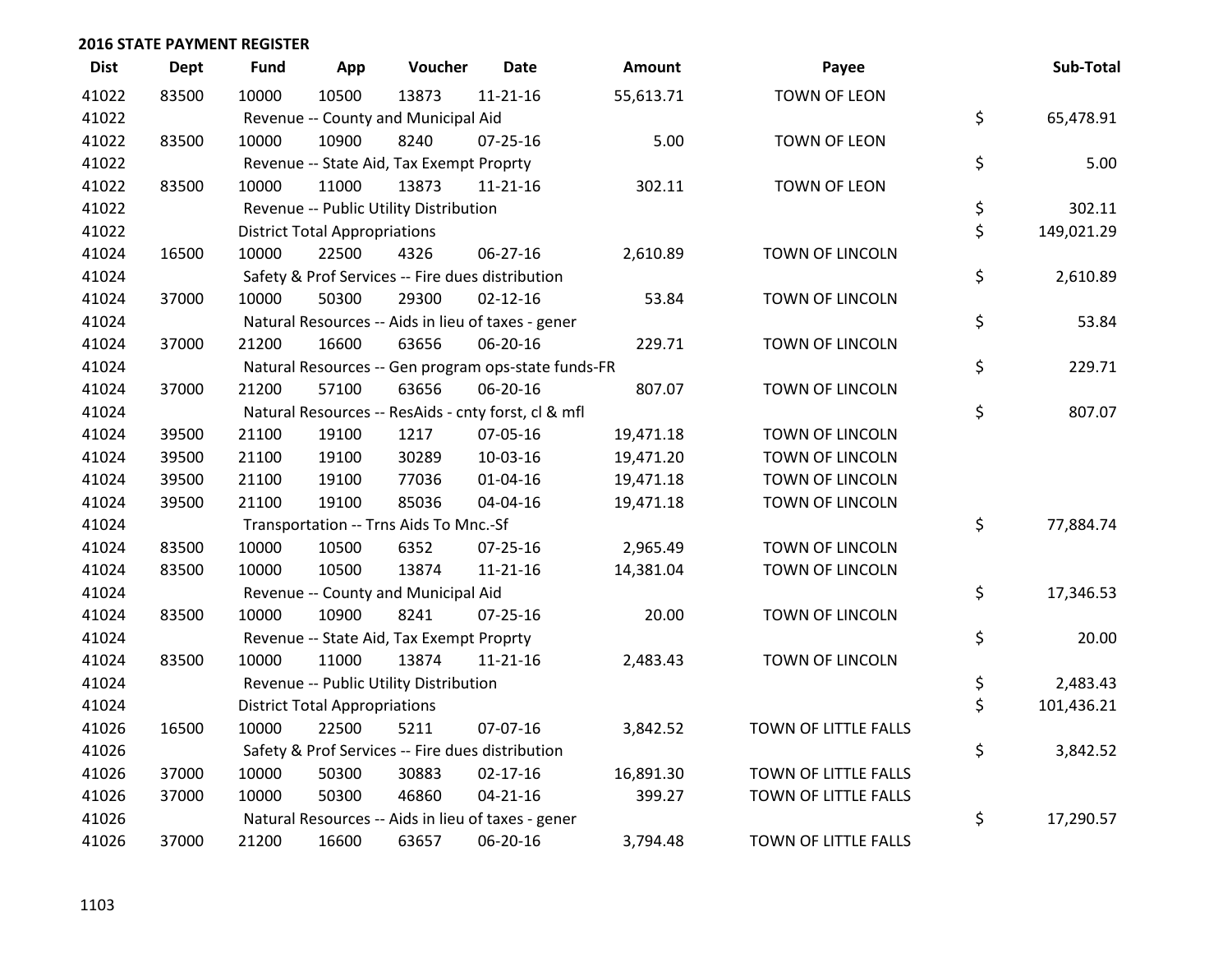| <b>Dist</b> | <b>Dept</b> | <b>Fund</b> | App                                  | Voucher                                             | <b>Date</b>    | Amount    | Payee                | Sub-Total        |
|-------------|-------------|-------------|--------------------------------------|-----------------------------------------------------|----------------|-----------|----------------------|------------------|
| 41026       |             |             |                                      | Natural Resources -- Gen program ops-state funds-FR |                |           |                      | \$<br>3,794.48   |
| 41026       | 37000       | 21200       | 57100                                | 63657                                               | 06-20-16       | 1,858.31  | TOWN OF LITTLE FALLS |                  |
| 41026       |             |             |                                      | Natural Resources -- ResAids - cnty forst, cl & mfl |                |           |                      | \$<br>1,858.31   |
| 41026       | 37000       | 21200       | 57900                                | 46859                                               | $04 - 21 - 16$ | 537.38    | TOWN OF LITTLE FALLS |                  |
| 41026       |             |             |                                      | Natural Resources -- Aids in lieu of taxes - sum s  |                |           |                      | \$<br>537.38     |
| 41026       | 37000       | 21200       | 58900                                | 102464                                              | $11 - 18 - 16$ | 3,491.26  | TOWN OF LITTLE FALLS |                  |
| 41026       |             |             |                                      | Natural Resources -- Resource aids - distribution o |                |           |                      | \$<br>3,491.26   |
| 41026       | 39500       | 21100       | 19100                                | 1218                                                | 07-05-16       | 40,703.97 | TOWN OF LITTLE FALLS |                  |
| 41026       | 39500       | 21100       | 19100                                | 30290                                               | 10-03-16       | 40,703.97 | TOWN OF LITTLE FALLS |                  |
| 41026       | 39500       | 21100       | 19100                                | 77037                                               | $01 - 04 - 16$ | 40,703.97 | TOWN OF LITTLE FALLS |                  |
| 41026       | 39500       | 21100       | 19100                                | 85037                                               | 04-04-16       | 40,703.97 | TOWN OF LITTLE FALLS |                  |
| 41026       |             |             |                                      | Transportation -- Trns Aids To Mnc.-Sf              |                |           |                      | \$<br>162,815.88 |
| 41026       | 83500       | 10000       | 10500                                | 6353                                                | 07-25-16       | 6,569.59  | TOWN OF LITTLE FALLS |                  |
| 41026       | 83500       | 10000       | 10500                                | 13875                                               | $11 - 21 - 16$ | 36,275.73 | TOWN OF LITTLE FALLS |                  |
| 41026       |             |             |                                      | Revenue -- County and Municipal Aid                 |                |           |                      | \$<br>42,845.32  |
| 41026       | 83500       | 10000       | 10900                                | 8242                                                | $07 - 25 - 16$ | 42.00     | TOWN OF LITTLE FALLS |                  |
| 41026       |             |             |                                      | Revenue -- State Aid, Tax Exempt Proprty            |                |           |                      | \$<br>42.00      |
| 41026       | 83500       | 10000       | 11000                                | 13875                                               | $11 - 21 - 16$ | 966.06    | TOWN OF LITTLE FALLS |                  |
| 41026       |             |             |                                      | Revenue -- Public Utility Distribution              |                |           |                      | \$<br>966.06     |
| 41026       |             |             | <b>District Total Appropriations</b> |                                                     |                |           |                      | \$<br>237,483.78 |
| 41028       | 16500       | 10000       | 22500                                | 4327                                                | 06-27-16       | 727.79    | TOWN OF NEW LYME     |                  |
| 41028       |             |             |                                      | Safety & Prof Services -- Fire dues distribution    |                |           |                      | \$<br>727.79     |
| 41028       | 37000       | 10000       | 50300                                | 46148                                               | $04 - 21 - 16$ | 15.00     | TOWN OF NEW LYME     |                  |
| 41028       |             |             |                                      | Natural Resources -- Aids in lieu of taxes - gener  |                |           |                      | \$<br>15.00      |
| 41028       | 37000       | 21200       | 16600                                | 63658                                               | 06-20-16       | 1,600.01  | TOWN OF NEW LYME     |                  |
| 41028       |             |             |                                      | Natural Resources -- Gen program ops-state funds-FR |                |           |                      | \$<br>1,600.01   |
| 41028       | 37000       | 21200       | 57100                                | 63658                                               | 06-20-16       | 1,763.72  | TOWN OF NEW LYME     |                  |
| 41028       |             |             |                                      | Natural Resources -- ResAids - cnty forst, cl & mfl |                |           |                      | \$<br>1,763.72   |
| 41028       | 37000       | 21200       | 57900                                | 46147                                               | $04 - 21 - 16$ | 1.50      | TOWN OF NEW LYME     |                  |
| 41028       |             |             |                                      | Natural Resources -- Aids in lieu of taxes - sum s  |                |           |                      | \$<br>1.50       |
| 41028       | 39500       | 21100       | 19100                                | 1219                                                | 07-05-16       | 8,758.45  | TOWN OF NEW LYME     |                  |
| 41028       | 39500       | 21100       | 19100                                | 30291                                               | 10-03-16       | 8,758.47  | TOWN OF NEW LYME     |                  |
| 41028       | 39500       | 21100       | 19100                                | 77038                                               | $01 - 04 - 16$ | 8,758.45  | TOWN OF NEW LYME     |                  |
| 41028       | 39500       | 21100       | 19100                                | 85038                                               | 04-04-16       | 8,758.45  | TOWN OF NEW LYME     |                  |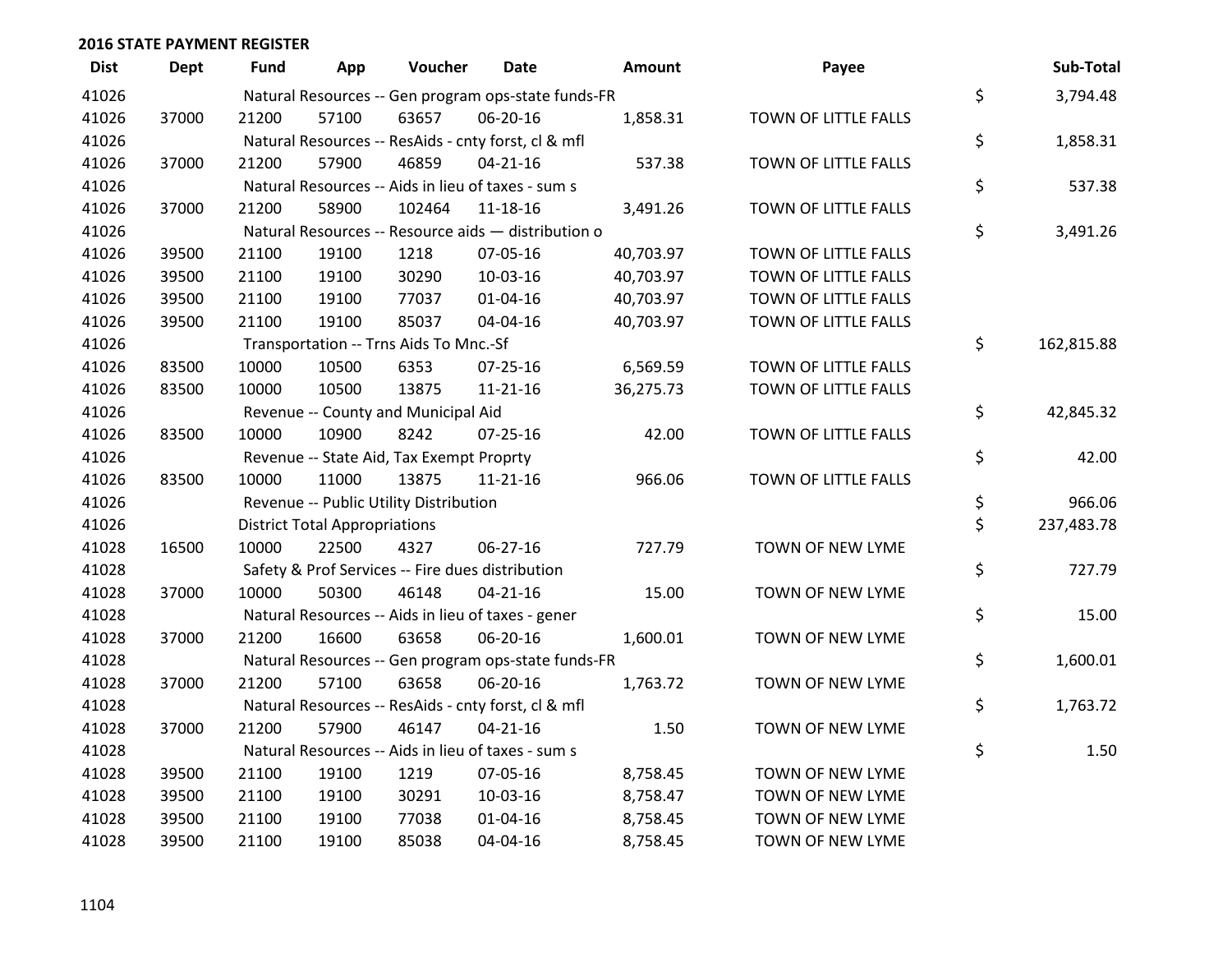| <b>Dist</b> | Dept  | Fund  | App                                  | Voucher                                  | <b>Date</b>                                         | <b>Amount</b> | Payee                  | Sub-Total        |
|-------------|-------|-------|--------------------------------------|------------------------------------------|-----------------------------------------------------|---------------|------------------------|------------------|
| 41028       |       |       |                                      | Transportation -- Trns Aids To Mnc.-Sf   |                                                     |               |                        | \$<br>35,033.82  |
| 41028       | 83500 | 10000 | 10500                                | 6354                                     | 07-25-16                                            | 1,814.45      | TOWN OF NEW LYME       |                  |
| 41028       | 83500 | 10000 | 10500                                | 13876                                    | $11 - 21 - 16$                                      | 10,281.90     | TOWN OF NEW LYME       |                  |
| 41028       |       |       |                                      | Revenue -- County and Municipal Aid      |                                                     |               |                        | \$<br>12,096.35  |
| 41028       | 83500 | 10000 | 10900                                | 8243                                     | $07 - 25 - 16$                                      | 1.00          | TOWN OF NEW LYME       |                  |
| 41028       |       |       |                                      | Revenue -- State Aid, Tax Exempt Proprty |                                                     |               |                        | \$<br>1.00       |
| 41028       |       |       | <b>District Total Appropriations</b> |                                          |                                                     |               |                        | \$<br>51,239.19  |
| 41030       | 16500 | 10000 | 22500                                | 4328                                     | 06-27-16                                            | 3,401.78      | TOWN OF OAKDALE        |                  |
| 41030       |       |       |                                      |                                          | Safety & Prof Services -- Fire dues distribution    |               |                        | \$<br>3,401.78   |
| 41030       | 37000 | 10000 | 50300                                | 29327                                    | $02 - 12 - 16$                                      | 8,353.53      | TOWN OF OAKDALE        |                  |
| 41030       | 37000 | 10000 | 50300                                | 46960                                    | $04 - 21 - 16$                                      | 510.96        | TOWN OF OAKDALE        |                  |
| 41030       |       |       |                                      |                                          | Natural Resources -- Aids in lieu of taxes - gener  |               |                        | \$<br>8,864.49   |
| 41030       | 37000 | 21200 | 16600                                | 63659                                    | 06-20-16                                            | 901.02        | <b>TOWN OF OAKDALE</b> |                  |
| 41030       |       |       |                                      |                                          | Natural Resources -- Gen program ops-state funds-FR |               |                        | \$<br>901.02     |
| 41030       | 37000 | 21200 | 57100                                | 63659                                    | 06-20-16                                            | 414.68        | TOWN OF OAKDALE        |                  |
| 41030       |       |       |                                      |                                          | Natural Resources -- ResAids - cnty forst, cl & mfl |               |                        | \$<br>414.68     |
| 41030       | 37000 | 21200 | 57900                                | 46959                                    | $04 - 21 - 16$                                      | 51.44         | TOWN OF OAKDALE        |                  |
| 41030       |       |       |                                      |                                          | Natural Resources -- Aids in lieu of taxes - sum s  |               |                        | \$<br>51.44      |
| 41030       | 39500 | 21100 | 19100                                | 1220                                     | 07-05-16                                            | 20,522.64     | TOWN OF OAKDALE        |                  |
| 41030       | 39500 | 21100 | 19100                                | 30292                                    | 10-03-16                                            | 20,522.64     | TOWN OF OAKDALE        |                  |
| 41030       | 39500 | 21100 | 19100                                | 77039                                    | $01 - 04 - 16$                                      | 20,522.64     | TOWN OF OAKDALE        |                  |
| 41030       | 39500 | 21100 | 19100                                | 85039                                    | 04-04-16                                            | 20,522.64     | TOWN OF OAKDALE        |                  |
| 41030       |       |       |                                      | Transportation -- Trns Aids To Mnc.-Sf   |                                                     |               |                        | \$<br>82,090.56  |
| 41030       | 83500 | 10000 | 10500                                | 6355                                     | $07 - 25 - 16$                                      | 11,681.21     | TOWN OF OAKDALE        |                  |
| 41030       | 83500 | 10000 | 10500                                | 13877                                    | $11 - 21 - 16$                                      | 62,591.67     | TOWN OF OAKDALE        |                  |
| 41030       |       |       |                                      | Revenue -- County and Municipal Aid      |                                                     |               |                        | \$<br>74,272.88  |
| 41030       | 83500 | 10000 | 10900                                | 8244                                     | $07 - 25 - 16$                                      | 184.00        | <b>TOWN OF OAKDALE</b> |                  |
| 41030       |       |       |                                      | Revenue -- State Aid, Tax Exempt Proprty |                                                     |               |                        | \$<br>184.00     |
| 41030       | 83500 | 10000 | 11000                                | 13877                                    | $11 - 21 - 16$                                      | 3,743.45      | TOWN OF OAKDALE        |                  |
| 41030       |       |       |                                      | Revenue -- Public Utility Distribution   |                                                     |               |                        | \$<br>3,743.45   |
| 41030       | 83500 | 10000 | 50100                                | 2604                                     | $01-29-16$                                          | 98.97         | <b>TOWN OF OAKDALE</b> |                  |
| 41030       |       |       |                                      | Revenue -- Payments for municipal svcs   |                                                     |               |                        | \$<br>98.97      |
| 41030       |       |       | <b>District Total Appropriations</b> |                                          |                                                     |               |                        | \$<br>174,023.27 |
| 41032       | 16500 | 10000 | 22500                                | 4329                                     | 06-27-16                                            | 2,153.77      | TOWN OF PORTLAND       |                  |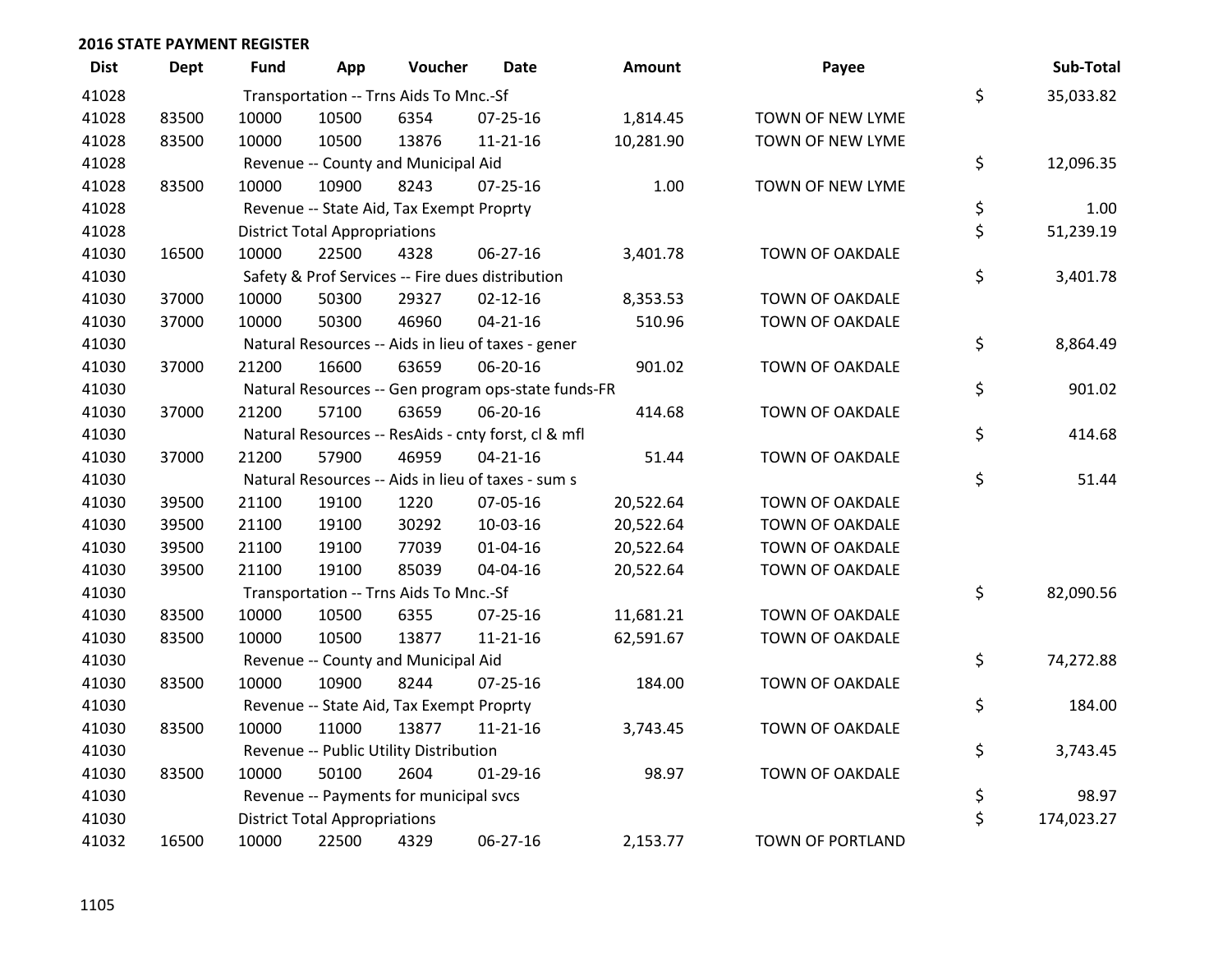| <b>Dist</b> | <b>Dept</b> | Fund  | App                                  | Voucher                                  | <b>Date</b>                                         | Amount    | Payee                     | Sub-Total        |
|-------------|-------------|-------|--------------------------------------|------------------------------------------|-----------------------------------------------------|-----------|---------------------------|------------------|
| 41032       |             |       |                                      |                                          | Safety & Prof Services -- Fire dues distribution    |           |                           | \$<br>2,153.77   |
| 41032       | 37000       | 10000 | 50300                                | 30808                                    | $02 - 17 - 16$                                      | 2,913.61  | TOWN OF PORTLAND          |                  |
| 41032       | 37000       | 10000 | 50300                                | 30809                                    | $02 - 17 - 16$                                      | 9,693.21  | TOWN OF PORTLAND          |                  |
| 41032       | 37000       | 10000 | 50300                                | 46605                                    | $04 - 21 - 16$                                      | 177.92    | TOWN OF PORTLAND          |                  |
| 41032       |             |       |                                      |                                          | Natural Resources -- Aids in lieu of taxes - gener  |           |                           | \$<br>12,784.74  |
| 41032       | 37000       | 21200 | 16600                                | 63660                                    | 06-20-16                                            | 498.46    | TOWN OF PORTLAND          |                  |
| 41032       |             |       |                                      |                                          | Natural Resources -- Gen program ops-state funds-FR |           |                           | \$<br>498.46     |
| 41032       | 37000       | 21200 | 57100                                | 63660                                    | 06-20-16                                            | 247.32    | TOWN OF PORTLAND          |                  |
| 41032       |             |       |                                      |                                          | Natural Resources -- ResAids - cnty forst, cl & mfl |           |                           | \$<br>247.32     |
| 41032       | 37000       | 21200 | 58900                                | 102465                                   | 11-18-16                                            | 2,038.91  | TOWN OF PORTLAND          |                  |
| 41032       |             |       |                                      |                                          | Natural Resources -- Resource aids - distribution o |           |                           | \$<br>2,038.91   |
| 41032       | 39500       | 21100 | 19100                                | 1221                                     | 07-05-16                                            | 24,750.48 | TOWN OF PORTLAND          |                  |
| 41032       | 39500       | 21100 | 19100                                | 30293                                    | 10-03-16                                            | 24,750.48 | TOWN OF PORTLAND          |                  |
| 41032       | 39500       | 21100 | 19100                                | 77040                                    | $01 - 04 - 16$                                      | 24,750.48 | TOWN OF PORTLAND          |                  |
| 41032       | 39500       | 21100 | 19100                                | 85040                                    | 04-04-16                                            | 24,750.48 | TOWN OF PORTLAND          |                  |
| 41032       |             |       |                                      | Transportation -- Trns Aids To Mnc.-Sf   |                                                     |           |                           | \$<br>99,001.92  |
| 41032       | 83500       | 10000 | 10500                                | 6356                                     | $07 - 25 - 16$                                      | 12,577.08 | TOWN OF PORTLAND          |                  |
| 41032       | 83500       | 10000 | 10500                                | 13878                                    | $11 - 21 - 16$                                      | 45,593.88 | TOWN OF PORTLAND          |                  |
| 41032       |             |       |                                      | Revenue -- County and Municipal Aid      |                                                     |           |                           | \$<br>58,170.96  |
| 41032       | 83500       | 10000 | 10900                                | 8245                                     | $07 - 25 - 16$                                      | 21.00     | TOWN OF PORTLAND          |                  |
| 41032       |             |       |                                      | Revenue -- State Aid, Tax Exempt Proprty |                                                     |           |                           | \$<br>21.00      |
| 41032       | 83500       | 10000 | 11000                                | 13878                                    | $11 - 21 - 16$                                      | 2,713.78  | TOWN OF PORTLAND          |                  |
| 41032       |             |       |                                      | Revenue -- Public Utility Distribution   |                                                     |           |                           | \$<br>2,713.78   |
| 41032       |             |       | <b>District Total Appropriations</b> |                                          |                                                     |           |                           | \$<br>177,630.86 |
| 41034       | 16500       | 10000 | 22500                                | 4330                                     | 06-27-16                                            | 1,434.46  | <b>TOWN OF RIDGEVILLE</b> |                  |
| 41034       |             |       |                                      |                                          | Safety & Prof Services -- Fire dues distribution    |           |                           | \$<br>1,434.46   |
| 41034       | 37000       | 10000 | 50300                                | 46626                                    | $04 - 21 - 16$                                      | 104.48    | <b>TOWN OF RIDGEVILLE</b> |                  |
| 41034       |             |       |                                      |                                          | Natural Resources -- Aids in lieu of taxes - gener  |           |                           | \$<br>104.48     |
| 41034       | 37000       | 21200 | 16600                                | 63661                                    | 06-20-16                                            | 651.69    | TOWN OF RIDGEVILLE        |                  |
| 41034       |             |       |                                      |                                          | Natural Resources -- Gen program ops-state funds-FR |           |                           | \$<br>651.69     |
| 41034       | 37000       | 21200 | 57100                                | 63661                                    | 06-20-16                                            | 321.52    | <b>TOWN OF RIDGEVILLE</b> |                  |
| 41034       |             |       |                                      |                                          | Natural Resources -- ResAids - cnty forst, cl & mfl |           |                           | \$<br>321.52     |
| 41034       | 37000       | 21200 | 57900                                | 46625                                    | $04 - 21 - 16$                                      | 10.37     | <b>TOWN OF RIDGEVILLE</b> |                  |
| 41034       |             |       |                                      |                                          | Natural Resources -- Aids in lieu of taxes - sum s  |           |                           | \$<br>10.37      |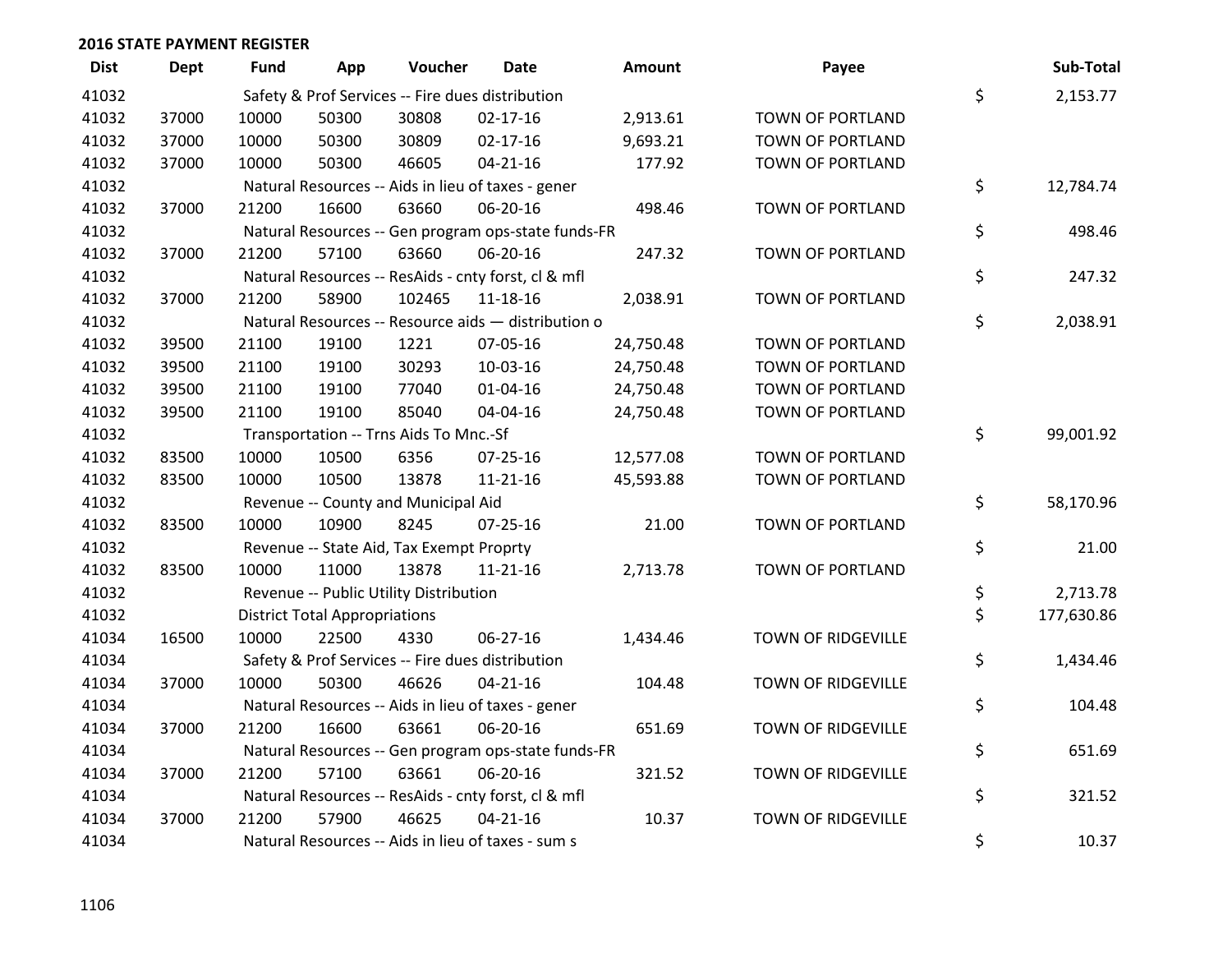| <b>Dist</b> | <b>Dept</b> | <b>Fund</b> | App                                  | Voucher                                             | Date           | <b>Amount</b> | Payee                     | Sub-Total        |
|-------------|-------------|-------------|--------------------------------------|-----------------------------------------------------|----------------|---------------|---------------------------|------------------|
| 41034       | 37000       | 21200       | 58900                                | 102466                                              | $11 - 18 - 16$ | 564.07        | <b>TOWN OF RIDGEVILLE</b> |                  |
| 41034       |             |             |                                      | Natural Resources -- Resource aids - distribution o |                |               |                           | \$<br>564.07     |
| 41034       | 39500       | 21100       | 19100                                | 1222                                                | 07-05-16       | 21,491.52     | <b>TOWN OF RIDGEVILLE</b> |                  |
| 41034       | 39500       | 21100       | 19100                                | 30294                                               | 10-03-16       | 21,491.52     | <b>TOWN OF RIDGEVILLE</b> |                  |
| 41034       | 39500       | 21100       | 19100                                | 77041                                               | $01 - 04 - 16$ | 21,491.52     | <b>TOWN OF RIDGEVILLE</b> |                  |
| 41034       | 39500       | 21100       | 19100                                | 85041                                               | 04-04-16       | 21,491.52     | TOWN OF RIDGEVILLE        |                  |
| 41034       |             |             |                                      | Transportation -- Trns Aids To Mnc.-Sf              |                |               |                           | \$<br>85,966.08  |
| 41034       | 83500       | 10000       | 10500                                | 6357                                                | $07 - 25 - 16$ | 5,579.00      | <b>TOWN OF RIDGEVILLE</b> |                  |
| 41034       | 83500       | 10000       | 10500                                | 13879                                               | $11 - 21 - 16$ | 31,614.32     | <b>TOWN OF RIDGEVILLE</b> |                  |
| 41034       |             |             |                                      | Revenue -- County and Municipal Aid                 |                |               |                           | \$<br>37,193.32  |
| 41034       | 83500       | 10000       | 10900                                | 8246                                                | 07-25-16       | 47.00         | TOWN OF RIDGEVILLE        |                  |
| 41034       |             |             |                                      | Revenue -- State Aid, Tax Exempt Proprty            |                |               |                           | \$<br>47.00      |
| 41034       | 83500       | 10000       | 50100                                | 2605                                                | $01-29-16$     | 100.70        | <b>TOWN OF RIDGEVILLE</b> |                  |
| 41034       |             |             |                                      | Revenue -- Payments for municipal svcs              |                |               |                           | \$<br>100.70     |
| 41034       |             |             | <b>District Total Appropriations</b> |                                                     |                |               |                           | \$<br>126,393.69 |
| 41036       | 16500       | 10000       | 22500                                | 4331                                                | $06 - 27 - 16$ | 297.33        | TOWN OF SCOTT             |                  |
| 41036       |             |             |                                      | Safety & Prof Services -- Fire dues distribution    |                |               |                           | \$<br>297.33     |
| 41036       | 37000       | 10000       | 50300                                | 47033                                               | $04 - 21 - 16$ | 144.13        | TOWN OF SCOTT             |                  |
| 41036       |             |             |                                      | Natural Resources -- Aids in lieu of taxes - gener  |                |               |                           | \$<br>144.13     |
| 41036       | 37000       | 21200       | 16600                                | 63662                                               | 06-20-16       | 259.37        | TOWN OF SCOTT             |                  |
| 41036       |             |             |                                      | Natural Resources -- Gen program ops-state funds-FR |                |               |                           | \$<br>259.37     |
| 41036       | 37000       | 21200       | 57100                                | 63662                                               | 06-20-16       | 290.55        | TOWN OF SCOTT             |                  |
| 41036       |             |             |                                      | Natural Resources -- ResAids - cnty forst, cl & mfl |                |               |                           | \$<br>290.55     |
| 41036       | 37000       | 21200       | 57900                                | 47032                                               | $04 - 21 - 16$ | 13,554.90     | TOWN OF SCOTT             |                  |
| 41036       |             |             |                                      | Natural Resources -- Aids in lieu of taxes - sum s  |                |               |                           | \$<br>13,554.90  |
| 41036       | 37000       | 21200       | 58900                                | 102467                                              | 11-18-16       | 280.02        | TOWN OF SCOTT             |                  |
| 41036       |             |             |                                      | Natural Resources -- Resource aids - distribution o |                |               |                           | \$<br>280.02     |
| 41036       | 39500       | 21100       | 19100                                | 1223                                                | 07-05-16       | 13,028.09     | TOWN OF SCOTT             |                  |
| 41036       | 39500       | 21100       | 19100                                | 30295                                               | 10-03-16       | 13,028.10     | TOWN OF SCOTT             |                  |
| 41036       | 39500       | 21100       | 19100                                | 77042                                               | $01 - 04 - 16$ | 13,028.09     | TOWN OF SCOTT             |                  |
| 41036       | 39500       | 21100       | 19100                                | 85042                                               | 04-04-16       | 13,028.09     | TOWN OF SCOTT             |                  |
| 41036       |             |             |                                      | Transportation -- Trns Aids To Mnc.-Sf              |                |               |                           | \$<br>52,112.37  |
| 41036       | 83500       | 10000       | 10500                                | 6358                                                | 07-25-16       | 2,779.38      | TOWN OF SCOTT             |                  |
| 41036       | 83500       | 10000       | 10500                                | 13880                                               | 11-21-16       | 15,495.06     | TOWN OF SCOTT             |                  |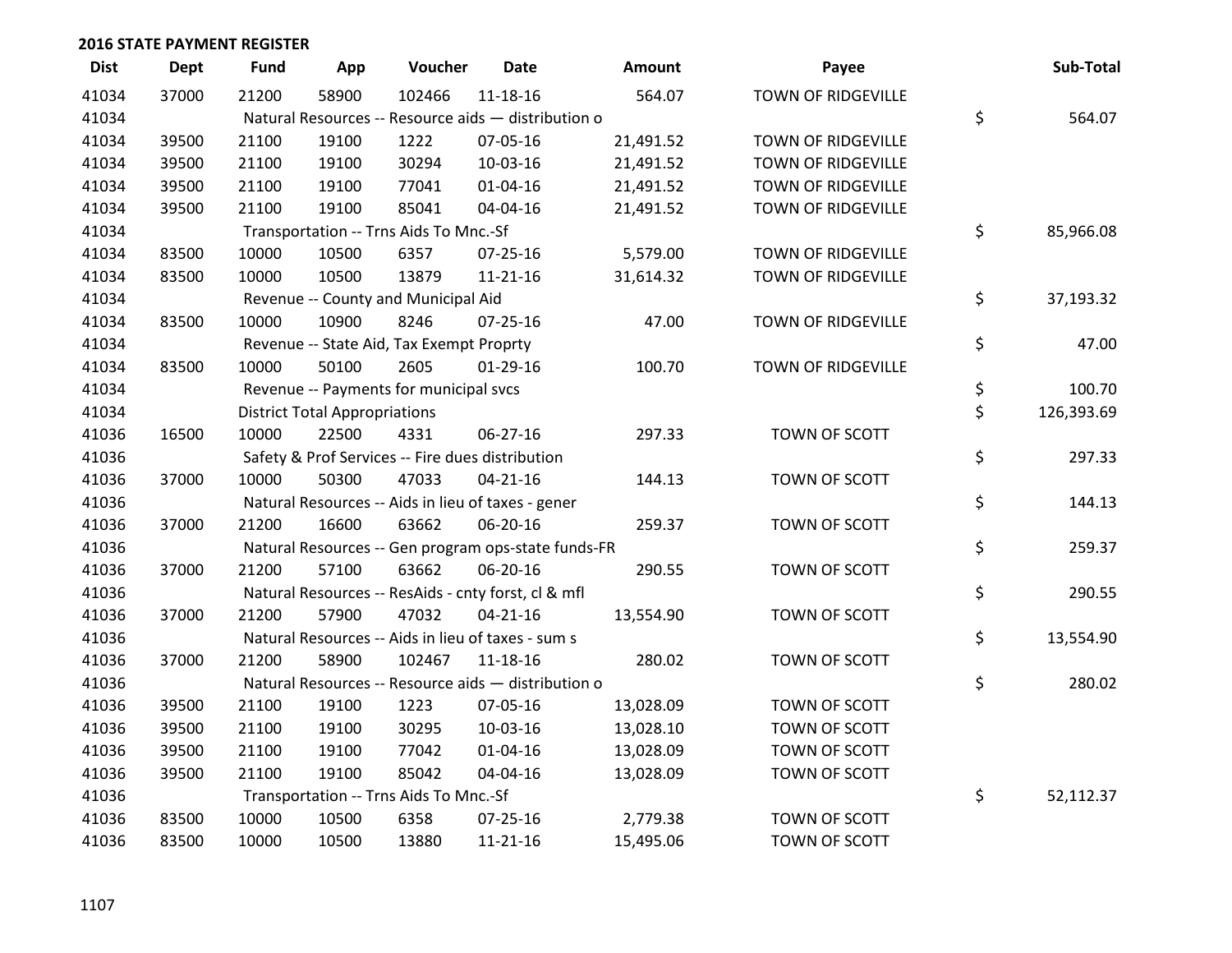| <b>Dist</b> | <b>Dept</b> | Fund  | App                                  | Voucher                                             | Date           | Amount    | Payee                  | Sub-Total        |
|-------------|-------------|-------|--------------------------------------|-----------------------------------------------------|----------------|-----------|------------------------|------------------|
| 41036       |             |       |                                      | Revenue -- County and Municipal Aid                 |                |           |                        | \$<br>18,274.44  |
| 41036       | 83500       | 10000 | 11000                                | 13880                                               | 11-21-16       | 264.78    | TOWN OF SCOTT          |                  |
| 41036       |             |       |                                      | Revenue -- Public Utility Distribution              |                |           |                        | \$<br>264.78     |
| 41036       | 83500       | 10000 | 50100                                | 2606                                                | $01-29-16$     | 51.71     | TOWN OF SCOTT          |                  |
| 41036       |             |       |                                      | Revenue -- Payments for municipal svcs              |                |           |                        | \$<br>51.71      |
| 41036       |             |       | <b>District Total Appropriations</b> |                                                     |                |           |                        | \$<br>85,529.60  |
| 41038       | 16500       | 10000 | 22500                                | 4332                                                | 06-27-16       | 1,172.90  | <b>TOWN OF SHELDON</b> |                  |
| 41038       |             |       |                                      | Safety & Prof Services -- Fire dues distribution    |                |           |                        | \$<br>1,172.90   |
| 41038       | 37000       | 21200 | 16600                                | 63663                                               | 06-20-16       | 671.79    | TOWN OF SHELDON        |                  |
| 41038       |             |       |                                      | Natural Resources -- Gen program ops-state funds-FR |                |           |                        | \$<br>671.79     |
| 41038       | 37000       | 21200 | 57100                                | 63663                                               | 06-20-16       | 360.47    | TOWN OF SHELDON        |                  |
| 41038       |             |       |                                      | Natural Resources -- ResAids - cnty forst, cl & mfl |                |           |                        | \$<br>360.47     |
| 41038       | 37000       | 21200 | 58900                                | 102468                                              | 11-18-16       | 824.74    | TOWN OF SHELDON        |                  |
| 41038       |             |       |                                      | Natural Resources -- Resource aids - distribution o |                |           |                        | \$<br>824.74     |
| 41038       | 39500       | 21100 | 19100                                | 1224                                                | 07-05-16       | 25,724.86 | <b>TOWN OF SHELDON</b> |                  |
| 41038       | 39500       | 21100 | 19100                                | 30296                                               | 10-03-16       | 25,724.88 | TOWN OF SHELDON        |                  |
| 41038       | 39500       | 21100 | 19100                                | 77043                                               | 01-04-16       | 25,724.86 | TOWN OF SHELDON        |                  |
| 41038       | 39500       | 21100 | 19100                                | 85043                                               | 04-04-16       | 25,724.86 | TOWN OF SHELDON        |                  |
| 41038       |             |       |                                      | Transportation -- Trns Aids To Mnc.-Sf              |                |           |                        | \$<br>102,899.46 |
| 41038       | 83500       | 10000 | 10500                                | 6359                                                | 07-25-16       | 7,805.11  | TOWN OF SHELDON        |                  |
| 41038       | 83500       | 10000 | 10500                                | 13881                                               | $11 - 21 - 16$ | 44,228.94 | <b>TOWN OF SHELDON</b> |                  |
| 41038       |             |       |                                      | Revenue -- County and Municipal Aid                 |                |           |                        | \$<br>52,034.05  |
| 41038       | 83500       | 10000 | 10900                                | 8247                                                | $07 - 25 - 16$ | 28.00     | TOWN OF SHELDON        |                  |
| 41038       |             |       |                                      | Revenue -- State Aid, Tax Exempt Proprty            |                |           |                        | \$<br>28.00      |
| 41038       |             |       | <b>District Total Appropriations</b> |                                                     |                |           |                        | \$<br>157,991.41 |
| 41040       | 16500       | 10000 | 22500                                | 4333                                                | $06 - 27 - 16$ | 9,380.10  | <b>TOWN OF SPARTA</b>  |                  |
| 41040       |             |       |                                      | Safety & Prof Services -- Fire dues distribution    |                |           |                        | \$<br>9,380.10   |
| 41040       | 37000       | 10000 | 50300                                | 29315                                               | $02 - 12 - 16$ | 860.66    | <b>TOWN OF SPARTA</b>  |                  |
| 41040       | 37000       | 10000 | 50300                                | 29316                                               | $02 - 12 - 16$ | 336.10    | <b>TOWN OF SPARTA</b>  |                  |
| 41040       | 37000       | 10000 | 50300                                | 46920                                               | $04 - 21 - 16$ | 57.23     | <b>TOWN OF SPARTA</b>  |                  |
| 41040       |             |       |                                      | Natural Resources -- Aids in lieu of taxes - gener  |                |           |                        | \$<br>1,253.99   |
| 41040       | 37000       | 21200 | 16600                                | 63664                                               | 06-20-16       | 1,261.19  | <b>TOWN OF SPARTA</b>  |                  |
| 41040       |             |       |                                      | Natural Resources -- Gen program ops-state funds-FR |                |           |                        | \$<br>1,261.19   |
| 41040       | 37000       | 21200 | 57100                                | 63664                                               | 06-20-16       | 623.24    | <b>TOWN OF SPARTA</b>  |                  |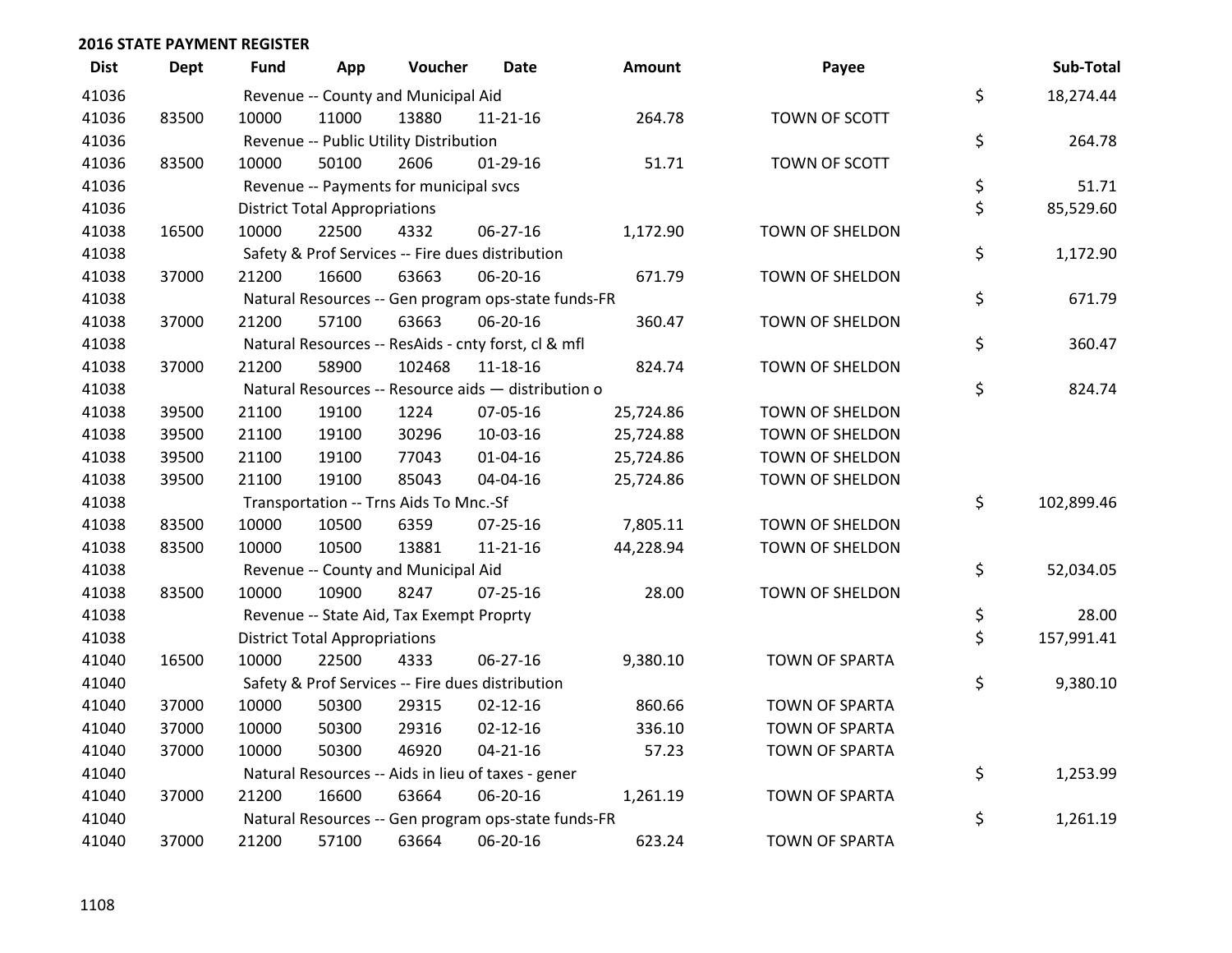| <b>Dist</b> | <b>Dept</b> | <b>Fund</b> | App                                  | Voucher                                             | <b>Date</b>    | Amount    | Payee                 | Sub-Total        |
|-------------|-------------|-------------|--------------------------------------|-----------------------------------------------------|----------------|-----------|-----------------------|------------------|
| 41040       |             |             |                                      | Natural Resources -- ResAids - cnty forst, cl & mfl |                |           |                       | \$<br>623.24     |
| 41040       | 37000       | 21200       | 57900                                | 46919                                               | $04 - 21 - 16$ | 0.04      | <b>TOWN OF SPARTA</b> |                  |
| 41040       |             |             |                                      | Natural Resources -- Aids in lieu of taxes - sum s  |                |           |                       | \$<br>0.04       |
| 41040       | 39500       | 21100       | 19100                                | 1225                                                | 07-05-16       | 38,375.35 | <b>TOWN OF SPARTA</b> |                  |
| 41040       | 39500       | 21100       | 19100                                | 30297                                               | 10-03-16       | 38,375.37 | <b>TOWN OF SPARTA</b> |                  |
| 41040       | 39500       | 21100       | 19100                                | 77044                                               | $01 - 04 - 16$ | 38,375.35 | <b>TOWN OF SPARTA</b> |                  |
| 41040       | 39500       | 21100       | 19100                                | 85044                                               | 04-04-16       | 38,375.35 | <b>TOWN OF SPARTA</b> |                  |
| 41040       |             |             |                                      | Transportation -- Trns Aids To Mnc.-Sf              |                |           |                       | \$<br>153,501.42 |
| 41040       | 83500       | 10000       | 10500                                | 6360                                                | $07 - 25 - 16$ | 16,501.31 | <b>TOWN OF SPARTA</b> |                  |
| 41040       | 83500       | 10000       | 10500                                | 13882                                               | $11 - 21 - 16$ | 66,171.33 | <b>TOWN OF SPARTA</b> |                  |
| 41040       |             |             |                                      | Revenue -- County and Municipal Aid                 |                |           |                       | \$<br>82,672.64  |
| 41040       | 83500       | 10000       | 10900                                | 8248                                                | $07 - 25 - 16$ | 32.00     | <b>TOWN OF SPARTA</b> |                  |
| 41040       |             |             |                                      | Revenue -- State Aid, Tax Exempt Proprty            |                |           |                       | \$<br>32.00      |
| 41040       | 83500       | 10000       | 11000                                | 13882                                               | $11 - 21 - 16$ | 30,635.41 | <b>TOWN OF SPARTA</b> |                  |
| 41040       |             |             |                                      | Revenue -- Public Utility Distribution              |                |           |                       | \$<br>30,635.41  |
| 41040       | 83500       | 52100       | 36300                                | 3195                                                | 03-29-16       | 4,549.32  | <b>TOWN OF SPARTA</b> |                  |
| 41040       |             |             |                                      | Revenue -- Lottery & Gaming Credit                  |                |           |                       | \$<br>4,549.32   |
| 41040       |             |             | <b>District Total Appropriations</b> |                                                     |                |           |                       | \$<br>283,909.35 |
| 41042       | 16500       | 10000       | 22500                                | 4334                                                | 06-27-16       | 4,375.23  | <b>TOWN OF TOMAH</b>  |                  |
| 41042       |             |             |                                      | Safety & Prof Services -- Fire dues distribution    |                |           |                       | \$<br>4,375.23   |
| 41042       | 37000       | 21200       | 16600                                | 63665                                               | 06-20-16       | 269.34    | <b>TOWN OF TOMAH</b>  |                  |
| 41042       |             |             |                                      | Natural Resources -- Gen program ops-state funds-FR |                |           |                       | \$<br>269.34     |
| 41042       | 37000       | 21200       | 57100                                | 63665                                               | 06-20-16       | 138.37    | TOWN OF TOMAH         |                  |
| 41042       |             |             |                                      | Natural Resources -- ResAids - cnty forst, cl & mfl |                |           |                       | \$<br>138.37     |
| 41042       | 39500       | 21100       | 19100                                | 1226                                                | 07-05-16       | 24,987.19 | <b>TOWN OF TOMAH</b>  |                  |
| 41042       | 39500       | 21100       | 19100                                | 30298                                               | $10-03-16$     | 24,987.21 | <b>TOWN OF TOMAH</b>  |                  |
| 41042       | 39500       | 21100       | 19100                                | 77045                                               | 01-04-16       | 24,987.19 | TOWN OF TOMAH         |                  |
| 41042       | 39500       | 21100       | 19100                                | 85045                                               | 04-04-16       | 24,987.19 | TOWN OF TOMAH         |                  |
| 41042       |             |             |                                      | Transportation -- Trns Aids To Mnc.-Sf              |                |           |                       | \$<br>99,948.78  |
| 41042       | 83500       | 10000       | 10500                                | 6361                                                | $07 - 25 - 16$ | 6,586.62  | <b>TOWN OF TOMAH</b>  |                  |
| 41042       | 83500       | 10000       | 10500                                | 13883                                               | $11 - 21 - 16$ | 32,046.96 | TOWN OF TOMAH         |                  |
| 41042       |             |             |                                      | Revenue -- County and Municipal Aid                 |                |           |                       | \$<br>38,633.58  |
| 41042       | 83500       | 10000       | 10900                                | 8249                                                | $07 - 25 - 16$ | 4.00      | <b>TOWN OF TOMAH</b>  |                  |
| 41042       |             |             |                                      | Revenue -- State Aid, Tax Exempt Proprty            |                |           |                       | \$<br>4.00       |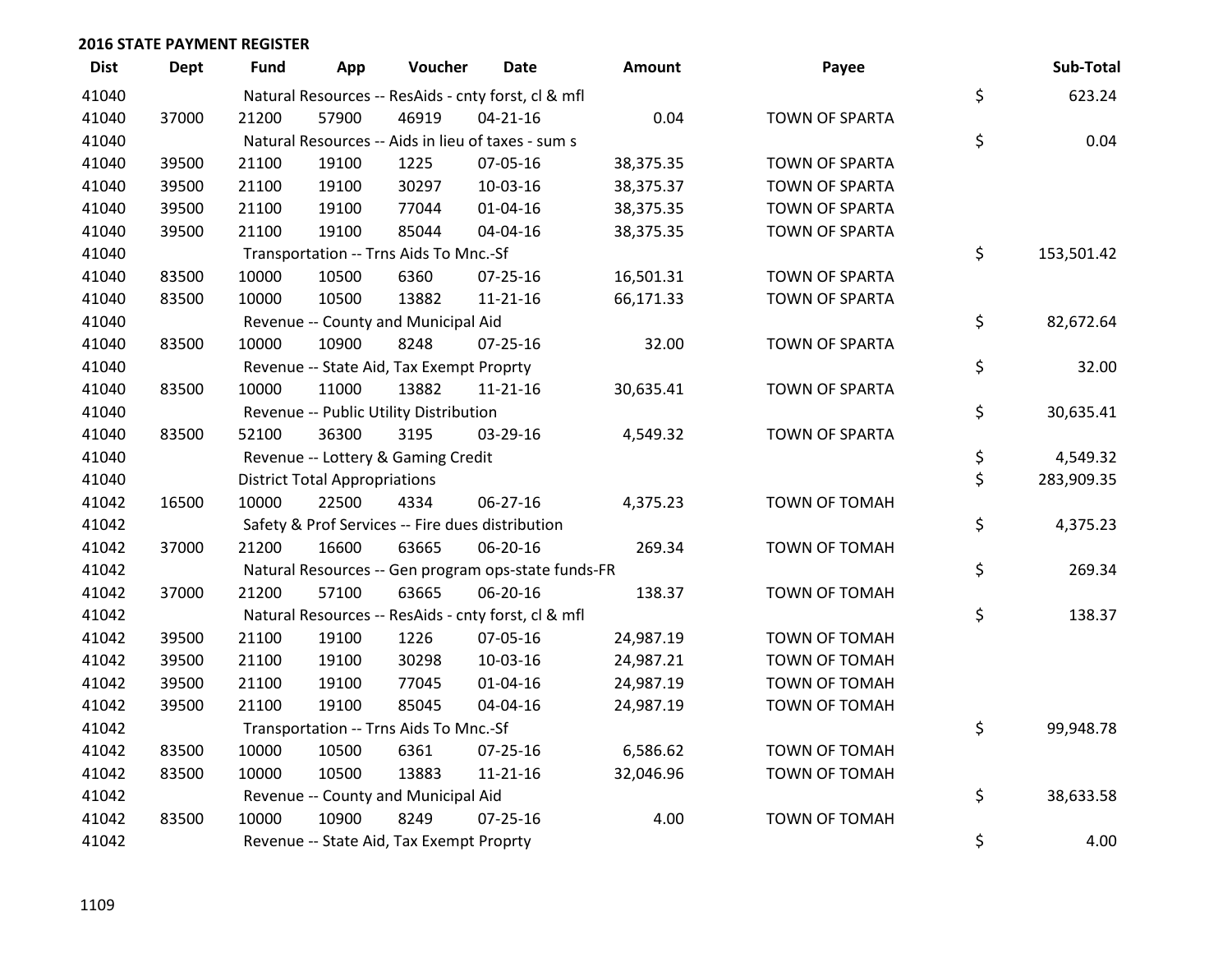| <b>Dist</b> | <b>Dept</b> | <b>Fund</b> | App                                  | Voucher                                          | <b>Date</b>                                         | <b>Amount</b> | Payee                | Sub-Total        |
|-------------|-------------|-------------|--------------------------------------|--------------------------------------------------|-----------------------------------------------------|---------------|----------------------|------------------|
| 41042       | 83500       | 10000       | 11000                                | 13883                                            | $11 - 21 - 16$                                      | 5,434.03      | <b>TOWN OF TOMAH</b> |                  |
| 41042       |             |             |                                      | Revenue -- Public Utility Distribution           |                                                     |               |                      | \$<br>5,434.03   |
| 41042       | 83500       | 10000       | 50100                                | 2607                                             | $01-29-16$                                          | 368.10        | TOWN OF TOMAH        |                  |
| 41042       |             |             |                                      | Revenue -- Payments for municipal svcs           |                                                     |               |                      | \$<br>368.10     |
| 41042       | 83500       | 52100       | 36300                                | 3196                                             | 03-29-16                                            | 1,875.30      | <b>TOWN OF TOMAH</b> |                  |
| 41042       |             |             |                                      | Revenue -- Lottery & Gaming Credit               |                                                     |               |                      | \$<br>1,875.30   |
| 41042       |             |             | <b>District Total Appropriations</b> |                                                  |                                                     |               |                      | \$<br>151,046.73 |
| 41044       | 16500       | 10000       | 22500                                | 4335                                             | 06-27-16                                            | 1,415.30      | TOWN OF WELLINGTON   |                  |
| 41044       |             |             |                                      | Safety & Prof Services -- Fire dues distribution |                                                     |               |                      | \$<br>1,415.30   |
| 41044       | 37000       | 21200       | 16600                                | 63666                                            | 06-20-16                                            | 826.83        | TOWN OF WELLINGTON   |                  |
| 41044       |             |             |                                      |                                                  | Natural Resources -- Gen program ops-state funds-FR |               |                      | \$<br>826.83     |
| 41044       | 37000       | 21200       | 57100                                | 63666                                            | 06-20-16                                            | 390.73        | TOWN OF WELLINGTON   |                  |
| 41044       |             |             |                                      |                                                  | Natural Resources -- ResAids - cnty forst, cl & mfl |               |                      | \$<br>390.73     |
| 41044       | 39500       | 21100       | 19100                                | 1227                                             | 07-05-16                                            | 24,618.36     | TOWN OF WELLINGTON   |                  |
| 41044       | 39500       | 21100       | 19100                                | 30299                                            | $10-03-16$                                          | 24,618.36     | TOWN OF WELLINGTON   |                  |
| 41044       | 39500       | 21100       | 19100                                | 77046                                            | $01 - 04 - 16$                                      | 24,618.36     | TOWN OF WELLINGTON   |                  |
| 41044       | 39500       | 21100       | 19100                                | 85046                                            | 04-04-16                                            | 24,618.36     | TOWN OF WELLINGTON   |                  |
| 41044       |             |             |                                      | Transportation -- Trns Aids To Mnc.-Sf           |                                                     |               |                      | \$<br>98,473.44  |
| 41044       | 83500       | 10000       | 10500                                | 6362                                             | 07-25-16                                            | 8,770.51      | TOWN OF WELLINGTON   |                  |
| 41044       | 83500       | 10000       | 10500                                | 13884                                            | $11 - 21 - 16$                                      | 49,509.17     | TOWN OF WELLINGTON   |                  |
| 41044       |             |             |                                      | Revenue -- County and Municipal Aid              |                                                     |               |                      | \$<br>58,279.68  |
| 41044       | 83500       | 10000       | 10900                                | 8250                                             | $07 - 25 - 16$                                      | 2.00          | TOWN OF WELLINGTON   |                  |
| 41044       |             |             |                                      | Revenue -- State Aid, Tax Exempt Proprty         |                                                     |               |                      | \$<br>2.00       |
| 41044       | 83500       | 10000       | 11000                                | 13884                                            | $11 - 21 - 16$                                      | 113.69        | TOWN OF WELLINGTON   |                  |
| 41044       |             |             |                                      | Revenue -- Public Utility Distribution           |                                                     |               |                      | \$<br>113.69     |
| 41044       |             |             | <b>District Total Appropriations</b> |                                                  |                                                     |               |                      | \$<br>159,501.67 |
| 41046       | 16500       | 10000       | 22500                                | 4336                                             | 06-27-16                                            | 1,657.99      | TOWN OF WELLS        |                  |
| 41046       |             |             |                                      |                                                  | Safety & Prof Services -- Fire dues distribution    |               |                      | \$<br>1,657.99   |
| 41046       | 37000       | 10000       | 50300                                | 30628                                            | $02 - 17 - 16$                                      | 2,900.46      | TOWN OF WELLS        |                  |
| 41046       | 37000       | 10000       | 50300                                | 30629                                            | $02 - 17 - 16$                                      | 24.30         | TOWN OF WELLS        |                  |
| 41046       | 37000       | 10000       | 50300                                | 45941                                            | $04 - 21 - 16$                                      | 68.45         | TOWN OF WELLS        |                  |
| 41046       | 37000       | 10000       | 50300                                | 45942                                            | $04 - 21 - 16$                                      | 172.90        | TOWN OF WELLS        |                  |
| 41046       |             |             |                                      |                                                  | Natural Resources -- Aids in lieu of taxes - gener  |               |                      | \$<br>3,166.11   |
| 41046       | 37000       | 21200       | 16600                                | 63667                                            | 06-20-16                                            | 1,734.29      | TOWN OF WELLS        |                  |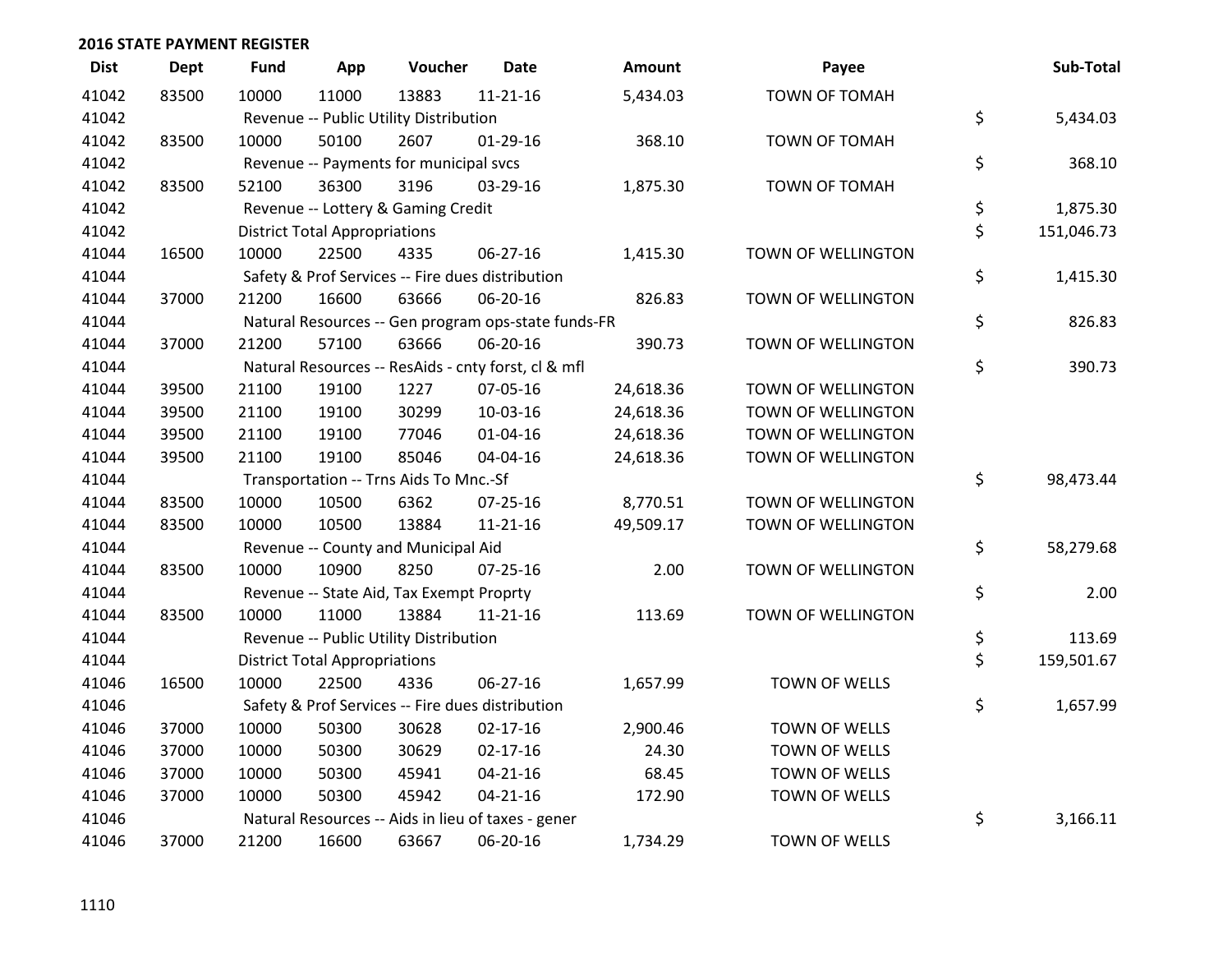| <b>Dist</b> | <b>Dept</b> | <b>Fund</b> | App                                  | Voucher                                             | <b>Date</b>    | Amount    | Payee                | Sub-Total       |
|-------------|-------------|-------------|--------------------------------------|-----------------------------------------------------|----------------|-----------|----------------------|-----------------|
| 41046       |             |             |                                      | Natural Resources -- Gen program ops-state funds-FR |                |           |                      | \$<br>1,734.29  |
| 41046       | 37000       | 21200       | 57100                                | 63667                                               | 06-20-16       | 805.90    | TOWN OF WELLS        |                 |
| 41046       |             |             |                                      | Natural Resources -- ResAids - cnty forst, cl & mfl |                |           |                      | \$<br>805.90    |
| 41046       | 37000       | 21200       | 57900                                | 45943                                               | $04 - 21 - 16$ | 6.84      | <b>TOWN OF WELLS</b> |                 |
| 41046       |             |             |                                      | Natural Resources -- Aids in lieu of taxes - sum s  |                |           |                      | \$<br>6.84      |
| 41046       | 37000       | 21200       | 58900                                | 102469                                              | $11 - 18 - 16$ | 312.52    | TOWN OF WELLS        |                 |
| 41046       |             |             |                                      | Natural Resources -- Resource aids - distribution o |                |           |                      | \$<br>312.52    |
| 41046       | 39500       | 21100       | 19100                                | 1228                                                | 07-05-16       | 14,142.34 | <b>TOWN OF WELLS</b> |                 |
| 41046       | 39500       | 21100       | 19100                                | 30300                                               | 10-03-16       | 14,142.36 | TOWN OF WELLS        |                 |
| 41046       | 39500       | 21100       | 19100                                | 77047                                               | $01 - 04 - 16$ | 14,142.34 | <b>TOWN OF WELLS</b> |                 |
| 41046       | 39500       | 21100       | 19100                                | 85047                                               | 04-04-16       | 14,142.34 | TOWN OF WELLS        |                 |
| 41046       |             |             |                                      | Transportation -- Trns Aids To Mnc.-Sf              |                |           |                      | \$<br>56,569.38 |
| 41046       | 83500       | 10000       | 10500                                | 6363                                                | $07 - 25 - 16$ | 5,013.50  | <b>TOWN OF WELLS</b> |                 |
| 41046       | 83500       | 10000       | 10500                                | 13885                                               | $11 - 21 - 16$ | 28,409.85 | TOWN OF WELLS        |                 |
| 41046       |             |             |                                      | Revenue -- County and Municipal Aid                 |                |           |                      | \$<br>33,423.35 |
| 41046       | 83500       | 10000       | 10900                                | 8251                                                | $07 - 25 - 16$ | 1.00      | <b>TOWN OF WELLS</b> |                 |
| 41046       |             |             |                                      | Revenue -- State Aid, Tax Exempt Proprty            |                |           |                      | \$<br>1.00      |
| 41046       |             |             | <b>District Total Appropriations</b> |                                                     |                |           |                      | \$<br>97,677.38 |
| 41048       | 16500       | 10000       | 22500                                | 4337                                                | 06-27-16       | 1,529.68  | TOWN OF WILTON       |                 |
| 41048       |             |             |                                      | Safety & Prof Services -- Fire dues distribution    |                |           |                      | \$<br>1,529.68  |
| 41048       | 37000       | 10000       | 50300                                | 46928                                               | $04 - 21 - 16$ | 23.82     | TOWN OF WILTON       |                 |
| 41048       | 37000       | 10000       | 50300                                | 46929                                               | $04 - 21 - 16$ | 72.70     | TOWN OF WILTON       |                 |
| 41048       |             |             |                                      | Natural Resources -- Aids in lieu of taxes - gener  |                |           |                      | \$<br>96.52     |
| 41048       | 37000       | 21200       | 16600                                | 63668                                               | 06-20-16       | 379.94    | TOWN OF WILTON       |                 |
| 41048       |             |             |                                      | Natural Resources -- Gen program ops-state funds-FR |                |           |                      | \$<br>379.94    |
| 41048       | 37000       | 21200       | 57100                                | 63668                                               | 06-20-16       | 170.72    | TOWN OF WILTON       |                 |
| 41048       |             |             |                                      | Natural Resources -- ResAids - cnty forst, cl & mfl |                |           |                      | \$<br>170.72    |
| 41048       | 37000       | 21200       | 57900                                | 46926                                               | $04 - 21 - 16$ | 2.38      | TOWN OF WILTON       |                 |
| 41048       | 37000       | 21200       | 57900                                | 46927                                               | $04 - 21 - 16$ | 7.27      | TOWN OF WILTON       |                 |
| 41048       |             |             |                                      | Natural Resources -- Aids in lieu of taxes - sum s  |                |           |                      | \$<br>9.65      |
| 41048       | 39500       | 21100       | 19100                                | 1229                                                | 07-05-16       | 19,702.39 | TOWN OF WILTON       |                 |
| 41048       | 39500       | 21100       | 19100                                | 30301                                               | 10-03-16       | 19,702.41 | TOWN OF WILTON       |                 |
| 41048       | 39500       | 21100       | 19100                                | 77048                                               | $01 - 04 - 16$ | 19,702.39 | TOWN OF WILTON       |                 |
| 41048       | 39500       | 21100       | 19100                                | 85048                                               | 04-04-16       | 19,702.39 | TOWN OF WILTON       |                 |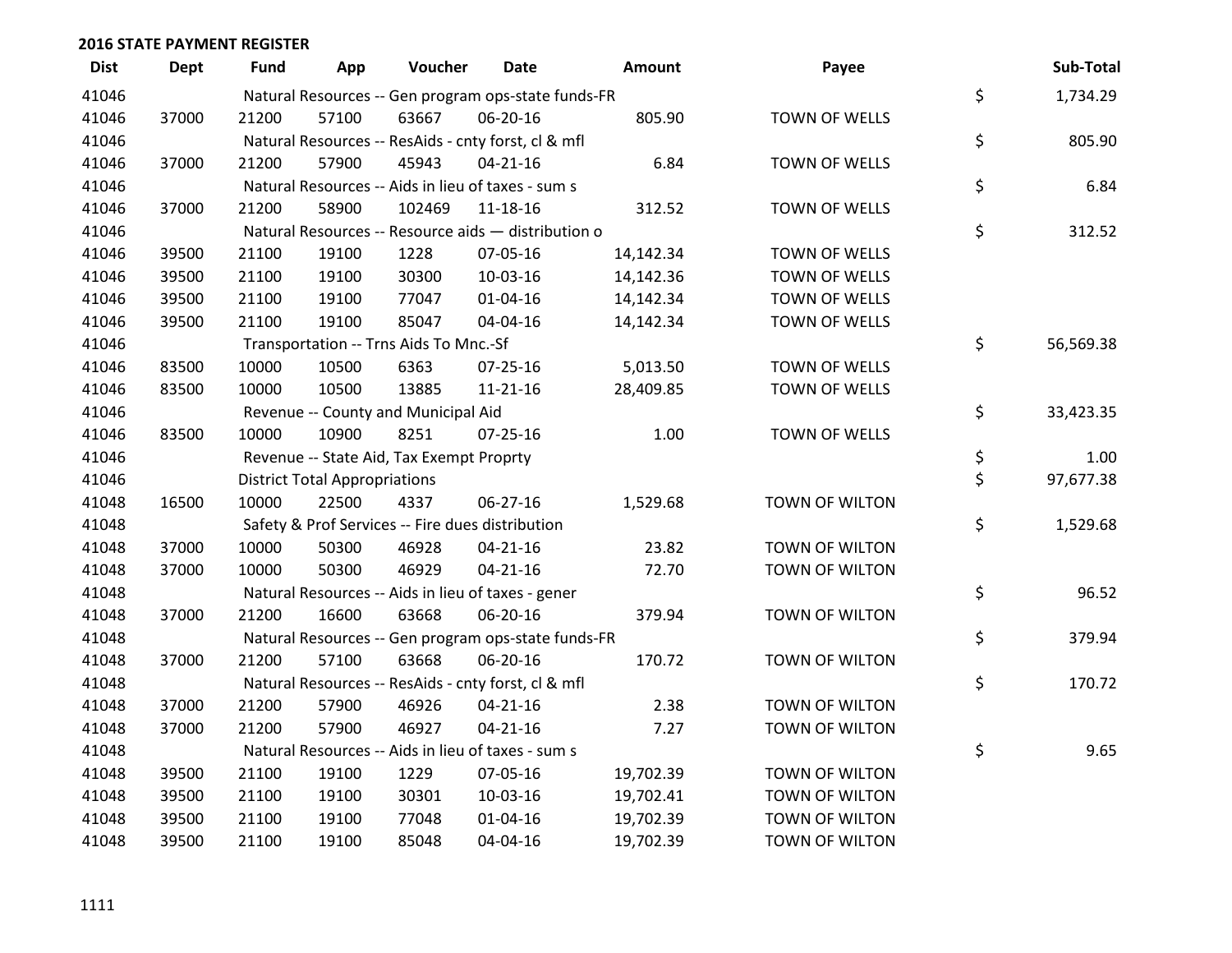| <b>Dist</b> | <b>Dept</b> | Fund  | App                                  | Voucher                                  | <b>Date</b>                                        | <b>Amount</b> | Payee                     | Sub-Total        |
|-------------|-------------|-------|--------------------------------------|------------------------------------------|----------------------------------------------------|---------------|---------------------------|------------------|
| 41048       |             |       |                                      | Transportation -- Trns Aids To Mnc.-Sf   |                                                    |               |                           | \$<br>78,809.58  |
| 41048       | 83500       | 10000 | 10500                                | 6364                                     | 07-25-16                                           | 11,110.23     | TOWN OF WILTON            |                  |
| 41048       | 83500       | 10000 | 10500                                | 13886                                    | $11 - 21 - 16$                                     | 61,928.00     | TOWN OF WILTON            |                  |
| 41048       |             |       |                                      | Revenue -- County and Municipal Aid      |                                                    |               |                           | \$<br>73,038.23  |
| 41048       | 83500       | 10000 | 10900                                | 8252                                     | $07 - 25 - 16$                                     | 2.00          | TOWN OF WILTON            |                  |
| 41048       |             |       |                                      | Revenue -- State Aid, Tax Exempt Proprty |                                                    |               |                           | \$<br>2.00       |
| 41048       | 83500       | 10000 | 11000                                | 13886                                    | $11 - 21 - 16$                                     | 1,063.58      | TOWN OF WILTON            |                  |
| 41048       |             |       |                                      | Revenue -- Public Utility Distribution   |                                                    |               |                           | \$<br>1,063.58   |
| 41048       |             |       | <b>District Total Appropriations</b> |                                          |                                                    |               |                           | \$<br>155,099.90 |
| 41111       | 16500       | 10000 | 22500                                | 4338                                     | $06 - 27 - 16$                                     | 2,710.90      | <b>VILLAGE OF CASHTON</b> |                  |
| 41111       |             |       |                                      |                                          | Safety & Prof Services -- Fire dues distribution   |               |                           | \$<br>2,710.90   |
| 41111       | 39500       | 21100 | 18500                                | 31914                                    | 09-29-16                                           | 4,000.00      | <b>VILLAGE OF CASHTON</b> |                  |
| 41111       |             |       |                                      | Transportation -- Hwy Sfty Loc Aid Ffd   |                                                    |               |                           | \$<br>4,000.00   |
| 41111       | 39500       | 21100 | 19100                                | 1230                                     | 07-05-16                                           | 31,624.80     | <b>VILLAGE OF CASHTON</b> |                  |
| 41111       | 39500       | 21100 | 19100                                | 30302                                    | 10-03-16                                           | 31,624.80     | <b>VILLAGE OF CASHTON</b> |                  |
| 41111       |             |       |                                      | Transportation -- Trns Aids To Mnc.-Sf   |                                                    |               |                           | \$<br>63,249.60  |
| 41111       | 39500       | 21100 | 18500                                | 74802                                    | $02 - 25 - 16$                                     | 406.69        | TREAS VIL CASHTON         |                  |
| 41111       |             |       |                                      | Transportation -- Hwy Sfty Loc Aid Ffd   |                                                    |               |                           | \$<br>406.69     |
| 41111       | 39500       | 21100 | 19100                                | 77049                                    | 01-04-16                                           | 31,624.80     | <b>VILLAGE OF CASHTON</b> |                  |
| 41111       | 39500       | 21100 | 19100                                | 85049                                    | 04-04-16                                           | 31,624.80     | <b>VILLAGE OF CASHTON</b> |                  |
| 41111       |             |       |                                      | Transportation -- Trns Aids To Mnc.-Sf   |                                                    |               |                           | \$<br>63,249.60  |
| 41111       | 83500       | 10000 | 10500                                | 6365                                     | $07 - 25 - 16$                                     | 50,784.42     | <b>VILLAGE OF CASHTON</b> |                  |
| 41111       | 83500       | 10000 | 10500                                | 13887                                    | $11 - 21 - 16$                                     | 223,751.46    | <b>VILLAGE OF CASHTON</b> |                  |
| 41111       |             |       |                                      | Revenue -- County and Municipal Aid      |                                                    |               |                           | \$<br>274,535.88 |
| 41111       | 83500       | 10000 | 10900                                | 8253                                     | $07 - 25 - 16$                                     | 817.00        | <b>VILLAGE OF CASHTON</b> |                  |
| 41111       | 83500       | 10000 | 10900                                | 9760                                     | $07 - 25 - 16$                                     | 37,092.00     | <b>VILLAGE OF CASHTON</b> |                  |
| 41111       |             |       |                                      | Revenue -- State Aid, Tax Exempt Proprty |                                                    |               |                           | \$<br>37,909.00  |
| 41111       | 83500       | 52100 | 36300                                | 3197                                     | 03-29-16                                           | 4,399.76      | <b>VILLAGE OF CASHTON</b> |                  |
| 41111       |             |       |                                      | Revenue -- Lottery & Gaming Credit       |                                                    |               |                           | \$<br>4,399.76   |
| 41111       |             |       | <b>District Total Appropriations</b> |                                          |                                                    |               |                           | \$<br>450,461.43 |
| 41141       | 16500       | 10000 | 22500                                | 4339                                     | 06-27-16                                           | 823.72        | <b>VILLAGE OF KENDALL</b> |                  |
| 41141       |             |       |                                      |                                          | Safety & Prof Services -- Fire dues distribution   |               |                           | \$<br>823.72     |
| 41141       | 37000       | 10000 | 50300                                | 46788                                    | $04 - 21 - 16$                                     | 10.90         | <b>VILLAGE OF KENDALL</b> |                  |
| 41141       |             |       |                                      |                                          | Natural Resources -- Aids in lieu of taxes - gener |               |                           | \$<br>10.90      |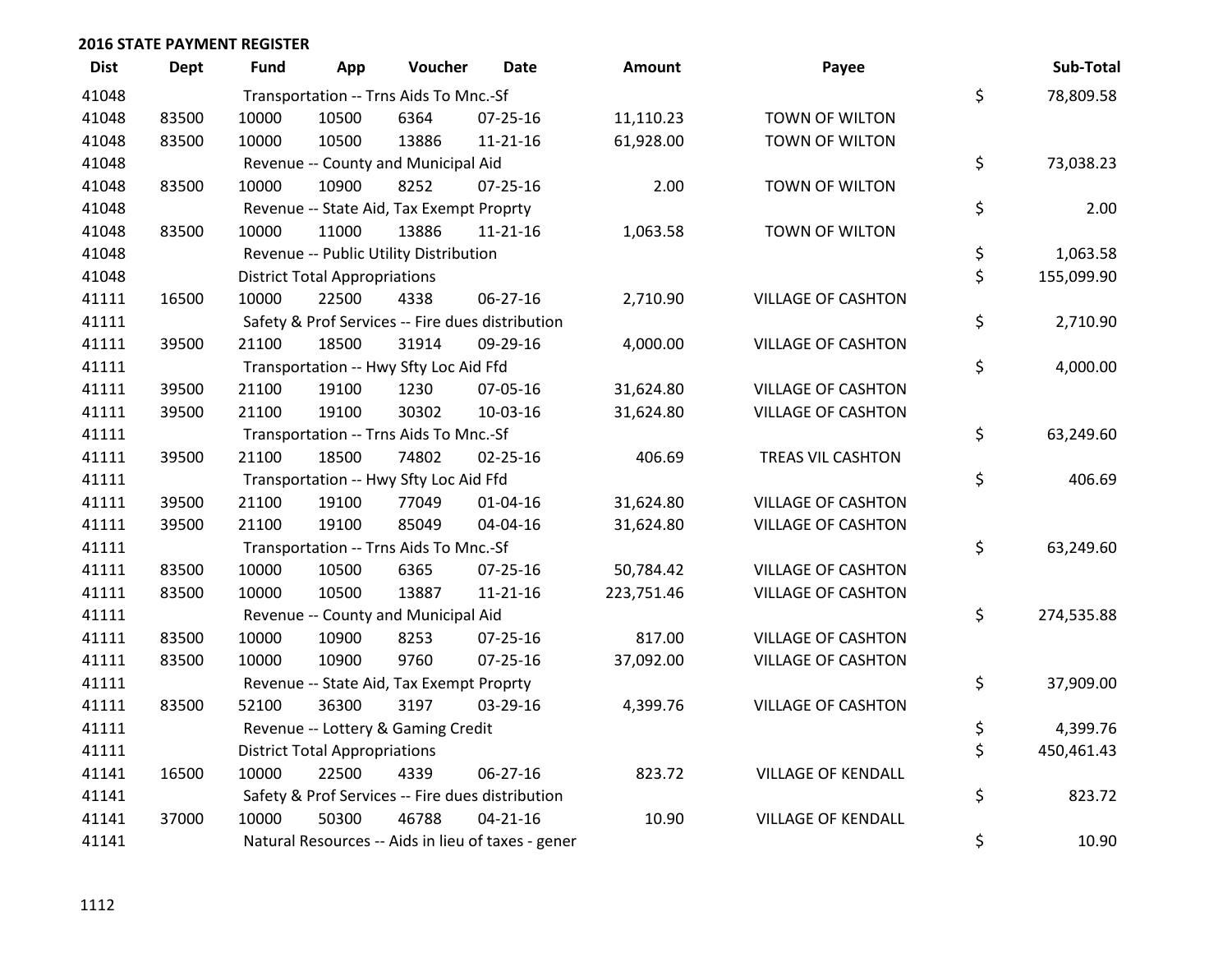| <b>Dist</b> | <b>Dept</b> | <b>Fund</b> | App                                  | Voucher                                            | <b>Date</b>    | <b>Amount</b> | Payee                     | Sub-Total        |
|-------------|-------------|-------------|--------------------------------------|----------------------------------------------------|----------------|---------------|---------------------------|------------------|
| 41141       | 37000       | 21200       | 57900                                | 46789                                              | $04 - 21 - 16$ | 1.09          | <b>VILLAGE OF KENDALL</b> |                  |
| 41141       |             |             |                                      | Natural Resources -- Aids in lieu of taxes - sum s |                |               |                           | \$<br>1.09       |
| 41141       | 39500       | 21100       | 19100                                | 1231                                               | 07-05-16       | 5,529.40      | <b>VILLAGE OF KENDALL</b> |                  |
| 41141       | 39500       | 21100       | 19100                                | 30303                                              | 10-03-16       | 5,529.40      | <b>VILLAGE OF KENDALL</b> |                  |
| 41141       | 39500       | 21100       | 19100                                | 77050                                              | $01 - 04 - 16$ | 5,529.40      | <b>VILLAGE OF KENDALL</b> |                  |
| 41141       | 39500       | 21100       | 19100                                | 85050                                              | 04-04-16       | 5,529.40      | <b>VILLAGE OF KENDALL</b> |                  |
| 41141       |             |             |                                      | Transportation -- Trns Aids To Mnc.-Sf             |                |               |                           | \$<br>22,117.60  |
| 41141       | 45500       | 10000       | 24100                                | 5375                                               | $01 - 25 - 16$ | 948.18        | <b>VILLAGE OF KENDALL</b> |                  |
| 41141       |             |             |                                      | Justice -- Federal aid, state operations           |                |               |                           | \$<br>948.18     |
| 41141       | 83500       | 10000       | 10500                                | 6366                                               | $07 - 25 - 16$ | 18,537.21     | <b>VILLAGE OF KENDALL</b> |                  |
| 41141       | 83500       | 10000       | 10500                                | 13888                                              | $11 - 21 - 16$ | 105,136.17    | <b>VILLAGE OF KENDALL</b> |                  |
| 41141       |             |             |                                      | Revenue -- County and Municipal Aid                |                |               |                           | \$<br>123,673.38 |
| 41141       | 83500       | 10000       | 10900                                | 8254                                               | $07 - 25 - 16$ | 204.00        | <b>VILLAGE OF KENDALL</b> |                  |
| 41141       | 83500       | 10000       | 10900                                | 9761                                               | $07 - 25 - 16$ | 790.00        | <b>VILLAGE OF KENDALL</b> |                  |
| 41141       |             |             |                                      | Revenue -- State Aid, Tax Exempt Proprty           |                |               |                           | \$<br>994.00     |
| 41141       | 83500       | 10000       | 50100                                | 2608                                               | $01-29-16$     | 296.17        | <b>VILLAGE OF KENDALL</b> |                  |
| 41141       |             |             |                                      | Revenue -- Payments for municipal svcs             |                |               |                           | \$<br>296.17     |
| 41141       |             |             | <b>District Total Appropriations</b> |                                                    |                |               |                           | \$<br>148,865.04 |
| 41151       | 16500       | 10000       | 22500                                | 4340                                               | 06-27-16       | 105.59        | VILLAGE OF MELVINA        |                  |
| 41151       |             |             |                                      | Safety & Prof Services -- Fire dues distribution   |                |               |                           | \$<br>105.59     |
| 41151       | 39500       | 21100       | 19100                                | 1232                                               | 07-05-16       | 777.85        | <b>VILLAGE OF MELVINA</b> |                  |
| 41151       | 39500       | 21100       | 19100                                | 30304                                              | 10-03-16       | 777.88        | <b>VILLAGE OF MELVINA</b> |                  |
| 41151       | 39500       | 21100       | 19100                                | 77051                                              | $01 - 04 - 16$ | 777.85        | <b>VILLAGE OF MELVINA</b> |                  |
| 41151       | 39500       | 21100       | 19100                                | 85051                                              | 04-04-16       | 777.85        | <b>VILLAGE OF MELVINA</b> |                  |
| 41151       |             |             |                                      | Transportation -- Trns Aids To Mnc.-Sf             |                |               |                           | \$<br>3,111.43   |
| 41151       | 83500       | 10000       | 10500                                | 6367                                               | $07 - 25 - 16$ | 6,452.77      | <b>VILLAGE OF MELVINA</b> |                  |
| 41151       | 83500       | 10000       | 10500                                | 13889                                              | $11 - 21 - 16$ | 36,565.71     | <b>VILLAGE OF MELVINA</b> |                  |
| 41151       |             |             |                                      | Revenue -- County and Municipal Aid                |                |               |                           | \$<br>43,018.48  |
| 41151       |             |             | <b>District Total Appropriations</b> |                                                    |                |               |                           | \$<br>46,235.50  |
| 41161       | 16500       | 10000       | 22500                                | 4341                                               | 06-27-16       | 737.16        | <b>VILLAGE OF NORWALK</b> |                  |
| 41161       |             |             |                                      | Safety & Prof Services -- Fire dues distribution   |                |               |                           | \$<br>737.16     |
| 41161       | 37000       | 10000       | 50300                                | 46798                                              | $04 - 21 - 16$ | 5.00          | <b>VILLAGE OF NORWALK</b> |                  |
| 41161       |             |             |                                      | Natural Resources -- Aids in lieu of taxes - gener |                |               |                           | \$<br>5.00       |
| 41161       | 37000       | 21200       | 16600                                | 63669                                              | 06-20-16       | 9.35          | <b>VILLAGE OF NORWALK</b> |                  |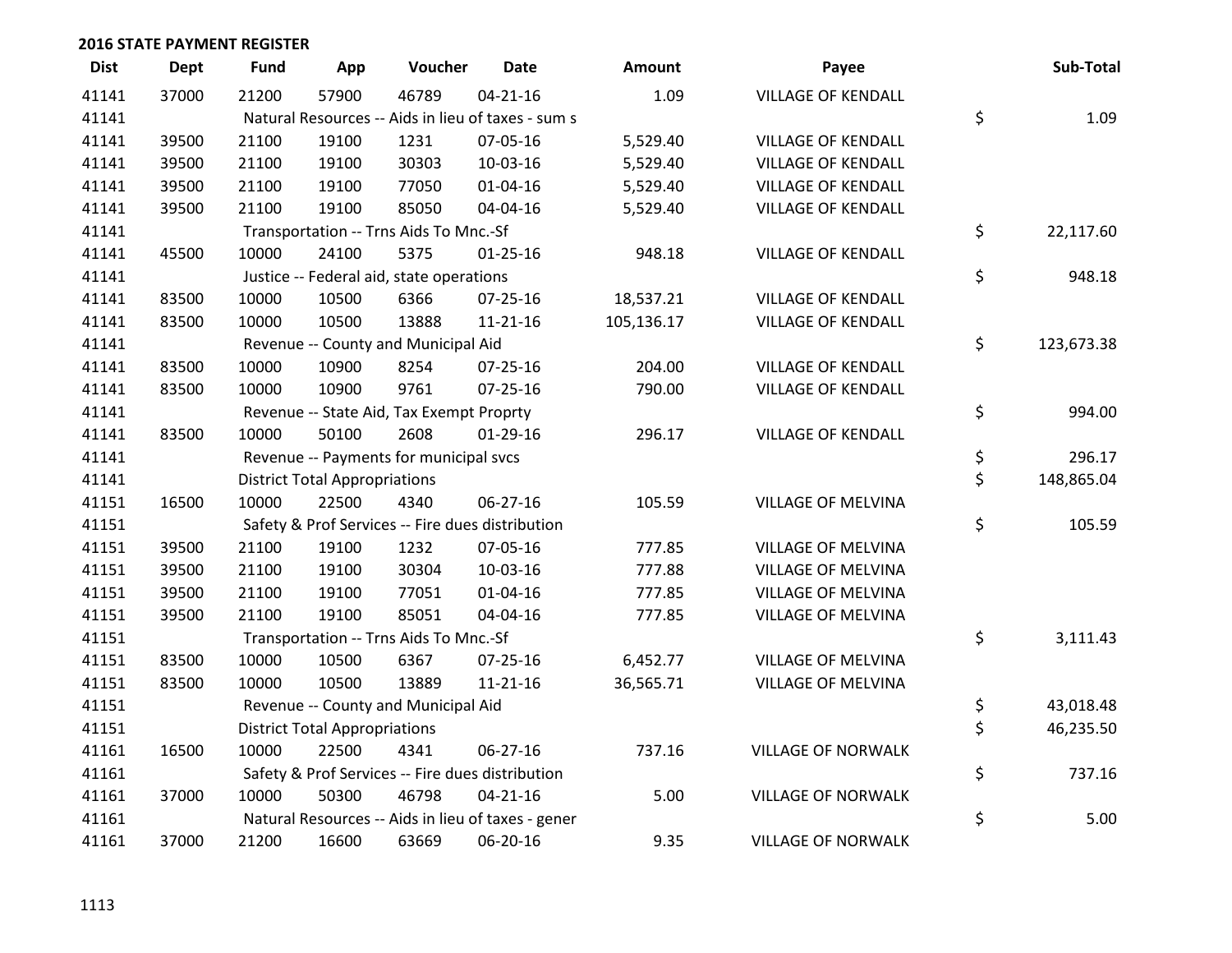| <b>Dist</b> | <b>Dept</b> | Fund  | App                                  | Voucher                                         | <b>Date</b>                                         | <b>Amount</b> | Payee                     | Sub-Total        |
|-------------|-------------|-------|--------------------------------------|-------------------------------------------------|-----------------------------------------------------|---------------|---------------------------|------------------|
| 41161       |             |       |                                      |                                                 | Natural Resources -- Gen program ops-state funds-FR |               |                           | \$<br>9.35       |
| 41161       | 37000       | 21200 | 57100                                | 63669                                           | 06-20-16                                            | 4.20          | <b>VILLAGE OF NORWALK</b> |                  |
| 41161       |             |       |                                      |                                                 | Natural Resources -- ResAids - cnty forst, cl & mfl |               |                           | \$<br>4.20       |
| 41161       | 37000       | 21200 | 57900                                | 46799                                           | $04 - 21 - 16$                                      | 0.50          | <b>VILLAGE OF NORWALK</b> |                  |
| 41161       |             |       |                                      |                                                 | Natural Resources -- Aids in lieu of taxes - sum s  |               |                           | \$<br>0.50       |
| 41161       | 39500       | 21100 | 19100                                | 1233                                            | 07-05-16                                            | 5,618.48      | VILLAGE OF NORWALK        |                  |
| 41161       | 39500       | 21100 | 19100                                | 30305                                           | 10-03-16                                            | 5,618.49      | <b>VILLAGE OF NORWALK</b> |                  |
| 41161       | 39500       | 21100 | 19100                                | 77052                                           | $01 - 04 - 16$                                      | 5,618.48      | <b>VILLAGE OF NORWALK</b> |                  |
| 41161       | 39500       | 21100 | 19100                                | 85052                                           | 04-04-16                                            | 5,618.48      | <b>VILLAGE OF NORWALK</b> |                  |
| 41161       |             |       |                                      | Transportation -- Trns Aids To Mnc.-Sf          |                                                     |               |                           | \$<br>22,473.93  |
| 41161       | 83500       | 10000 | 10500                                | 6368                                            | 07-25-16                                            | 33,335.76     | <b>VILLAGE OF NORWALK</b> |                  |
| 41161       | 83500       | 10000 | 10500                                | 13890                                           | $11 - 21 - 16$                                      | 152,368.11    | <b>VILLAGE OF NORWALK</b> |                  |
| 41161       |             |       |                                      | Revenue -- County and Municipal Aid             |                                                     |               |                           | \$<br>185,703.87 |
| 41161       | 83500       | 10000 | 10900                                | 8255                                            | $07 - 25 - 16$                                      | 235.00        | <b>VILLAGE OF NORWALK</b> |                  |
| 41161       |             |       |                                      | Revenue -- State Aid, Tax Exempt Proprty        |                                                     |               |                           | \$<br>235.00     |
| 41161       |             |       | <b>District Total Appropriations</b> |                                                 |                                                     |               |                           | \$<br>209,169.01 |
| 41165       | 16500       | 10000 | 22500                                | 4342                                            | 06-27-16                                            | 852.23        | OAKDALE, VILLAGE OF       |                  |
| 41165       |             |       |                                      |                                                 | Safety & Prof Services -- Fire dues distribution    |               |                           | \$<br>852.23     |
| 41165       | 39500       | 21100 | 19100                                | 1234                                            | 07-05-16                                            | 2,744.43      | OAKDALE, VILLAGE OF       |                  |
| 41165       | 39500       | 21100 | 19100                                | 30306                                           | 10-03-16                                            | 2,744.46      | OAKDALE, VILLAGE OF       |                  |
| 41165       | 39500       | 21100 | 19100                                | 77053                                           | $01 - 04 - 16$                                      | 2,744.43      | <b>VILLAGE OF OAKDALE</b> |                  |
| 41165       | 39500       | 21100 | 19100                                | 85053                                           | 04-04-16                                            | 2,744.43      | <b>VILLAGE OF OAKDALE</b> |                  |
| 41165       |             |       |                                      | Transportation -- Trns Aids To Mnc.-Sf          |                                                     |               |                           | \$<br>10,977.75  |
| 41165       | 50500       | 10000 | 74300                                | 28548                                           | 09-12-16                                            | 3,893.30      | OAKDALE, VILLAGE OF       |                  |
| 41165       | 50500       | 10000 | 74300                                | 37052                                           | $12 - 12 - 16$                                      | 8,571.67      | OAKDALE, VILLAGE OF       |                  |
| 41165       |             |       |                                      | Administration -- Federal aid, local assistance |                                                     |               |                           | \$<br>12,464.97  |
| 41165       | 83500       | 10000 | 10500                                | 6369                                            | 07-25-16                                            | 9,492.48      | OAKDALE, VILLAGE OF       |                  |
| 41165       | 83500       | 10000 | 10500                                | 13891                                           | $11 - 21 - 16$                                      | 29,647.54     | OAKDALE, VILLAGE OF       |                  |
| 41165       |             |       |                                      | Revenue -- County and Municipal Aid             |                                                     |               |                           | \$<br>39,140.02  |
| 41165       | 83500       | 10000 | 10900                                | 8256                                            | $07 - 25 - 16$                                      | 588.00        | OAKDALE, VILLAGE OF       |                  |
| 41165       | 83500       | 10000 | 10900                                | 9762                                            | 07-25-16                                            | 69.00         | OAKDALE, VILLAGE OF       |                  |
| 41165       |             |       |                                      | Revenue -- State Aid, Tax Exempt Proprty        |                                                     |               |                           | \$<br>657.00     |
| 41165       | 83500       | 10000 | 11000                                | 13891                                           | $11 - 21 - 16$                                      | 15,058.75     | OAKDALE, VILLAGE OF       |                  |
| 41165       |             |       |                                      | Revenue -- Public Utility Distribution          |                                                     |               |                           | \$<br>15,058.75  |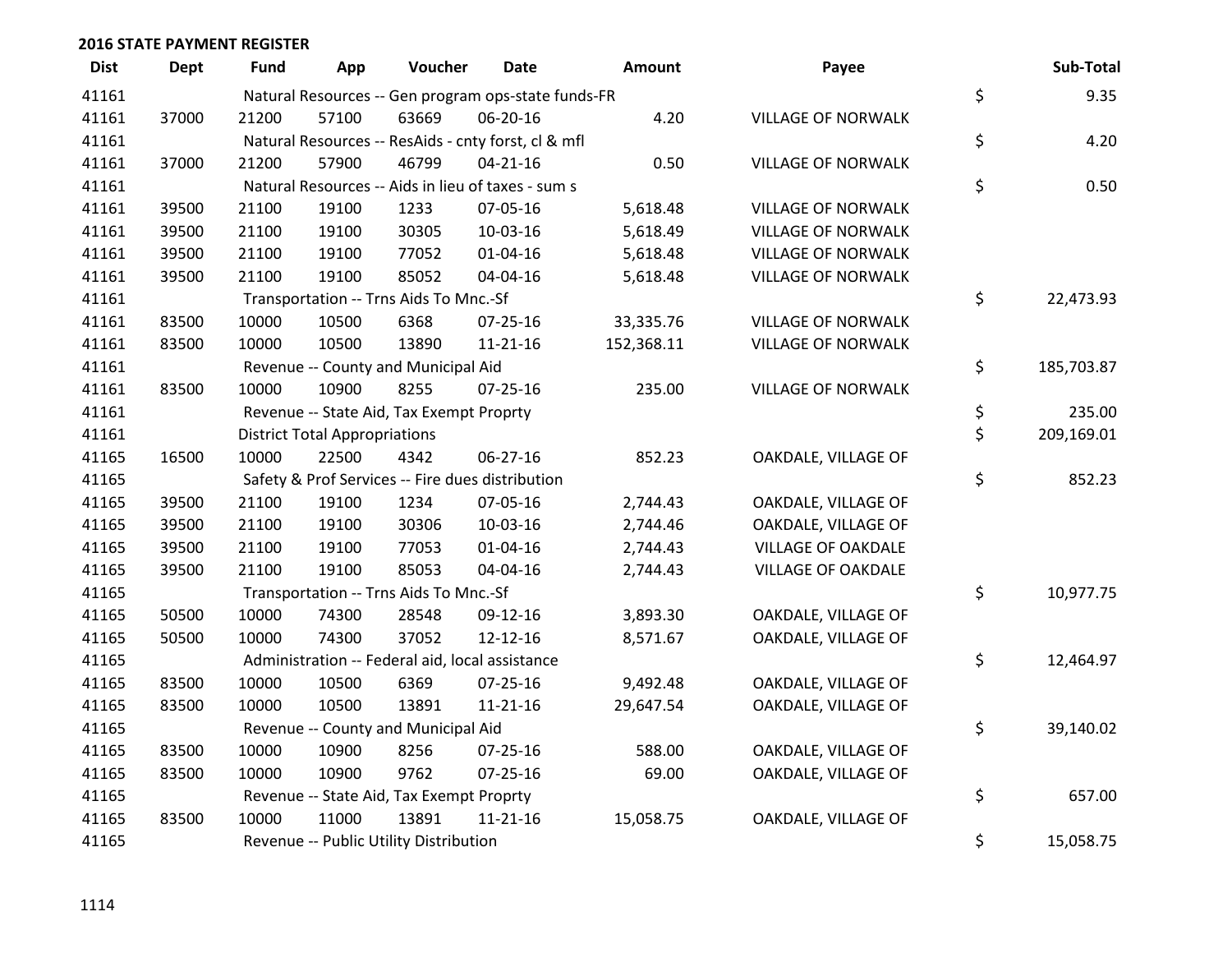| <b>Dist</b> | Dept  | <b>Fund</b> | App                                  | Voucher                                  | <b>Date</b>                                         | Amount     | Payee                      | Sub-Total        |
|-------------|-------|-------------|--------------------------------------|------------------------------------------|-----------------------------------------------------|------------|----------------------------|------------------|
| 41165       | 83500 | 52100       | 36300                                | 3198                                     | 03-29-16                                            | 280.68     | OAKDALE, VILLAGE OF        |                  |
| 41165       |       |             |                                      | Revenue -- Lottery & Gaming Credit       |                                                     |            |                            | \$<br>280.68     |
| 41165       |       |             | <b>District Total Appropriations</b> |                                          |                                                     |            |                            | \$<br>79,431.40  |
| 41176       | 50500 | 10000       | 74300                                | 15068                                    | $04 - 11 - 16$                                      | 129,675.95 | <b>VILLAGE OF ROCKLAND</b> |                  |
| 41176       | 50500 | 10000       | 74300                                | 19177                                    | 05-25-16                                            | 154,929.00 | <b>VILLAGE OF ROCKLAND</b> |                  |
| 41176       | 50500 | 10000       | 74300                                | 32348                                    | 10-28-16                                            | 65,544.57  | <b>VILLAGE OF ROCKLAND</b> |                  |
| 41176       |       |             |                                      |                                          | Administration -- Federal aid, local assistance     |            |                            | \$<br>350,149.52 |
| 41176       | 83500 | 10000       | 10900                                | 8257                                     | $07 - 25 - 16$                                      | 21.00      | <b>VILLAGE OF ROCKLAND</b> |                  |
| 41176       |       |             |                                      | Revenue -- State Aid, Tax Exempt Proprty |                                                     |            |                            | \$<br>21.00      |
| 41176       |       |             | <b>District Total Appropriations</b> |                                          |                                                     |            |                            | \$<br>350,170.52 |
| 41185       | 16500 | 10000       | 22500                                | 4343                                     | 06-27-16                                            | 2,253.41   | <b>VILLAGE OF WARRENS</b>  |                  |
| 41185       |       |             |                                      |                                          | Safety & Prof Services -- Fire dues distribution    |            |                            | \$<br>2,253.41   |
| 41185       | 37000 | 21200       | 57100                                | 63670                                    | 06-20-16                                            | 2.26       | <b>VILLAGE OF WARRENS</b>  |                  |
| 41185       |       |             |                                      |                                          | Natural Resources -- ResAids - cnty forst, cl & mfl |            |                            | \$<br>2.26       |
| 41185       | 39500 | 21100       | 19100                                | 1235                                     | 07-05-16                                            | 5,530.26   | <b>VILLAGE OF WARRENS</b>  |                  |
| 41185       | 39500 | 21100       | 19100                                | 30307                                    | 10-03-16                                            | 5,530.28   | <b>VILLAGE OF WARRENS</b>  |                  |
| 41185       | 39500 | 21100       | 19100                                | 77054                                    | $01 - 04 - 16$                                      | 5,530.26   | <b>VILLAGE OF WARRENS</b>  |                  |
| 41185       | 39500 | 21100       | 19100                                | 85054                                    | 04-04-16                                            | 5,530.26   | <b>VILLAGE OF WARRENS</b>  |                  |
| 41185       |       |             |                                      | Transportation -- Trns Aids To Mnc.-Sf   |                                                     |            |                            | \$<br>22,121.06  |
| 41185       | 83500 | 10000       | 10500                                | 6370                                     | 07-25-16                                            | 11,673.27  | <b>VILLAGE OF WARRENS</b>  |                  |
| 41185       | 83500 | 10000       | 10500                                | 13892                                    | $11 - 21 - 16$                                      | 66,148.52  | <b>VILLAGE OF WARRENS</b>  |                  |
| 41185       |       |             |                                      | Revenue -- County and Municipal Aid      |                                                     |            |                            | \$<br>77,821.79  |
| 41185       | 83500 | 10000       | 10900                                | 8258                                     | $07 - 25 - 16$                                      | 415.00     | <b>VILLAGE OF WARRENS</b>  |                  |
| 41185       | 83500 | 10000       | 10900                                | 9763                                     | $07 - 25 - 16$                                      | 543.00     | <b>VILLAGE OF WARRENS</b>  |                  |
| 41185       |       |             |                                      | Revenue -- State Aid, Tax Exempt Proprty |                                                     |            |                            | \$<br>958.00     |
| 41185       | 83500 | 10000       | 11000                                | 13892                                    | $11 - 21 - 16$                                      | 351.00     | <b>VILLAGE OF WARRENS</b>  |                  |
| 41185       |       |             |                                      | Revenue -- Public Utility Distribution   |                                                     |            |                            | \$<br>351.00     |
| 41185       |       |             | <b>District Total Appropriations</b> |                                          |                                                     |            |                            | \$<br>103,507.52 |
| 41191       | 16500 | 10000       | 22500                                | 4344                                     | 06-27-16                                            | 1,162.27   | <b>VILLAGE OF WILTON</b>   |                  |
| 41191       |       |             |                                      |                                          | Safety & Prof Services -- Fire dues distribution    |            |                            | \$<br>1,162.27   |
| 41191       | 37000 | 10000       | 50300                                | 46846                                    | $04 - 21 - 16$                                      | 7.94       | <b>VILLAGE OF WILTON</b>   |                  |
| 41191       |       |             |                                      |                                          | Natural Resources -- Aids in lieu of taxes - gener  |            |                            | \$<br>7.94       |
| 41191       | 37000 | 21200       | 57900                                | 46847                                    | $04 - 21 - 16$                                      | 0.57       | <b>VILLAGE OF WILTON</b>   |                  |
| 41191       |       |             |                                      |                                          | Natural Resources -- Aids in lieu of taxes - sum s  |            |                            | \$<br>0.57       |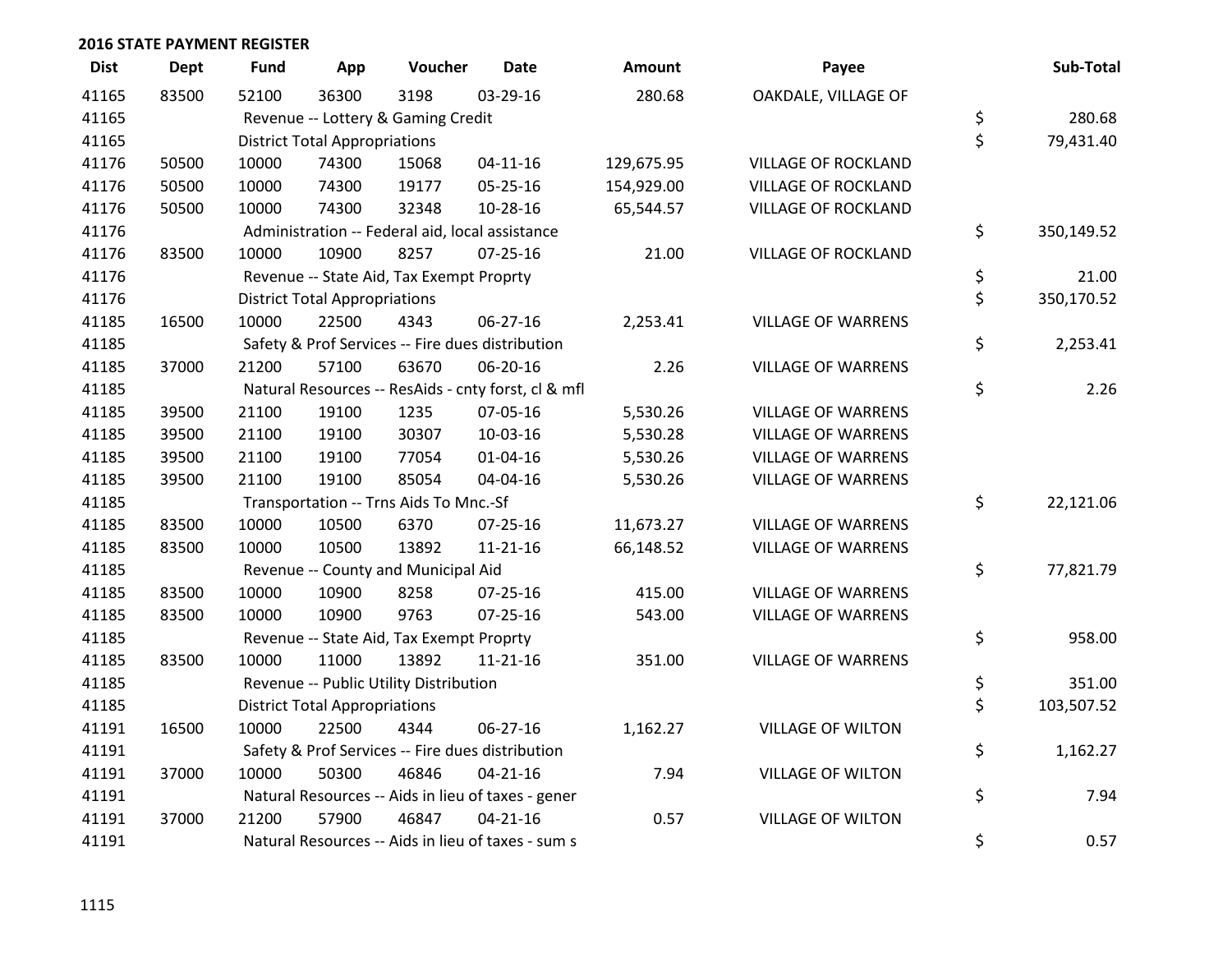| <b>Dist</b> | <b>Dept</b> | <b>Fund</b> | App                                  | Voucher                                            | <b>Date</b>    | Amount     | Payee                      | Sub-Total        |
|-------------|-------------|-------------|--------------------------------------|----------------------------------------------------|----------------|------------|----------------------------|------------------|
| 41191       | 39500       | 21100       | 19100                                | 1236                                               | 07-05-16       | 5,396.12   | <b>VILLAGE OF WILTON</b>   |                  |
| 41191       | 39500       | 21100       | 19100                                | 30308                                              | 10-03-16       | 5,396.14   | <b>VILLAGE OF WILTON</b>   |                  |
| 41191       | 39500       | 21100       | 19100                                | 77055                                              | $01 - 04 - 16$ | 5,396.12   | <b>VILLAGE OF WILTON</b>   |                  |
| 41191       | 39500       | 21100       | 19100                                | 85055                                              | 04-04-16       | 5,396.12   | <b>VILLAGE OF WILTON</b>   |                  |
| 41191       |             |             |                                      | Transportation -- Trns Aids To Mnc.-Sf             |                |            |                            | \$<br>21,584.50  |
| 41191       | 43500       | 10000       | 11900                                | 72388                                              | 09-02-16       | 5,224.09   | <b>VILLAGE OF WILTON</b>   |                  |
| 41191       |             |             |                                      | Health Services -- Emergency medical services, ai  |                |            |                            | \$<br>5,224.09   |
| 41191       | 45500       | 10000       | 23100                                | 21087                                              | $12 - 21 - 16$ | 320.00     | <b>VILLAGE OF WILTON</b>   |                  |
| 41191       |             |             |                                      | Justice -- Law enforcement train, local            |                |            |                            | \$<br>320.00     |
| 41191       | 83500       | 10000       | 10500                                | 6371                                               | 07-25-16       | 27,602.20  | <b>VILLAGE OF WILTON</b>   |                  |
| 41191       | 83500       | 10000       | 10500                                | 13893                                              | $11 - 21 - 16$ | 154,321.68 | <b>VILLAGE OF WILTON</b>   |                  |
| 41191       |             |             |                                      | Revenue -- County and Municipal Aid                |                |            |                            | \$<br>181,923.88 |
| 41191       | 83500       | 10000       | 10900                                | 8259                                               | $07 - 25 - 16$ | 401.00     | <b>VILLAGE OF WILTON</b>   |                  |
| 41191       | 83500       | 10000       | 10900                                | 9764                                               | 07-25-16       | 1,296.00   | <b>VILLAGE OF WILTON</b>   |                  |
| 41191       |             |             |                                      | Revenue -- State Aid, Tax Exempt Proprty           |                |            |                            | \$<br>1,697.00   |
| 41191       | 83500       | 52100       | 36300                                | 3199                                               | 03-29-16       | 98.01      | <b>VILLAGE OF WILTON</b>   |                  |
| 41191       |             |             |                                      | Revenue -- Lottery & Gaming Credit                 |                |            |                            | \$<br>98.01      |
| 41191       |             |             | <b>District Total Appropriations</b> |                                                    |                |            |                            | \$<br>212,018.26 |
| 41192       | 16500       | 10000       | 22500                                | 4345                                               | 06-27-16       | 241.79     | <b>VILLAGE OF WYEVILLE</b> |                  |
| 41192       |             |             |                                      | Safety & Prof Services -- Fire dues distribution   |                |            |                            | \$<br>241.79     |
| 41192       | 39500       | 21100       | 19100                                | 1237                                               | 07-05-16       | 1,579.93   | <b>VILLAGE OF WYEVILLE</b> |                  |
| 41192       | 39500       | 21100       | 19100                                | 30309                                              | 10-03-16       | 1,579.95   | <b>VILLAGE OF WYEVILLE</b> |                  |
| 41192       | 39500       | 21100       | 19100                                | 77056                                              | $01 - 04 - 16$ | 1,579.93   | <b>VILLAGE OF WYEVILLE</b> |                  |
| 41192       | 39500       | 21100       | 19100                                | 85056                                              | 04-04-16       | 1,579.93   | <b>VILLAGE OF WYEVILLE</b> |                  |
| 41192       |             |             |                                      | Transportation -- Trns Aids To Mnc.-Sf             |                |            |                            | \$<br>6,319.74   |
| 41192       | 83500       | 10000       | 10500                                | 6372                                               | 07-25-16       | 6,253.23   | <b>VILLAGE OF WYEVILLE</b> |                  |
| 41192       | 83500       | 10000       | 10500                                | 13894                                              | $11 - 21 - 16$ | 35,434.96  | <b>VILLAGE OF WYEVILLE</b> |                  |
| 41192       |             |             |                                      | Revenue -- County and Municipal Aid                |                |            |                            | \$<br>41,688.19  |
| 41192       |             |             | <b>District Total Appropriations</b> |                                                    |                |            |                            | \$<br>48,249.72  |
| 41281       | 16500       | 10000       | 22500                                | 4346                                               | 06-27-16       | 22,536.19  | <b>CITY OF SPARTA</b>      |                  |
| 41281       |             |             |                                      | Safety & Prof Services -- Fire dues distribution   |                |            |                            | \$<br>22,536.19  |
| 41281       | 37000       | 10000       | 50300                                | 46258                                              | $04 - 21 - 16$ | 175.13     | <b>CITY OF SPARTA</b>      |                  |
| 41281       |             |             |                                      | Natural Resources -- Aids in lieu of taxes - gener |                |            |                            | \$<br>175.13     |
| 41281       | 37000       | 36300       | <b>TA100</b>                         | 109136                                             | 11-29-16       | 35,968.00  | <b>CITY OF SPARTA</b>      |                  |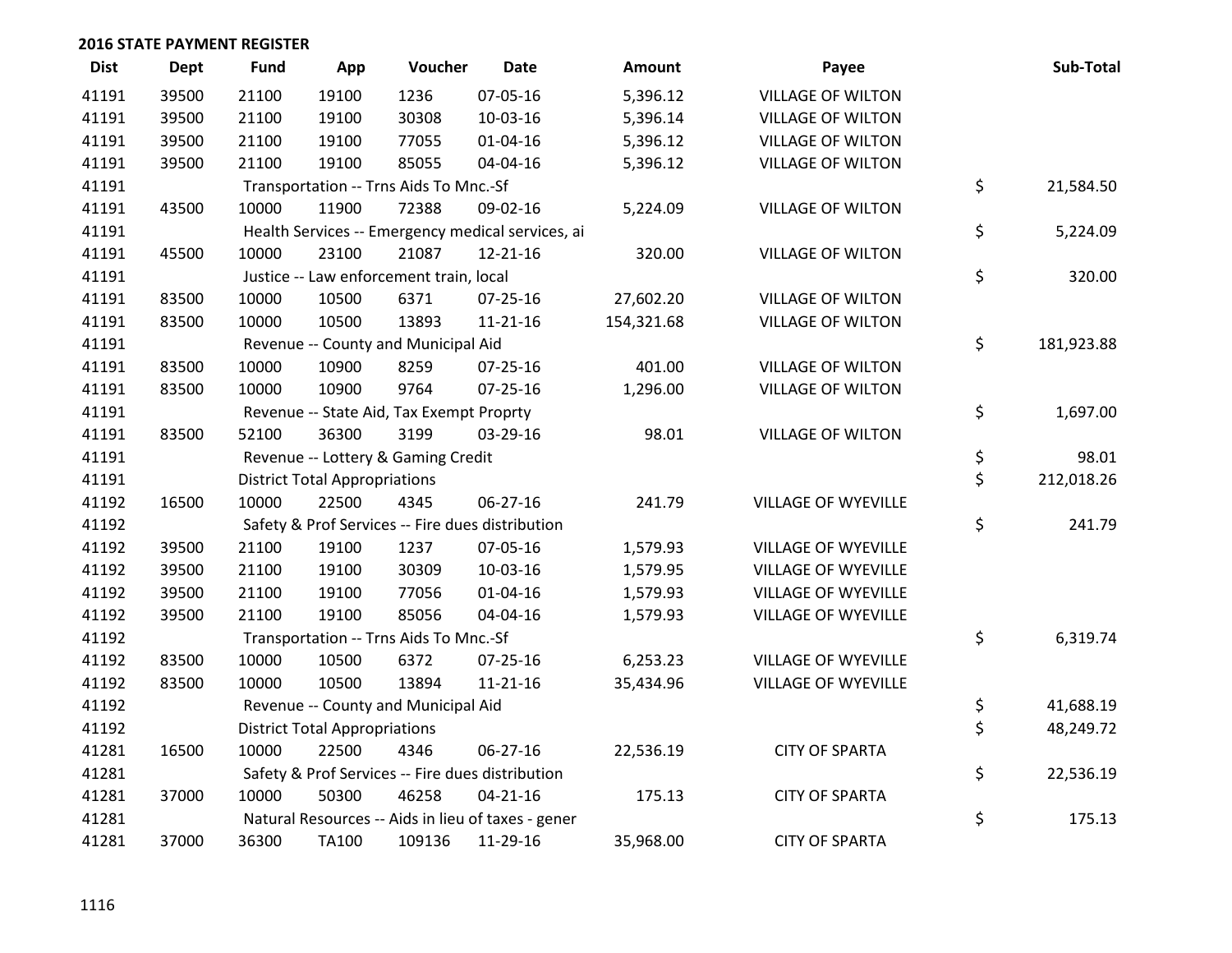| <b>Dist</b> | <b>Dept</b> | <b>Fund</b> | App   | Voucher                                  | Date           | Amount       | Payee                    | Sub-Total          |
|-------------|-------------|-------------|-------|------------------------------------------|----------------|--------------|--------------------------|--------------------|
| 41281       |             |             |       | Natural Resources -- LAND ACQUISITION    |                |              |                          | \$<br>35,968.00    |
| 41281       | 39500       | 21100       | 16200 | 2100                                     | 07-05-16       | 13,783.70    | <b>CITY OF SPARTA</b>    |                    |
| 41281       | 39500       | 21100       | 16200 | 29202                                    | 10-03-16       | 13,783.71    | <b>CITY OF SPARTA</b>    |                    |
| 41281       |             |             |       | Transportation -- Conn Hwy Aids St Fds   |                |              |                          | \$<br>27,567.41    |
| 41281       | 39500       | 21100       | 18500 | 58289                                    | 12-05-16       | 1,728.06     | <b>CITY OF SPARTA</b>    |                    |
| 41281       | 39500       | 21100       | 18500 | 60592                                    | 12-12-16       | 5,139.19     | <b>CITY OF SPARTA</b>    |                    |
| 41281       |             |             |       | Transportation -- Hwy Sfty Loc Aid Ffd   |                |              |                          | \$<br>6,867.25     |
| 41281       | 39500       | 21100       | 19100 | 1238                                     | 07-05-16       | 102,841.55   | <b>CITY OF SPARTA</b>    |                    |
| 41281       | 39500       | 21100       | 19100 | 30310                                    | 10-03-16       | 102,841.55   | <b>CITY OF SPARTA</b>    |                    |
| 41281       |             |             |       | Transportation -- Trns Aids To Mnc.-Sf   |                |              |                          | \$<br>205,683.10   |
| 41281       | 39500       | 21100       | 16200 | 78067                                    | $01 - 04 - 16$ | 13,783.70    | <b>CITY OF SPARTA</b>    |                    |
| 41281       | 39500       | 21100       | 16200 | 82067                                    | 04-04-16       | 13,783.70    | <b>CITY OF SPARTA</b>    |                    |
| 41281       |             |             |       | Transportation -- Conn Hwy Aids St Fds   |                |              |                          | \$<br>27,567.40    |
| 41281       | 39500       | 21100       | 18500 | 87405                                    | $07 - 14 - 16$ | 1,061.38     | <b>TREAS CITY SPARTA</b> |                    |
| 41281       | 39500       | 21100       | 18500 | 87405                                    | $07 - 14 - 16$ | 1,474.96     | TREAS CITY SPARTA        |                    |
| 41281       |             |             |       | Transportation -- Hwy Sfty Loc Aid Ffd   |                |              |                          | \$<br>2,536.34     |
| 41281       | 39500       | 21100       | 19100 | 77057                                    | $01 - 04 - 16$ | 102,841.55   | <b>CITY OF SPARTA</b>    |                    |
| 41281       | 39500       | 21100       | 19100 | 85057                                    | 04-04-16       | 102,841.55   | <b>CITY OF SPARTA</b>    |                    |
| 41281       |             |             |       | Transportation -- Trns Aids To Mnc.-Sf   |                |              |                          | \$<br>205,683.10   |
| 41281       | 45500       | 10000       | 23100 | 16213                                    | 09-09-16       | 2,880.00     | <b>CITY OF SPARTA</b>    |                    |
| 41281       |             |             |       | Justice -- Law enforcement train, local  |                |              |                          | \$<br>2,880.00     |
| 41281       | 45500       | 10000       | 24100 | 15116                                    | $08-11-16$     | 902.00       | <b>CITY OF SPARTA</b>    |                    |
| 41281       |             |             |       | Justice -- Federal aid, state operations |                |              |                          | \$<br>902.00       |
| 41281       | 83500       | 10000       | 10500 | 6373                                     | 07-25-16       | 295,160.53   | <b>CITY OF SPARTA</b>    |                    |
| 41281       | 83500       | 10000       | 10500 | 13895                                    | $11 - 21 - 16$ | 1,663,934.51 | <b>CITY OF SPARTA</b>    |                    |
| 41281       |             |             |       | Revenue -- County and Municipal Aid      |                |              |                          | \$<br>1,959,095.04 |
| 41281       | 83500       | 10000       | 10900 | 8260                                     | $07 - 25 - 16$ | 17,392.00    | <b>CITY OF SPARTA</b>    |                    |
| 41281       | 83500       | 10000       | 10900 | 9765                                     | $07 - 25 - 16$ | 6,999.00     | <b>CITY OF SPARTA</b>    |                    |
| 41281       |             |             |       | Revenue -- State Aid, Tax Exempt Proprty |                |              |                          | \$<br>24,391.00    |
| 41281       | 83500       | 10000       | 11000 | 13895                                    | $11 - 21 - 16$ | 10,423.37    | <b>CITY OF SPARTA</b>    |                    |
| 41281       |             |             |       | Revenue -- Public Utility Distribution   |                |              |                          | \$<br>10,423.37    |
| 41281       | 83500       | 10000       | 30200 | 5069                                     | 07-25-16       | 189,985.86   | <b>CITY OF SPARTA</b>    |                    |
| 41281       | 83500       | 10000       | 30200 | 5213                                     | $07 - 25 - 16$ | 802,138.77   | <b>CITY OF SPARTA</b>    |                    |
| 41281       |             |             |       | Revenue -- School Lvy Tx/First Dollar Cr |                |              |                          | \$<br>992,124.63   |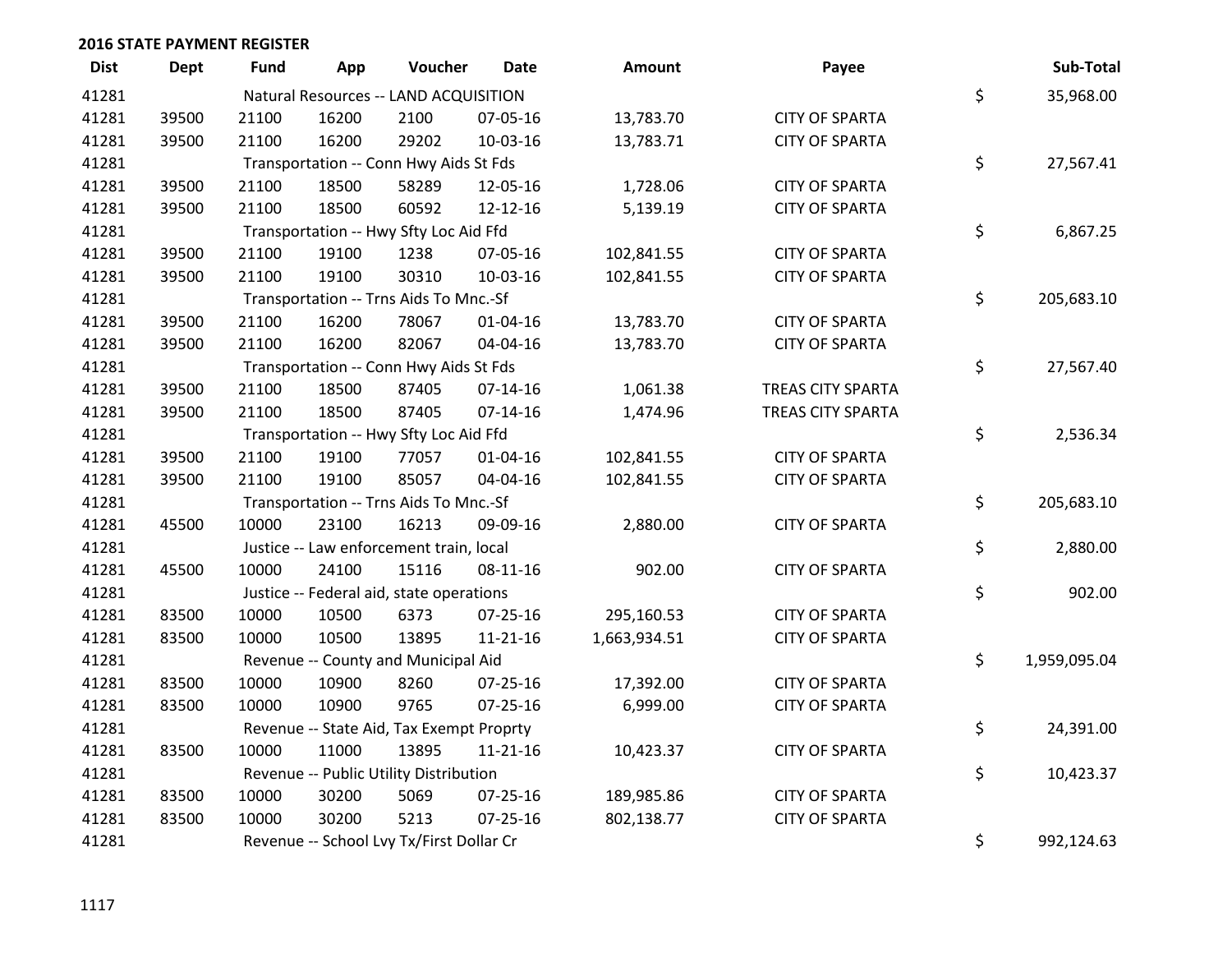| <b>Dist</b> | <b>Dept</b> | <b>Fund</b>                            | App                                  | Voucher                                            | <b>Date</b>    | <b>Amount</b> | Payee                 | Sub-Total          |
|-------------|-------------|----------------------------------------|--------------------------------------|----------------------------------------------------|----------------|---------------|-----------------------|--------------------|
| 41281       | 83500       | 10000                                  | 50100                                | 2609                                               | $01-29-16$     | 3,808.78      | <b>CITY OF SPARTA</b> |                    |
| 41281       |             | Revenue -- Payments for municipal svcs | \$<br>3,808.78                       |                                                    |                |               |                       |                    |
| 41281       | 83500       | 52100                                  | 36300                                | 3200                                               | 03-29-16       | 34,530.15     | <b>CITY OF SPARTA</b> |                    |
| 41281       | 83500       | 52100                                  | 36300                                | 3472                                               | 03-29-16       | 193,169.60    | <b>CITY OF SPARTA</b> |                    |
| 41281       |             |                                        |                                      | Revenue -- Lottery & Gaming Credit                 |                |               |                       | \$<br>227,699.75   |
| 41281       |             |                                        | <b>District Total Appropriations</b> |                                                    |                |               |                       | \$<br>3,755,908.49 |
| 41286       | 16500       | 10000                                  | 22500                                | 4347                                               | 06-27-16       | 27,037.95     | TOMAH, CITY OF        |                    |
| 41286       |             |                                        |                                      | Safety & Prof Services -- Fire dues distribution   |                |               |                       | \$<br>27,037.95    |
| 41286       | 37000       | 10000                                  | 50300                                | 29122                                              | $02 - 12 - 16$ | 921.47        | TOMAH, CITY OF        |                    |
| 41286       |             |                                        |                                      | Natural Resources -- Aids in lieu of taxes - gener |                |               |                       | \$<br>921.47       |
| 41286       | 37000       | 21200                                  | 57900                                | 46262                                              | $04 - 21 - 16$ | 1.11          | TOMAH, CITY OF        |                    |
| 41286       |             |                                        |                                      | Natural Resources -- Aids in lieu of taxes - sum s |                |               |                       | \$<br>1.11         |
| 41286       | 39500       | 21100                                  | 16200                                | 2101                                               | 07-05-16       | 9,545.31      | TOMAH, CITY OF        |                    |
| 41286       | 39500       | 21100                                  | 16200                                | 29203                                              | 10-03-16       | 9,545.32      | TOMAH, CITY OF        |                    |
| 41286       |             |                                        |                                      | Transportation -- Conn Hwy Aids St Fds             |                |               |                       | \$<br>19,090.63    |
| 41286       | 39500       | 21100                                  | 17700                                | 6427                                               | 08-01-16       | 18,886.00     | TOMAH, CITY OF        |                    |
| 41286       | 39500       | 21100                                  | 17700                                | 32965                                              | 10-06-16       | 18,886.00     | TOMAH, CITY OF        |                    |
| 41286       | 39500       | 21100                                  | 17700                                | 69129                                              | 12-30-16       | 11,331.00     | TOMAH, CITY OF        |                    |
| 41286       |             |                                        |                                      | Transportation -- Tc, Trns Oper Aid Sf             |                |               |                       | \$<br>49,103.00    |
| 41286       | 39500       | 21100                                  | 18200                                | 28002                                              | 09-27-16       | 24,261.00     | TOMAH, CITY OF        |                    |
| 41286       | 39500       | 21100                                  | 18200                                | 31989                                              | 09-30-16       | 27,264.00     | TOMAH, CITY OF        |                    |
| 41286       | 39500       | 21100                                  | 18200                                | 57910                                              | 12-05-16       | 24,430.00     | TOMAH, CITY OF        |                    |
| 41286       | 39500       | 21100                                  | 18200                                | 62995                                              | 12-20-16       | 25,070.00     | TOMAH, CITY OF        |                    |
| 41286       |             |                                        |                                      | Transportation -- Trnst/Trns-Rel Aid F             |                |               |                       | \$<br>101,025.00   |
| 41286       | 39500       | 21100                                  | 18500                                | 38848                                              | 10-19-16       | 3,832.00      | TOMAH, CITY OF        |                    |
| 41286       | 39500       | 21100                                  | 18500                                | 59430                                              | 12-13-16       | 1,707.81      | TOMAH, CITY OF        |                    |
| 41286       | 39500       | 21100                                  | 18500                                | 60593                                              | 12-13-16       | 8,260.66      | TOMAH, CITY OF        |                    |
| 41286       | 39500       | 21100                                  | 18500                                | 63891                                              | 12-22-16       | 1,576.44      | TOMAH, CITY OF        |                    |
| 41286       |             |                                        |                                      | Transportation -- Hwy Sfty Loc Aid Ffd             |                |               |                       | \$<br>15,376.91    |
| 41286       | 39500       | 21100                                  | 19100                                | 1239                                               | 07-05-16       | 151,893.83    | TOMAH, CITY OF        |                    |
| 41286       | 39500       | 21100                                  | 19100                                | 30311                                              | 10-03-16       | 151,893.84    | TOMAH, CITY OF        |                    |
| 41286       |             |                                        |                                      | Transportation -- Trns Aids To Mnc.-Sf             |                |               |                       | \$<br>303,787.67   |
| 41286       | 39500       | 21100                                  | 16200                                | 78068                                              | $01 - 04 - 16$ | 9,545.31      | <b>CITY OF TOMAH</b>  |                    |
| 41286       | 39500       | 21100                                  | 16200                                | 82068                                              | 04-04-16       | 9,545.31      | <b>CITY OF TOMAH</b>  |                    |